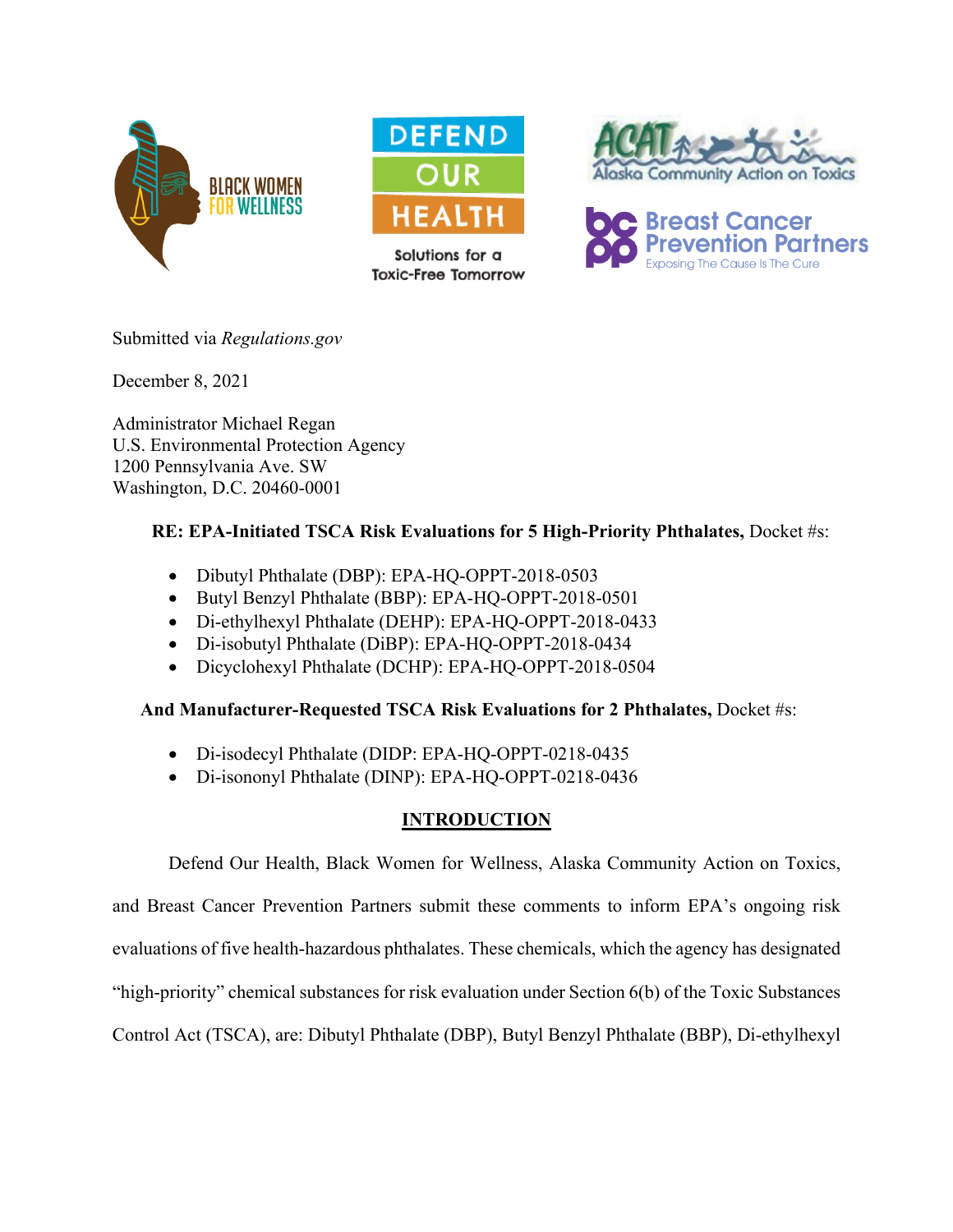Phthalate (DEHP), Di-isobutyl Phthalate (DIBP), and Dicyclohexyl Phthalate (DCHP). Our comments follow the Table of Contents below.

These comments should also inform EPA's ongoing assessment of two phthalates for which risk evaluations were requested under Section 6(b) by a chemical manufacturer: Diisodecyl Phthalate (DIDP) and Di-isononyl Phthalate (DINP). The best available science requires EPA to evaluate and manage the cumulative risk of exposure to *all* phthalates under review, treating them as a single "category of chemical substances" pursuant to Section 26(c) of TSCA.

The signatory organizations advocate for health-protective environmental policies, with a focus on society's most vulnerable members. These comments were drafted through the Environmental Law Clinic at the UC Berkeley School of Law (Clinic). The Clinic trains students to enhance environmental health and justice by deploying the law to protect those least politically empowered. The Clinic also works to ensure that the life experiences of its clients' members inform the highly technical regulatory space in which health-consequential decisions are made.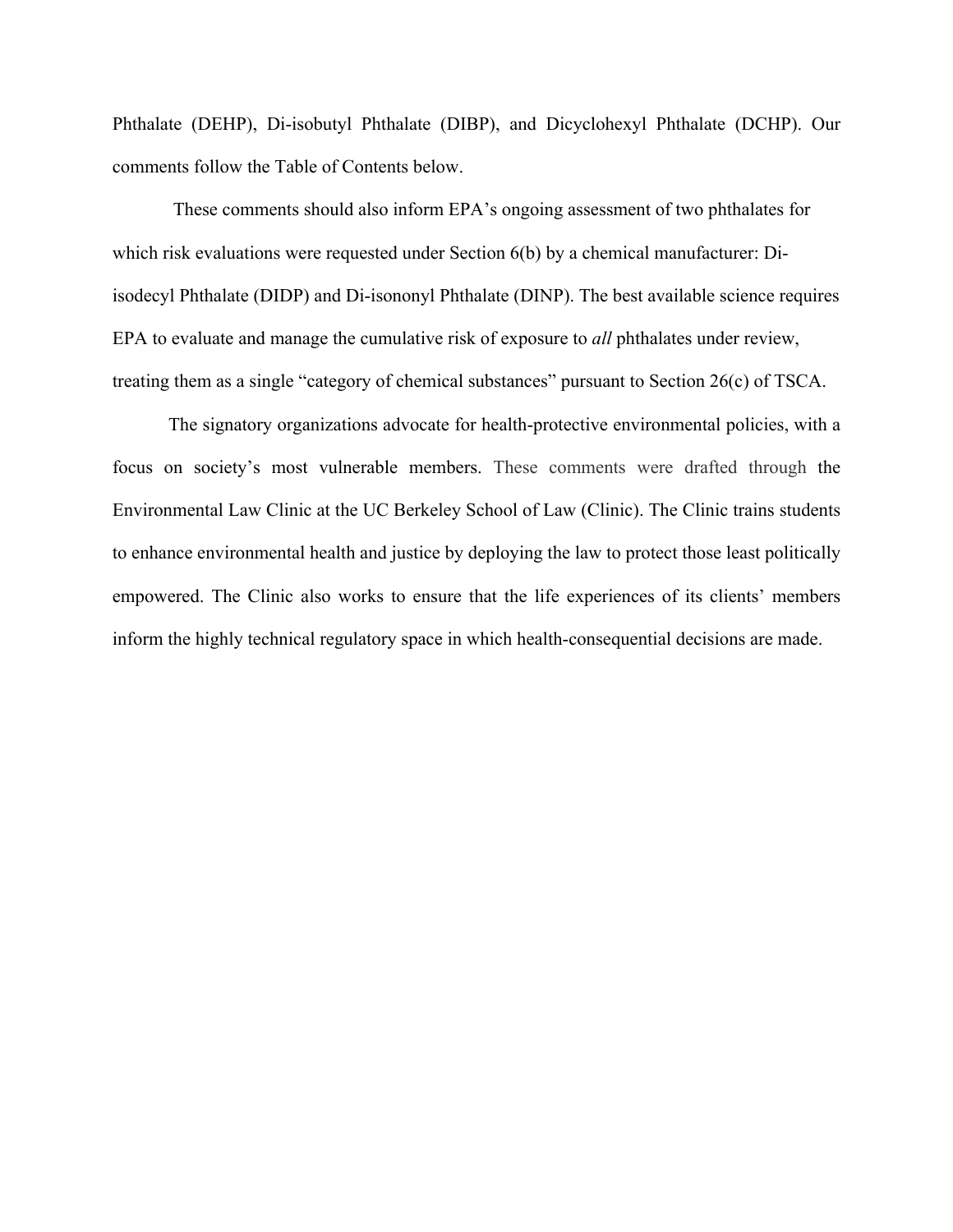| I.   |           | EPA Must Designate Black, Indigenous, and People of Color as a "Potentially<br>Exposed or Susceptible Subpopulation" with Respect to Phthalates. 2          |  |  |  |  |  |
|------|-----------|-------------------------------------------------------------------------------------------------------------------------------------------------------------|--|--|--|--|--|
|      | A.        | BIPOC are more exposed to, susceptible to, and harmed by phthalates than the                                                                                |  |  |  |  |  |
|      |           | 1.                                                                                                                                                          |  |  |  |  |  |
|      |           | 2.                                                                                                                                                          |  |  |  |  |  |
|      |           | 3.                                                                                                                                                          |  |  |  |  |  |
|      | <b>B.</b> | Identifying BIPOC as a PESS is consistent with the language of TSCA11                                                                                       |  |  |  |  |  |
|      | C.        | Identifying BIPOC as a PESS is consistent with EPA regulations, and with                                                                                    |  |  |  |  |  |
|      | D.        | Identifying BIPOC as a PESS is consistent with EPA's environmental justice<br>commitments, and with the Biden Administration's Executive Order on           |  |  |  |  |  |
| II.  |           | EPA Must Analyze the "Conditions of Use" Associated with High Phthalate<br>Exposure, Regardless of Which Agency Has Initial Jurisdiction to Regulate Risk18 |  |  |  |  |  |
|      | A.        | TSCA requires EPA risk evaluations to encompass all "conditions of use"<br>relevant to assessing health risk from the chemical under review18               |  |  |  |  |  |
|      | <b>B.</b> | TSCA prohibits EPA from excluding the most relevant conditions of phthalate                                                                                 |  |  |  |  |  |
|      | C.        | If EPA finds an unreasonable risk from phthalates, TSCA is structured to                                                                                    |  |  |  |  |  |
|      | D.        | In any future litigation over its risk evaluations, EPA will be judicially<br>estopped from advancing its current interpretation of "conditions of use." 26 |  |  |  |  |  |
| III. |           |                                                                                                                                                             |  |  |  |  |  |
|      |           |                                                                                                                                                             |  |  |  |  |  |

# **TABLE OF CONTENTS**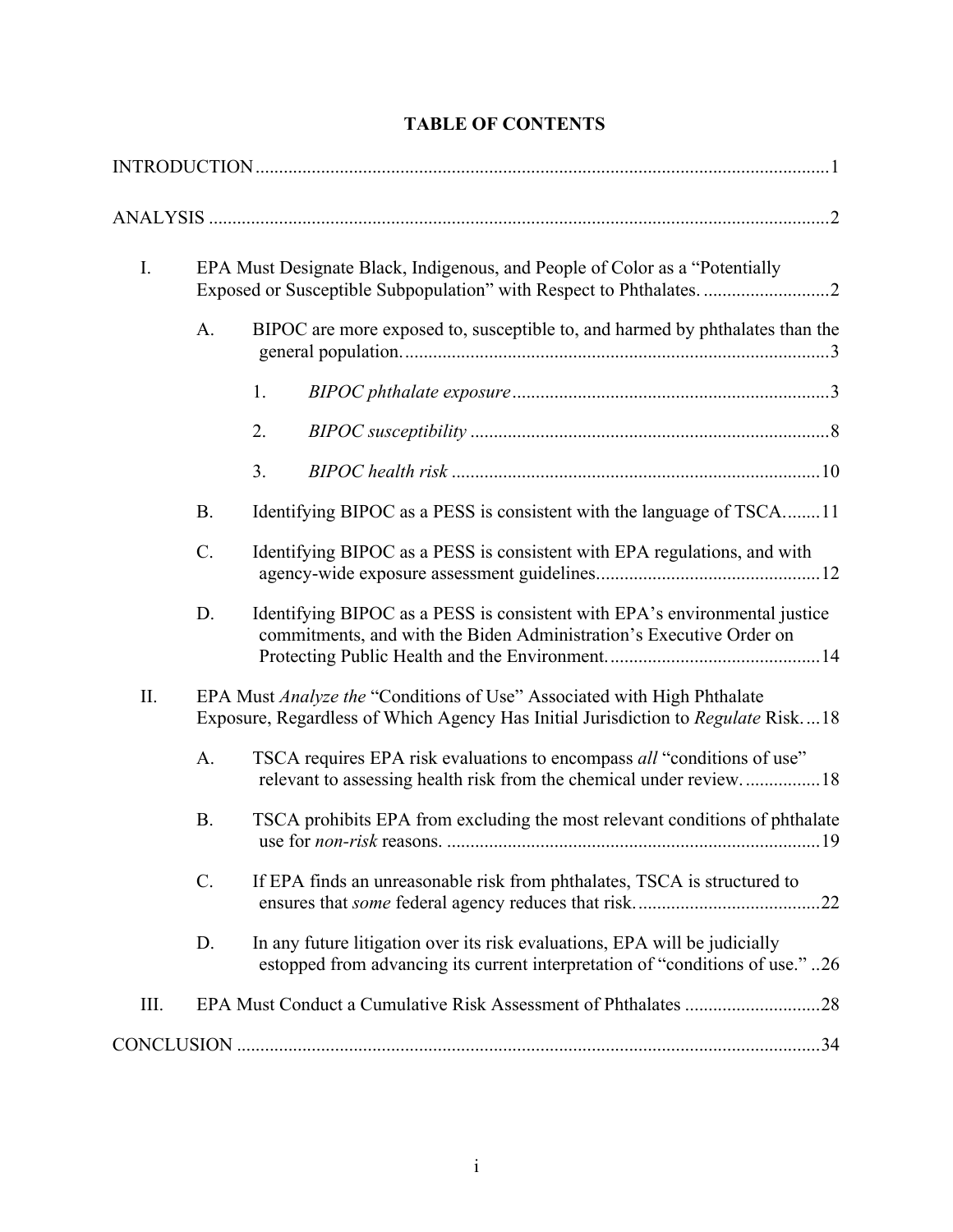#### **INTRODUCTION**

Phthalates are versatile man-made chemicals that impart flexibility to brittle plastics, make the scent of perfume linger, and perform myriad other industrial functions. Produced and used in volumes of nearly a half-*billion* pounds per year in U.S. commerce, <sup>1</sup> biomonitoring data reveal that phthalates have now insinuated themselves into the bodies of nearly all Americans. 2 Phthalates are associated with, among other serious health effects: reproductive toxicity, harm to the developing brain, cancer, cardiovascular disease, diabetes, and obesity. <sup>3</sup> Pursuant to TSCA's mandate to protect the public health against "unreasonable risk" from chemical exposures, EPA is currently conducting a post-market review of five phthalates it deems "high priority" for risk evaluation, and two additional phthalates for which manufacturers have requested risk evaluations.

This comment centers three issues critical to protecting the health of the Americans most vulnerable to adverse health effects from phthalates: Black, Indigenous, and People of Color (BIPOC). Specifically, we describe why EPA's phthalate risk evaluations must:

- (1) Designate BIPOC as a **"potentially exposed or susceptible subpopulation"**;
- (2) Analyze the **"conditions of use"** associated with greatest phthalate exposure, which include food ingestion and use of cosmetics and personal care products; and
- (3) Conduct a **cumulative risk assessment** that encompasses all seven phthalates.

<sup>3</sup> Leonardo Trasande, Buyun Liu, & Wei Bao, *Phthalates and Attributable Morbidity: A Population-based Longitudinal Cohort Study and Cost Analysis*, ENV'TAL POLLUTION (2021),

<sup>&</sup>lt;sup>1</sup> EPA's most recent Phthalates Action Plan states that by 2006, more than 470 million pounds of phthalates were produced annually. U.S. EPA, Phthalates Action Plan (Mar. 14, 2012), https://www.epa.gov/sites/default/files/2015- 09/documents/phthalates\_actionplan\_revised\_2012-03-14.pdf.

<sup>2</sup> CDC, FOURTH NATIONAL REPORT ON HUMAN EXPOSURE TO ENVIRONMENTAL CHEMICALS: UPDATED TABLES, MARCH 2021: VOLUME ONE , https://www.cdc.gov/exposurereport/index.html.

https://www.sciencedirect.com/science/article/pii/S0269749121016031 (last visited Dec. 8, 2021) (associating phthalate exposure with all-cause and cardiovascular mortality that imposes direct societal costs surpassing \$39 billion/year); Stephanie M. Engel et al., *Neurotoxicity of Ortho-Phthalates: Recommendations for Critical Policy Reforms to Protect Brain Development in Children*, 111 AMERICAN J. OF PUB. HEALTH 687, 687 (2021), https://ajph.aphapublications.org/doi/full/10.2105/AJPH.2020.306014 (last visited Nov. 8, 2021) (cumulating "robust data . . . indicat[ing] that exposure to ortho-phthalates can impair brain development").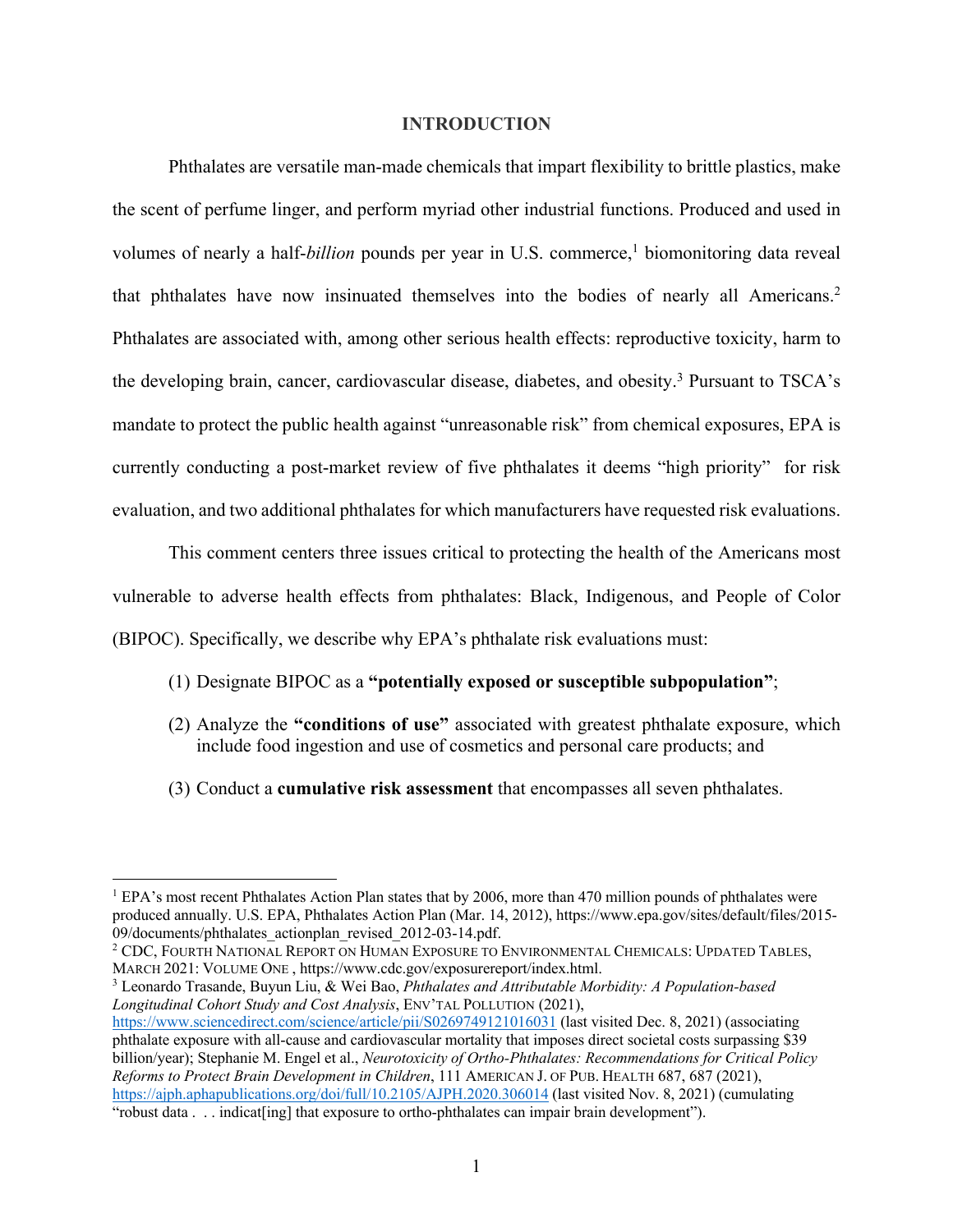Each of these issues was mishandled in the risk evaluation scoping phase. EPA now has an opportunity to course-correct, and to respect the letter and purpose of TSCA. In so doing, the agency will effectuate your vision as EPA Administrator: "If we protect the least among us, we can create a rising tide that elevates the level of environmental protection and equity for every American in this great country."4

#### **ANALYSIS**

### **I. EPA Must Designate Black, Indigenous, and People of Color as a "Potentially Exposed or Susceptible Subpopulation" with Respect to Phthalates.**

The best available science indicates that Black, Indigenous, and People of Color (BIPOC) are disproportionately exposed to phthalates, and are disproportionately health-impacted, such that EPA must identify BIPOC as a "potentially exposed or susceptible subpopulation" (PESS) in its risk evaluations. This action would effectuate Congress' intent—manifest in the strengthening amendments to TSCA Section 6 in 2016—to protect the most vulnerable from toxic harm.<sup>5</sup>

TSCA requires EPA to evaluate chemicals using the "best available science,"6 and to "consider[] . . . potentially exposed or susceptible subpopulations" in its risk evaluations.7 TSCA defines a PESS as any group that "due to either greater susceptibility or greater exposure, may be at greater risk than the general population of adverse health effects from exposure to a chemical

<sup>4</sup> Jennifer A. Dloughy and Stephen Lee, *New EPA Chief Michael Regan Vows Assault on Environmental Injustice,* Bloomberg Green (Mar. 16, 2021), https://www.bloomberg.com/news/articles/2021-03-16/new-epa-chief-reganvows-assault-on-environmental-injustice (last visited Dec. 8, 2021).

<sup>&</sup>lt;sup>5</sup> The Frank R. Lautenberg Chemical Safety for the 21<sup>st</sup> Century Act (Lautenberg Act) fortified the original TSCA of 1976 by establishing mandatory parameters for EPA chemical substance risk evaluations. As amended, TSCA states: "[T]he Administrator shall conduct risk evaluations . . . to determine whether a chemical substance presents an unreasonable risk of injury to health or the environment, *without consideration of costs or other nonrisk factors*, including an unreasonable risk to a *potentially exposed or susceptible subpopulation* identified as relevant to the risk evaluation by the Administrator, under the conditions of use." 15 U.S.C. § 2605(b)(4)(A) (all emphasis added). <sup>6</sup> 15 U.S.C. § 2625(h) (emphasis added); *Procedures for Risk Evaluation Under the Amended Toxic Substances Control Act*, 40 C.F.R. § 702 (2017).

 $7$  15 U.S.C. § 2605(b)(4)(A).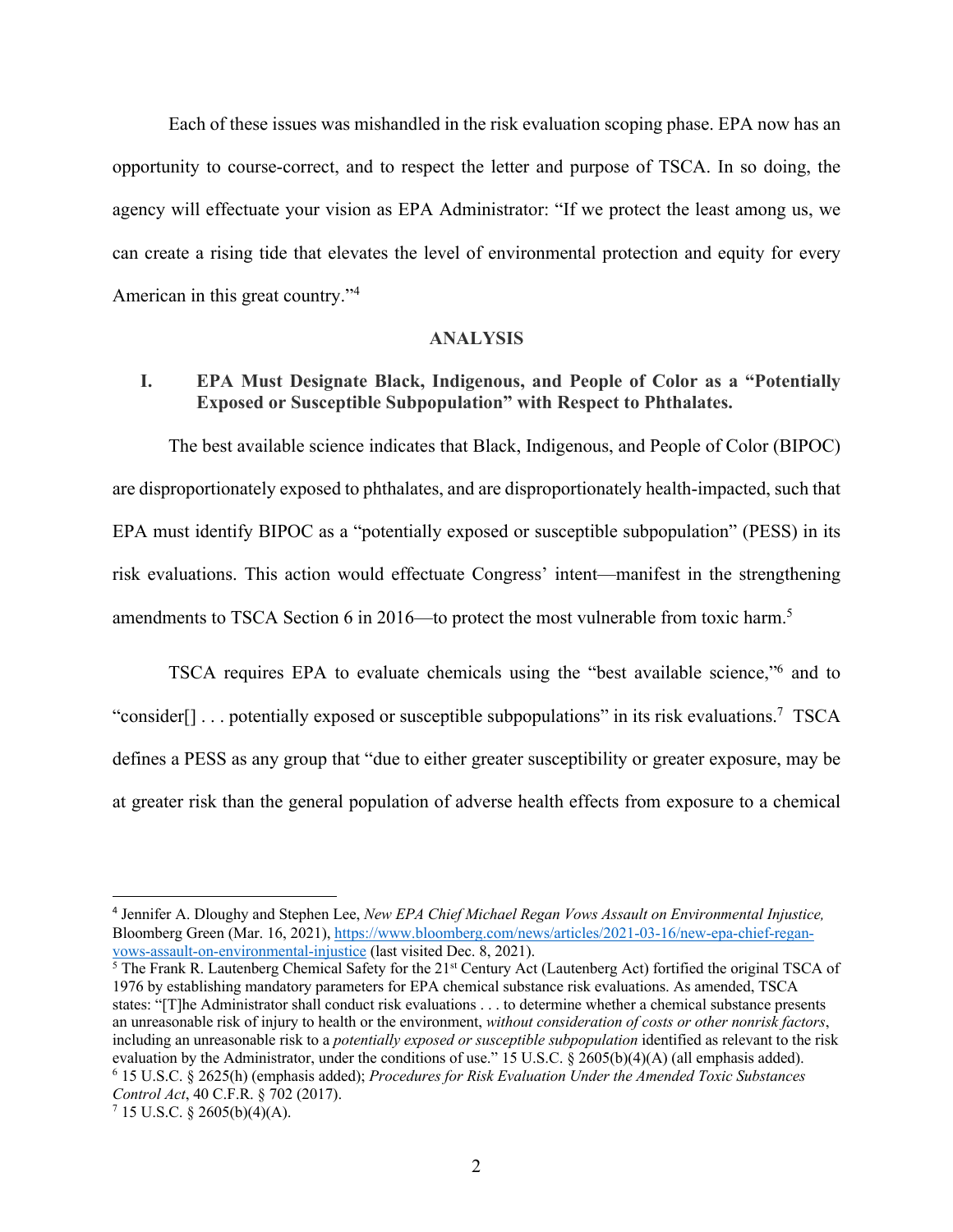substance or mixture."<sup>8</sup> The best available science clearly demonstrates that people of color face both greater susceptibility *and* greater exposure to phthalates than do white people.

## A. BIPOC are more exposed to, susceptible to, and harmed by phthalates than **the general population.**

## *1. BIPOC phthalate exposure*

Numerous peer-reviewed studies demonstrate that at a population level, people of color are more heavily exposed to phthalates than are white people. For example, among U.S. women of reproductive age, non-Hispanic Black and Mexican American women have higher concentrations of **DBP** metabolites than non-Hispanic white women.9 Mothers of color also have higher concentrations of DBP metabolites than white mothers, and such metabolites are associated with higher concentrations of oxidative stress biomarkers.10

**BBP** follows this same pattern. Indeed, in a study of multiple phthalates, BBP metabolites were most strongly associated with oxidative stress biomarkers.<sup>11</sup> Another study found that African American mothers had significantly greater levels of urinary BBP metabolites than white mothers, compounded by greater levels of more than seven other phthalate metabolites.<sup>12</sup>

African American mothers likewise have significantly greater levels of urinary **DEHP**  metabolites than white mothers, compounded by greater levels of more than seven other

<sup>10</sup> Kelly K. Ferguson et al., *Urinary Phthalate Metabolites and Biomarkers of Oxidative Stress in Pregnant Women: A Repeated Measures Analysis*, 123 ENV'TAL HEALTH PERSPS. 210 (2015), https://ehp.niehs.nih.gov/doi/pdf/10.1289/ehp.1307996 (last visited Dec. 8, 2021).

<sup>8</sup> 15 U.S.C. § 2602(12) (emphasis added).

<sup>9</sup> Tamarra M. James-Todd, et al., *Racial/Ethnic Disparities in Environmental Endocrine Disrupting Chemicals and Women's Reproductive Health Outcomes: Epidemiological Examples Across the Life Course*, 3 Current Epidemiology Reports 161, 162 (2016), https://link.springer.com/article/10.1007%2Fs40471-016-0073-9 (last visited Dec. 8, 2021).

 $\frac{11}{11}$ *Id.* at 213.

<sup>12</sup> Bloom et al., *Racial Disparity in Maternal Phthalates Exposure; Association with Racial Disparity in Fetal Growth and Birth Outcomes*, 127 ENV'T INT'L 473, 476 (2019), https://www.sciencedirect.com/science/article/pii/S0160412018329908 (last visited Nov. 11, 2021).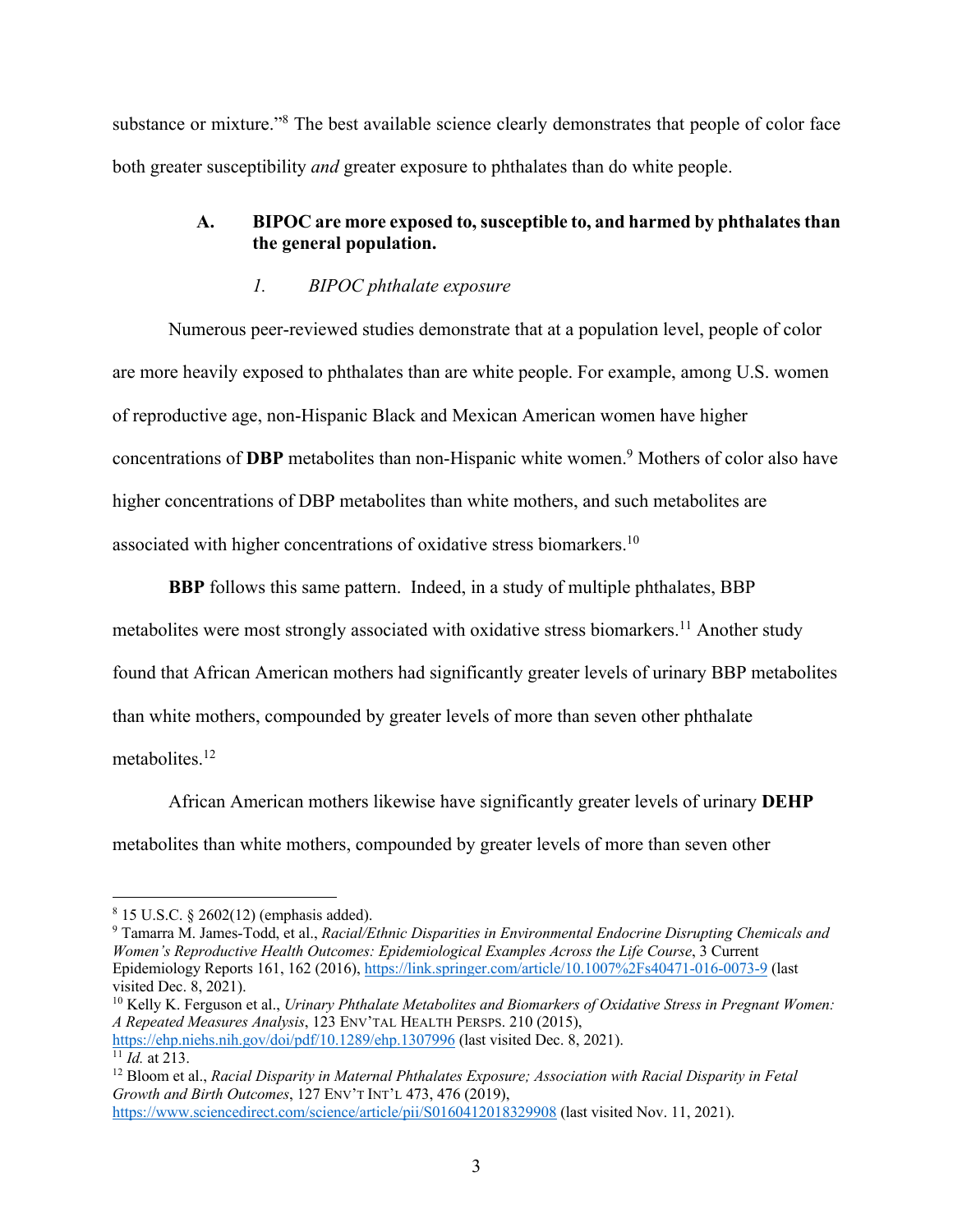phthalate metabolites.13 Exposure to DEHP is of particular concern because of its potency as a reproductive toxicant<sup>14</sup>: when researchers examined the comparative contributions to androgen disruption of six phthalates in commerce, DEHP was estimated to contribute the most, accounting for 48 to 64% of observed androgen-disruption.<sup>15</sup>

Urinary metabolites of **DIBP** are also present at significantly greater levels in African American mothers than in white mothers, and are compounded by greater levels of more than seven other phthalate metabolites.<sup>16</sup> These higher levels of phthalate metabolites are also associated with higher concentrations of oxidative stress biomarkers.17 Beyond the reproductive and developmental effects of DIBP, the European Union has expressed concern that this phthalate may be implicated in immunological disorders such as allergy, asthma, and eczema,

https://www.ncbi.nlm.nih.gov/pmc/articles/PMC5748889/ (last visited Nov. 11, 2021(listing DEHP as one of several phthalates that "exert[s] toxicity primarily through androgen disruption"); Abby G. Wenzel et al., *Influence of Race on Prenatal Phthalate Exposure and Anogenital Measurements Among Boys and Girls*, 110 ENV'T INT'L 61, 62, 67 (2018), https://www.sciencedirect.com/science/article/pii/S016041201731036X (last visited Nov. 11, 2021) (finding that DEHP acts as an antiandrogen "by disrupting Sertoli and Leydig cell development, and by interfering with androgen steroidogenesis," noting these findings are "concordant with previous reports suggesting antiandrogenic effects of prenatal exposure to DEHP," and highlighting the "significant of the DEHP metabolite in potentially disruptive antiandrogenic effects"); Vittorio Silano et al., EFSA Panel on Food Contact Materials, Enzymes, and Processing Aids (CEP), *Update of the Risk Assessment of di-butylphthalate (DBP), butyl-benzylphthalate (BBP), bis(2-ethylhexyl)phthalate (DEHP), di-isononylphthalate (DINP), and di-isodecylphthalate (DIDP) for Use in Food Contact Materials,* 17 EFSA J. 5838, 5852 (2019),

https://efsa.onlinelibrary.wiley.com/doi/pdf/10.2903/j.efsa.2019.5838 (last visited Dec. 8, 2021) ("[DEHP] adversely affect[s] the male reproductive organs and sexual differentiation during fetal development due to [antiandrogenic effects]"); NAT'L RSCH. COUNCIL, COMM. HEALTH RISKS OF PHTHALATES, PHTHALATES AND CUMULATIVE RISK ASSESSMENT: THE TASK AHEAD 42, 106 (2008), http://www.nap.edu/catalog/12528/phthalatesand-cumulative-risk-assessment-the-task-ahead (last visited Dec. 8, 2021) (noting "clear evidence of adverse development effects [from DEHP] in animals"; "[DEHP is] able to disrupt male sexual differentiation by interfering with androgen biosynthesis; this culminates in what has been described as the phthalate syndrome or more generally as the androgen-insufficiency syndrome").

<sup>13</sup> *Ibid*.; *see also* Kelly K. Ferguson et al., *supra* note 10, at 213 (same).

<sup>14</sup> *See, e.g.,* Varshavsky et al., *A Novel Method for Calculating Potency-Weighted Cumulative Phthalates Exposures with Implications for Identifying Racial/Ethnic Disparities among U.S. Reproductive-Aged Women in NHANES 2001-2012*, 50 ENV'TAL SCI. & TECH. 10616, 10617 (2016),

<sup>15</sup> Varshavsky et al., *supra* note 14, at 10622.

<sup>16</sup> Bloom et al., *supra* note 12, at 476; *see also* Ferguson et al., *supra* note 10, at 213 (same).

<sup>17</sup> Bloom et al., *supra* note 12, at 482.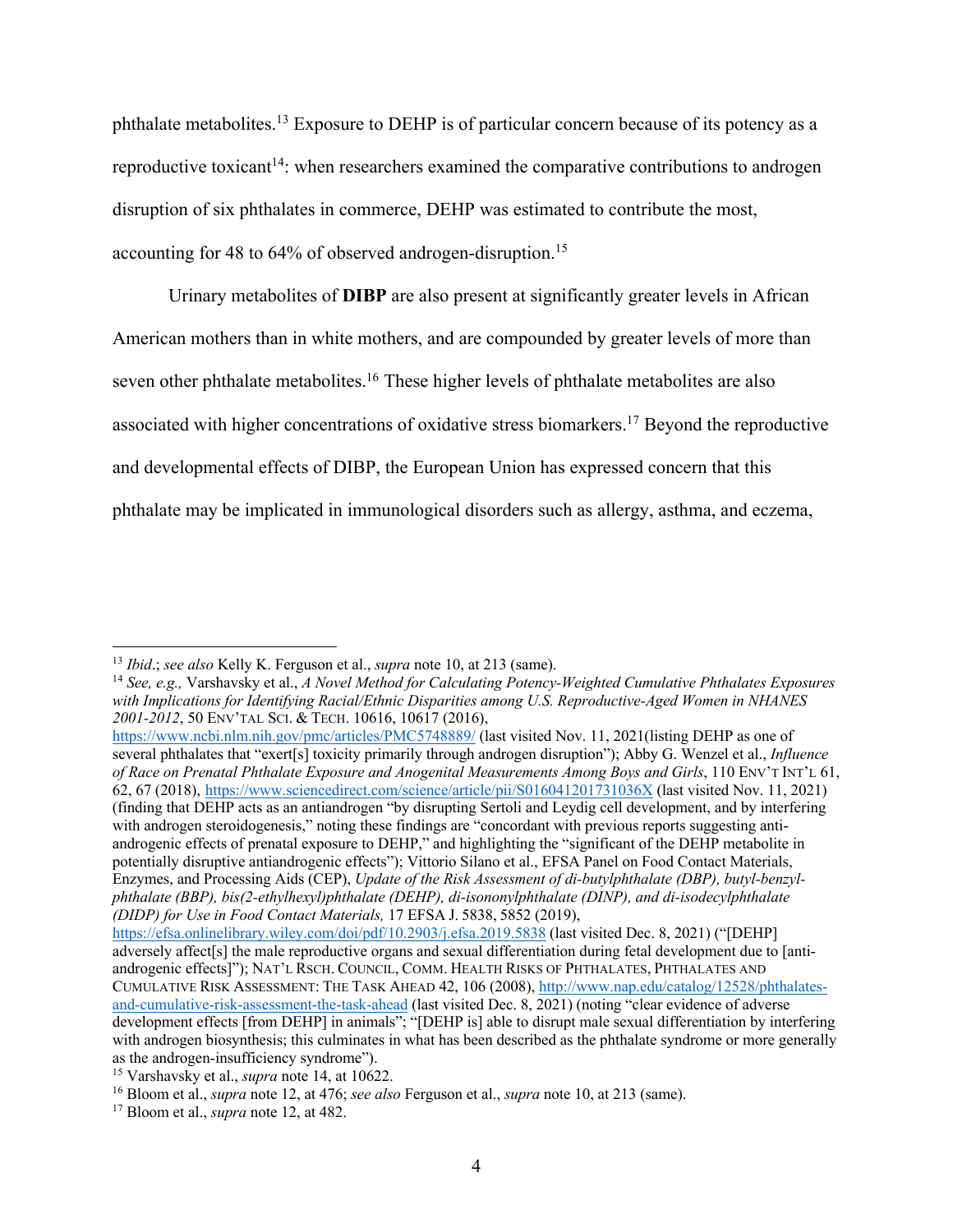possibly at even lower levels than those that trigger reproductive toxicity.18 Exposure to DIBP has increased over time.<sup>19</sup>

Although the literature contains less express discussion of racial patterning with respect to **DCHP**, **DIDP**, and **DINP** exposures, the health harms of these chemicals are likewise well established, $20$  as is their over-concentration in BIPOC. Specifically, biomonitoring data from the National Health and Nutrition Examination Survey (NHANES) administered by the Centers for Disease Control demonstrate that, compared to the overall population, people of color are disproportionately exposed to nearly all phthalates, including the seven phthalates under review.

The tables below reproduce the most recent NHANES data for all seven phthalates

currently undergoing EPA risk evaluation.<sup>21</sup> These show a strong pattern of racial disparity in

exposure even at the 50<sup>th</sup> percentile (*i.e.*, the average exposure scenario). Still more worrisome,

they show an extreme pattern at the 95<sup>th</sup> percentile, *i.e.*, for the most highly exposed individuals.

 $21$  Some data are from CDC's 2019 report, CDC, FOURTH NATIONAL REPORT ON HUMAN EXPOSURE TO ENVIRONMENTAL CHEMICALS: UPDATED TABLES, JANUARY 2019: VOLUME ONE (2019),

<sup>18</sup> Silano et al., *supra* note 14, at 5852.

<sup>19</sup> Varshavsky et al., *supra* note 14, at 10623 ("Daily intake of DiBP and DiNP increased by 150–380% [from 2001 to 2012].").

<sup>&</sup>lt;sup>20</sup> For example, DCHP acts not only as a reproductive and toxicant, but also as a liver toxicant. Memorandum from Kent R. Carlson and Leslie E. Patton, Toxicologists, Directorate for Health Sciences, to Michael Babich, Project Manager, Phthalates, Section 108 of CPSIA, *Toxicity Review of Dicyclohexyl phthalate (DCHP)* (Oct. 24, 2010), at 18-25. Metabolites of DIDP and DINP are associated with (among other health harms) childhood asthma. Ami R. Zota et al., *Temporal Trends in Phthalate Exposures: Findings from the National Health and Nutritional Examination Survey, 2001-2010*, 122 ENV'TAL HEALTH PERSPS. 235, 240 (2014),

https://ehp.niehs.nih.gov/doi/10.1289/ehp.1306681 (last visited Nov. 28, 2021). DIDP and DINP metabolites are also associated with reduced fertilization rates in IVF treatments. James-Todd et al., *supra* note 9, at 170 (2016) (citations omitted).

https://www.cdc.gov/exposurereport/pdf/FourthReport\_UpdatedTables\_Volume1\_Jan2019-508.pdf (last visited Dec. 8, 2021), and some are from CDC's report update in March 2021. The 2021 data for phthalates mirror the 2019 data, except that the March 2021 data exclude DCHP. *See* CDC, FOURTH NATIONAL REPORT ON HUMAN EXPOSURE TO ENVIRONMENTAL CHEMICALS: UPDATED TABLES, MARCH 2021: VOLUME TWO (2021),

https://www.cdc.gov/exposurereport/pdf/FourthReport\_UpdatedTables\_Volume2\_Mar2021-508.pdf (last visited Dec. 8, 2021). Neither the 2019 nor 2021 report is paginated, but a computer word search can locate any metabolite listed in Tables 1 and 2 of this comment, looking at those labeled "creatinine corrected."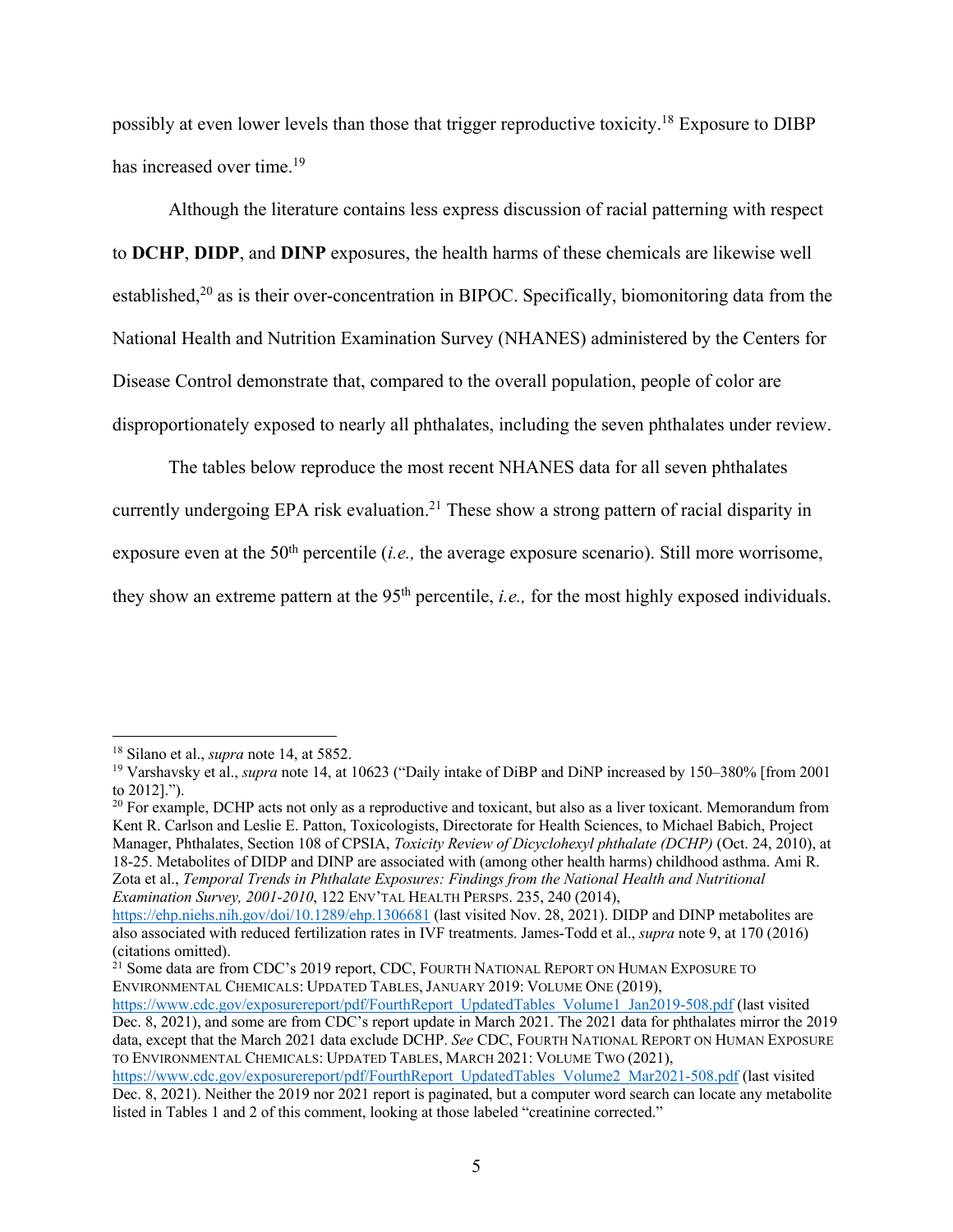These chemical-specific data are independently concerning. They are yet more so given that exposures to individual phthalates compound with exposures to other phthalates to produce harm,<sup>22</sup> thereby magnifying disparities in health impact by race.

| <b>Phthalate</b>               | <b>Metabolite</b> | <b>Black</b>  | Hispanic       | Asian                  | White   | Overall               |
|--------------------------------|-------------------|---------------|----------------|------------------------|---------|-----------------------|
| <b>DEHP</b>                    | <b>MEHP</b>       | 1.19          | 1.4            | 1.95                   | 1.14    | 1.24                  |
|                                | <b>MEHHP</b>      | 5.43          | 6.32           | 6.03                   | 5.34    | 5.53                  |
|                                | <b>MEOHP</b>      | 3.33          | $\overline{4}$ | 4.04                   | 3.36    | 3.47                  |
|                                | <b>MECPP</b>      | 7.81          | 10.1           | 9.6                    | 8.04    | 8.5                   |
| <b>DiBP</b>                    | <b>MiBP</b>       | 8.99          | 9.2            | 9.28                   | 7.75    | 8.33                  |
|                                | <b>MHiBP</b>      | 2.74          | 2.97           | 2.88                   | 2.65    | 2.73                  |
| <b>DBP</b>                     | <b>MHBP</b>       | 0.728         | 0.933          | 1.03                   | 0.916   | 0.897                 |
|                                | $MnBP*$           | 10.1          | 10.4           | 11.2                   | 9.58    | 9.91                  |
| <b>BBP</b>                     | <b>MBzP</b>       | 5             | 4.25           | 3.17                   | 4       | 4.17                  |
| DCHP**                         | <b>MCHP</b>       | $<$ LOD       | $<$ LOD        |                        | $<$ LOD | $<$ LOD               |
| <b>DINP</b>                    | <b>MINP</b>       | $<$ LOD       | $<$ LOD        | $<$ LOD                | $<$ LOD | $<$ LOD               |
|                                | <b>MONP</b>       | 1.76          | 2.00           | 1.82                   | 1.72    | 1.77                  |
|                                | <b>MCOP</b>       | 6.33          | 8.24           | 5.60                   | 6.78    | 6.89                  |
| <b>DIDP</b>                    | <b>MCNP</b>       | 1.64          | 1.71           | 1.25                   | 1.79    | 1.73                  |
|                                | $MCPP***$         | 0.896         | 1.11           | 0.966                  | 1.08    | 1.05                  |
| <b>General Population (GP)</b> |                   | Exposure > GP |                | Exposure > White, < GP |         | Least Exposed by Race |

# **Table 1. 50th Percentile Concentration of Phthalate Metabolites in Urine (in ug/g of creatinine) of Seven Phthalates, NHANES 2015-16**

<sup>&</sup>lt;sup>22</sup> Environmental Defense Fund, Comment on Draft Scopes of the Risk Evaluations to Be Conducted for Seven Chemical Substances Under the Toxic Substances Control Act (June 8, 2020), at 79.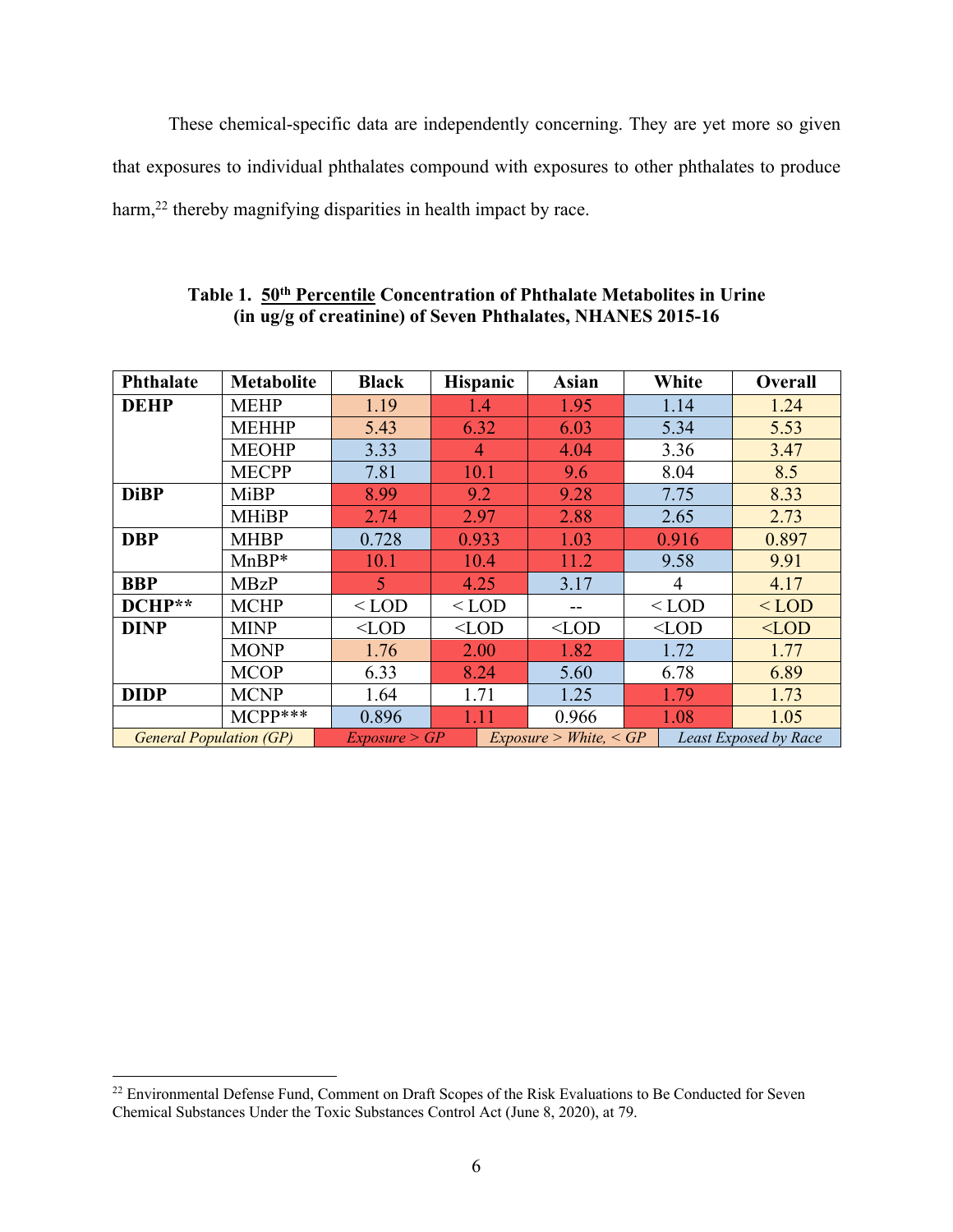| <b>Phthalate</b>               | <b>Metabolite</b> | <b>Black</b>  | <b>Hispanic</b>        | Asian | White   | Overall               |  |
|--------------------------------|-------------------|---------------|------------------------|-------|---------|-----------------------|--|
| <b>DEHP</b>                    | <b>MEHP</b>       | 7.08          | 5.88                   | 11.5  | 5.58    | 5.93                  |  |
|                                | <b>MEHHP</b>      | 30            | 30                     | 43.2  | 21.8    | 27.2                  |  |
|                                | <b>MEOHP</b>      | 19.8          | 18.6                   | 27.7  | 14.6    | 16.9                  |  |
|                                | <b>MECPP</b>      | 45.2          | 48.3                   | 67.8  | 33.6    | 39.1                  |  |
| <b>DiBP</b>                    | <b>MiBP</b>       | 39.6          | 42.5                   | 45.4  | 27.6    | 32.4                  |  |
|                                | <b>MHiBP</b>      | 11.8          | 14.2                   | 14.9  | 9.93    | 11.1                  |  |
| <b>DBP</b>                     | <b>MHBP</b>       | 4.67          | 4.24                   | 4.81  | 3.58    | 3.87                  |  |
|                                | $MnBP*$           | 46.8          | 40                     | 51.8  | 32.9    | 36.1                  |  |
| <b>BBP</b>                     | <b>MBzP</b>       | 50.7          | 41.3                   | 20    | 35.5    | 36.8                  |  |
| DCHP**                         | <b>MCHP</b>       | 0.88          | 1.2                    |       | $<$ LOD | $<$ LOD               |  |
| <b>DINP</b>                    | <b>MINP</b>       | 5.33          | 7.11                   | 5.85  | 4.92    | 5.33                  |  |
|                                | <b>MONP</b>       | 16.8          | 21.1                   | 27.2  | 18.8    | 19.2                  |  |
|                                | <b>MCOP</b>       | 77.0          | 80.1                   | 92.5  | 75.2    | 75.2                  |  |
| <b>DIDP</b>                    | <b>MCNP</b>       | 9.68          | 6.69                   | 7.70  | 8.99    | 8.33                  |  |
|                                | $MCPP***$         | 7.63          | 9.18                   | 6.44  | 7.44    | 7.48                  |  |
| <b>General Population (GP)</b> |                   | Exposure > GP | Exposure > White, < GP |       |         | Least Exposed by Race |  |

## **Table 2. 95th Percentile Concentration of Phthalate Metabolites in Urine (in ug/g of creatinine) of Seven Phthalates, NHANES 2015-16**

*\* MnBP is a metabolite of both DBP and BBP.*

*\*\* DCHP data are from 2009-10, the last years of measurement due to consistent results below the level of detection (LOD).* 

*\*\*\* MCPP is also a metabolite of DnOP and several higher molecular weight phthalates.*

EPA must identify BIPOC as a PESS to adequately identify, evaluate, and address racial disparities in exposure to phthalates. EPA must also examine how racial disparities intersect with other vulnerability factors such as age and sex, because NHANES data demonstrate that women and children are severely over-exposed to phthalates.<sup>23</sup> It is important for EPA to evaluate whether and how these trends overlap, compounding exposure and health risks for all women; for pregnant women in particular; and for pregnant women of color more specifically. For example, one recent study found that "[d]ifferential exposure to endocrine-disrupting chemicals, including phthalate

<sup>23</sup> CDC, FOURTH NATIONAL REPORT ON HUMAN EXPOSURE TO ENVIRONMENTAL CHEMICALS: UPDATED TABLES, MARCH 2021 (2021), *supra* note 21 (unpaginated).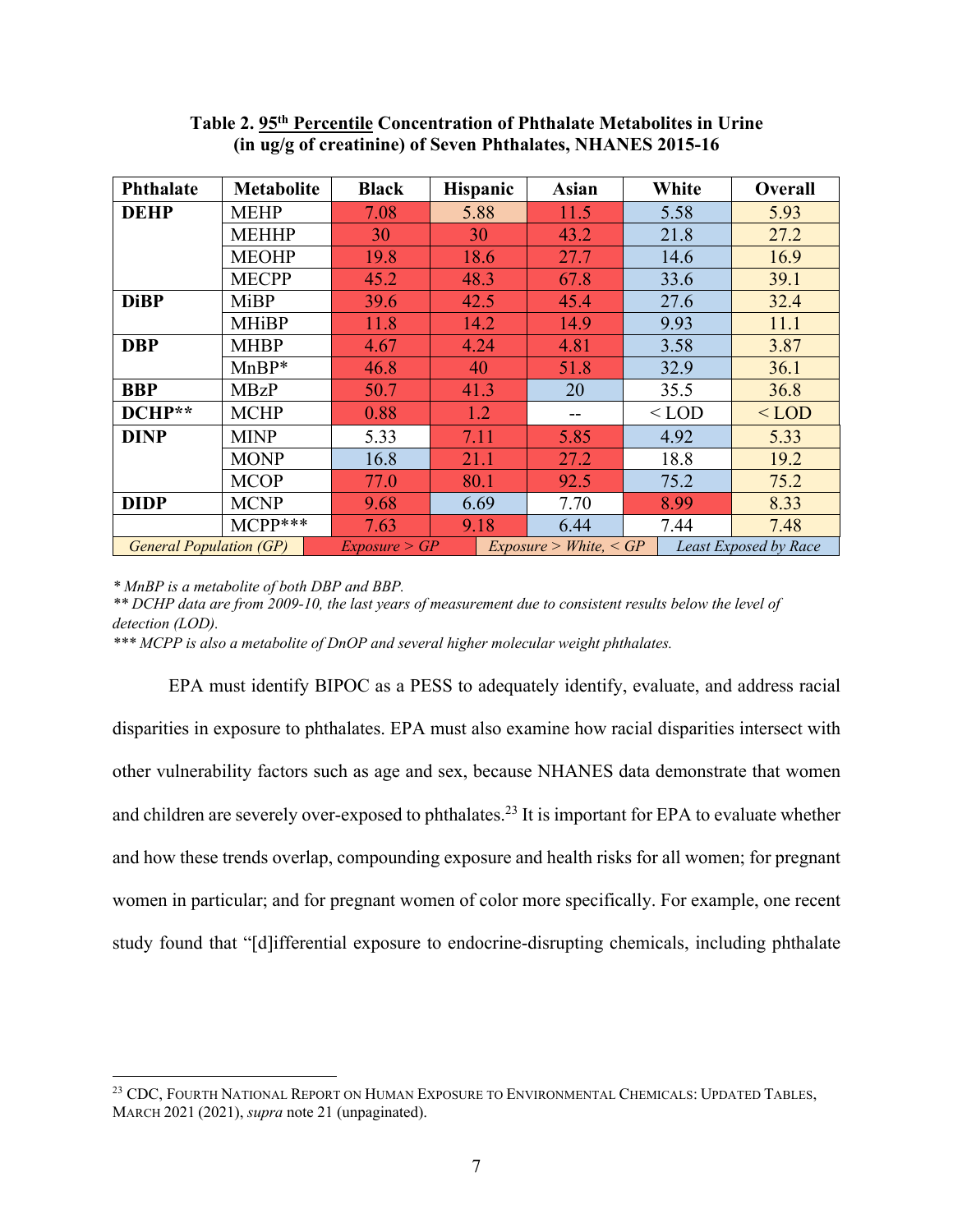diesters [such as DEHP], may contribute to persistent racial/ethnic disparities in women's reproductive health outcomes," especially among "Black pregnant women."24

NHANES data provide strong evidence that people of color, and potentially Indigenous people, experience greater exposure to the five phthalates under review. (NHANES does not track phthalate exposure rates for tribal communities.<sup>25</sup>) This evidence alone supports and likely compels EPA to identify BIPOC as PESS because of the statute's precautionary approach to risk evaluation.26

### *2. BIPOC susceptibility*

Peer-reviewed studies likewise demonstrate that at a population level, people of color are particularly susceptible to phthalate-related health harms.<sup>27</sup> EPA identifies "race/ethnicity" as a vulnerability factor that overlaps with social vulnerabilities, increasing susceptibility to harm from environmental exposures.<sup>28</sup> Social vulnerabilities include factors such as limited access to healthcare; language barriers (a non-English-speaking patient may struggle to communicate their symptoms to a doctor, resulting in suboptimal treatment); racism within the healthcare system that may lead to belated interventions and associated poor medical outcomes; and broader social

<sup>24</sup> Mary E. Sterrett et al., *Maternal Food and Beverage Consumption Behaviors and Discrepant Phthalate Exposure by Race*, INT'L J. ENVTL. RES. & PUB. HEALTH, Feb. 2021, at 1.

<sup>&</sup>lt;sup>25</sup> In comments to EPA in a non-phthalate TSCA risk evaluation docket, the National Tribal Toxics Council has voiced its concern about "the paucity of data on tribal risks." *See* National Tribal Toxics Council, Comment Letter on Perchloroethylene: Draft TSCA Risk Evaluation at 7,

http://www.zendergroup.org/docs/nttc/comment\_pce\_risk.pdf.

<sup>26</sup> *See infra* Section I.B (discussing PESS provision in TSCA).

<sup>27</sup> *See, e.g.,* Gina M. Solomon et al., *Cumulative Environmental Impacts: Science and Policy to Protect Communities*, 37 ANN. REV. PUB. HEALTH 83 (2016), https://www.annualreviews.org/doi/full/10.1146/annurevpublhealth-032315-021807 (last visited Nov. 7, 2021); Michael Gochfeld & Joanna Burger, *Disproportionate Exposures in Environmental Justice and Other Populations: The Importance of Outliers*, 101 AM. J. PUB. HEALTH S53 (2011), https://www.ncbi.nlm.nih.gov/pmc/articles/PMC3222496/ (last visited Nov. 7, 2021); Tracey J. Woodruff, et al., *Meeting Report: Moving Upstream—Evaluating Adverse Upstream End Points for Improved Risk Assessment and Decision-Making*, 116 ENV'TAL HEALTH PERSPS. 1568 (2008), https://ehp.niehs.nih.gov/doi/10.1289/ehp.11516 (last visited Nov. 7, 2021).

<sup>&</sup>lt;sup>28</sup> U.S. EPA, GUIDELINES FOR HUMAN EXPOSURE ASSESSMENT at xv (Oct. 2019), www.epa.gov/sites/default/files/2020-01/documents/guidelines\_for\_human\_exposure\_assessment\_final2019.pdf (last accessed Dec. 8, 2021).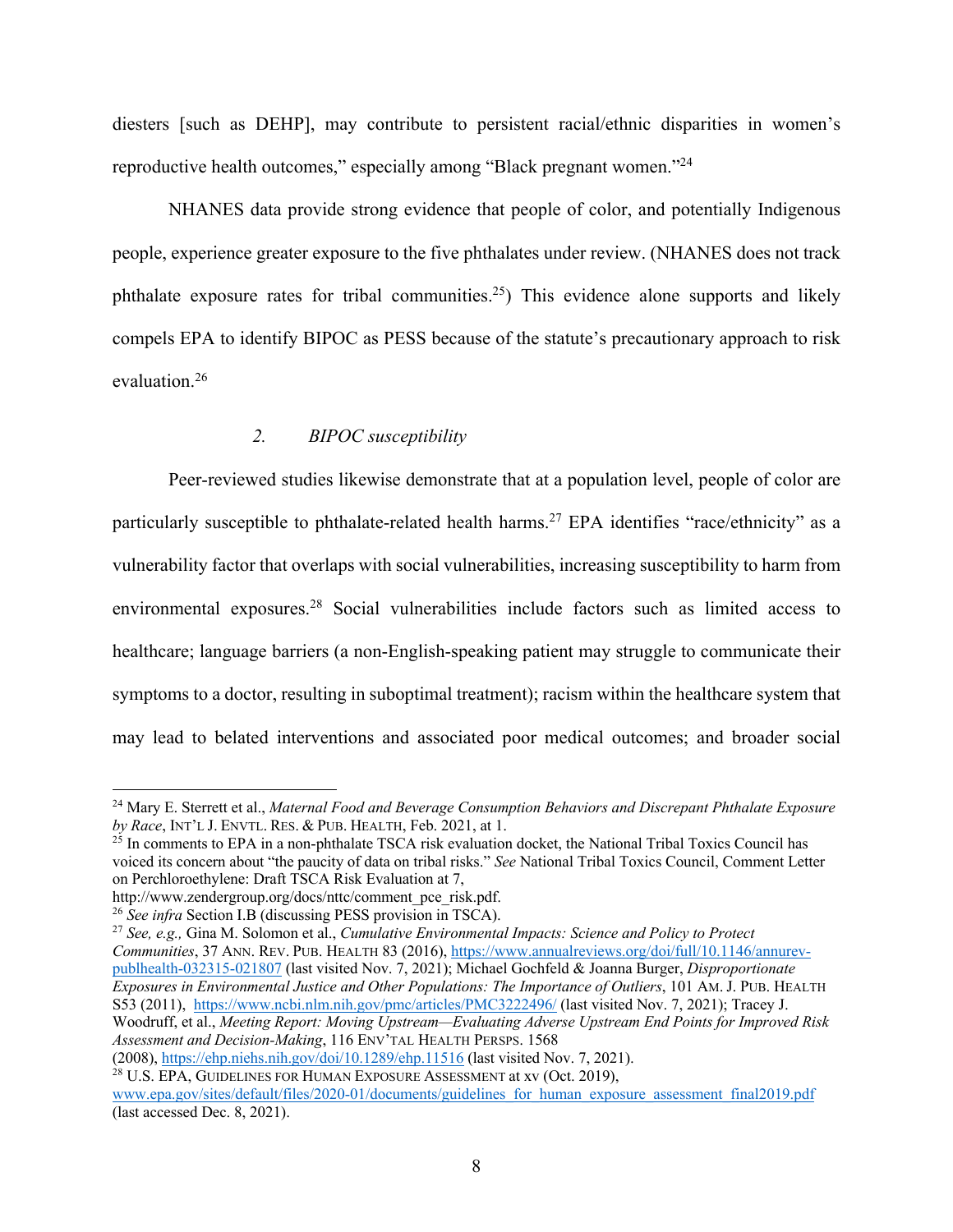stressors such as poverty, food insecurity, poor housing quality, exposure to violence, and racism beyond the health care system. 29

Likewise, "tribes have unique lifeways that place them at different risk due to multiple exposure pathways not experienced by the general population."<sup>30</sup> These factors include tribal diets, housing, working conditions, water sources, and water use.<sup>31</sup> According to the National Tribal Toxic Council, "lifeways of tribal members clearly make them a PESS under TSCA, because their exposures cannot be represented adequately under the general population."32

The peer-reviewed scientific literature on phthalates demonstrates how racial and social vulnerabilities intersect to increase susceptibility to phthalate-related adverse health outcomes. The phthalate **DIDP**, for example, is associated with wheezing in five-year-old boys whose mothers had higher urinary DIDP concentrations during pregnancy.<sup>33</sup> Given racial and ethnic disparities in asthma prevalence, this finding shows how DIDP exposure may make racial and ethnic subgroups particularly susceptible to DIDP's adverse respiratory effects.34

Similarly, women of color disproportionately use cosmetics and personal care products containing the phthalate **DEP**. In 2018, a study identified an association between recurrent

<sup>29</sup> *See e.g.*, Hilal Al Shamsi et al., *Implications of Language Barriers for Healthcare: A Systematic Review*, 35 OMAN MED. J. 122, 122 (2020); Khiara M. Bridges, *Implicit Bias and Racial Disparities in Health Care*, AM. BAR Ass'N, https://www.americanbar.org/groups/crsj/publications/human\_rights\_magazine\_home/the-state-ofhealthcare-in-the-united-states/racial-disparities-in-health-care/; Rachel Morello-Frosch et al., *Understanding the Cumulative Impacts of Inequalities in Environmental Health: Implications for Policy,* 30 HEALTH AFF. 879, 879, 882 (2011).

<sup>&</sup>lt;sup>30</sup> National Tribal Toxics Council, Comment Letter on Draft Scopes of the Risk Evaluations to be Conducted for 7 Chemical Substances Under the Toxic Substances Control Act (June 8, 2020) at 4-5, http://www.zendergroup.org/docs/nttc/Commentsnext7.pdf (last visited Dec. 8, 2021).

 $\frac{31}{32}$ *Ibid.*<br> $\frac{32}{1}$ *Id.* at 2.

<sup>&</sup>lt;sup>33</sup> See Céline Vernet et al., In Utero *Exposure to Select Phenols and Phthalates and Respiratory Health in Five-Year-Old Boys: A Prospective Study*, 125 ENVTL. HEALTH PERSP. 097006-1, 097006-1 (2017).

<sup>34</sup> Angela Haczku A & Reynold A. Panettieri, Jr., *Social stress and Asthma: The Role of Corticosteroid Insensitivity*, 125 J. ALLERGY CLIN. IMMUNOL. 550, 550 (2010); Lara J. Akinbami et al., *Trends in Racial Disparities for Asthma Outcomes Among Children 0 to 17 years, 2001-2010*, 134 J. ALLERGY CLIN. IMMUNOL. 547, 547 (2014).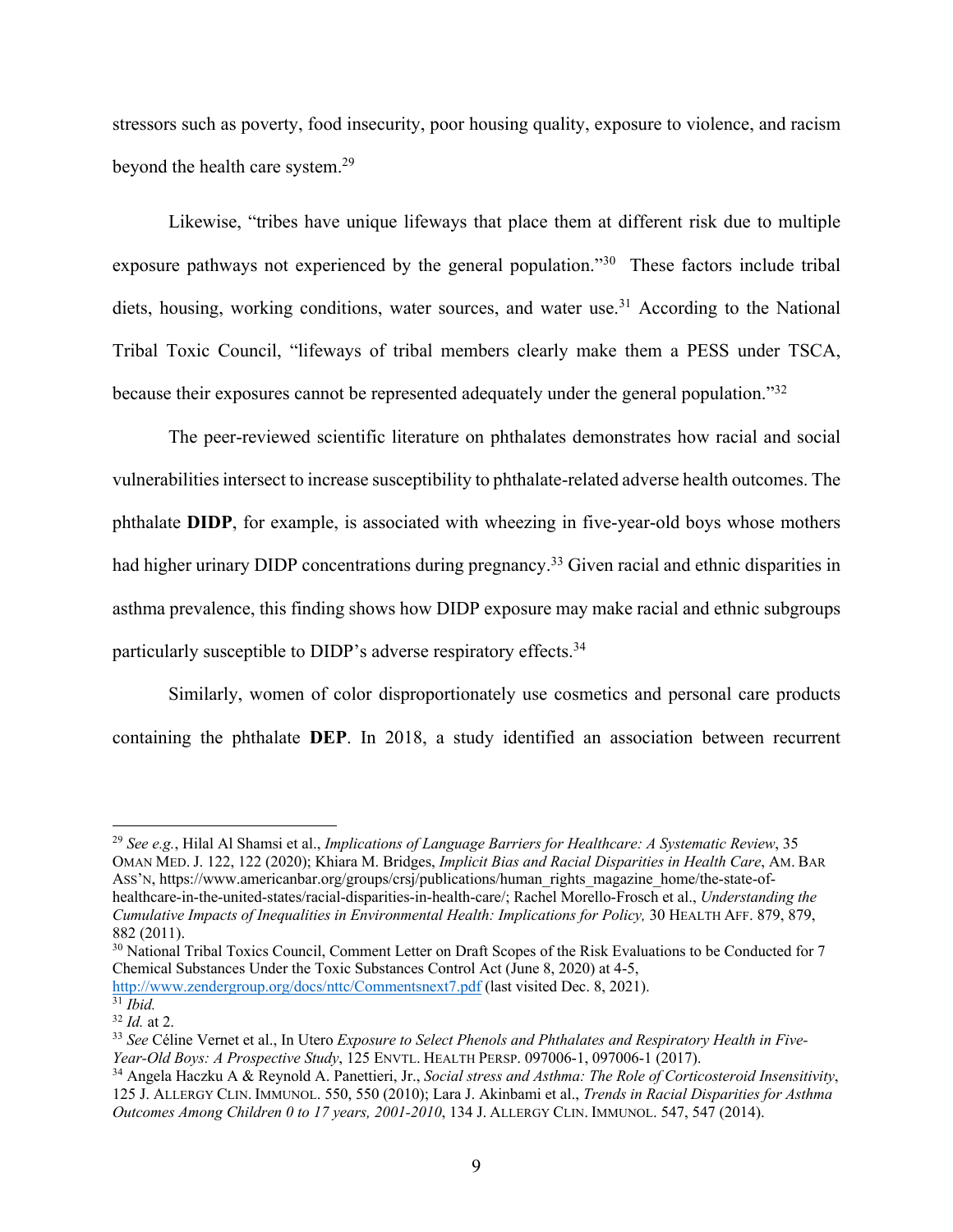spontaneous abortion and phthalate exposure (including DEP exposure) in Taiwanese women, after controlling for numerous race- and ethnicity-neutral variables.35

Given the structural similarity of the phthalates under EPA review, these exposure findings apply with varying force to each of the phthalates undergoing risk evaluation.

#### *3. BIPOC health risk*

BIPOC's greater exposure and susceptibility to phthalates combine to produce health risks greater than for the general population. These health risks have serious medical and social implications. As endocrine-disrupting chemicals (EDCs), phthalates are linked to hormone disruption. Because of the centrality of hormone regulation to bodily function, this can in turn cause cancer; metabolic disorders, such as diabetes; asthma; reproductive disorders; diminished immune response to vaccines; and neurobehavioral impairments such as attentiondeficit/hyperactivity disorder (ADHD), among other effects.<sup>36</sup>

Endocrine disruptors also exacerbate social inequity. When EDCs interfere with brain development, for example, they increase the risk of childhood disorders associated with learning,

<sup>35</sup> Kai-Wei Liao, *Increased Risk of Phthalates Exposure for Recurrent Spontaneous Abortion in Reproductive-Aged Women: Taiwan Female Infertility Study (TIFF)*, ENVTL. HEALTH PERSP.,

https://ehp.niehs.nih.gov/doi/10.1289/isesisee.2018.P03.2530 (last visited Nov. 27, 2021). The study included controls for age, education, plastic food container use, and other potential confounders. DEP was one of the three primary components of the phthalate exposure in the study population. The abstract of this study was presented at a past annual meeting of ISEE.

<sup>36</sup> *See, e.g.*, National Institute of Environmental Health Sciences, *Endocrine Disruptors*,

https://www.niehs.nih.gov/health/topics/agents/endocrine/index.cfm (last visited Nov. 28, 2021) ("[E]ndocrine disruptors . . . are linked with developmental, reproductive, brain, immune, and other problems. Endocrine disruptors are found in many everyday products, including some plastic bottles and containers, liners of metal food cans, detergents, flame retardants, food, toys, cosmetics, and pesticides . . . Because people are typically exposed to multiple endocrine disruptors at the same time, assessing public health effects is difficult."); Julia R. Varshavsky, et al., *Dietary Sources of Cumulative Phthalates Exposure Among the U.S. General Population in NHANES 2005- 2014*, 115 ENV'T INT'L 417, 417-18 (2018) ("Although pregnancy and childhood are vulnerable to their developmental toxicity, phthalates are associated with health impacts across the life course, including obesity, diabetes, reduced sperm quality, and cancer."); Vernet et al., *supra* note 33, at 097006-1 (discussing the relationship between childhood asthma and phthalates).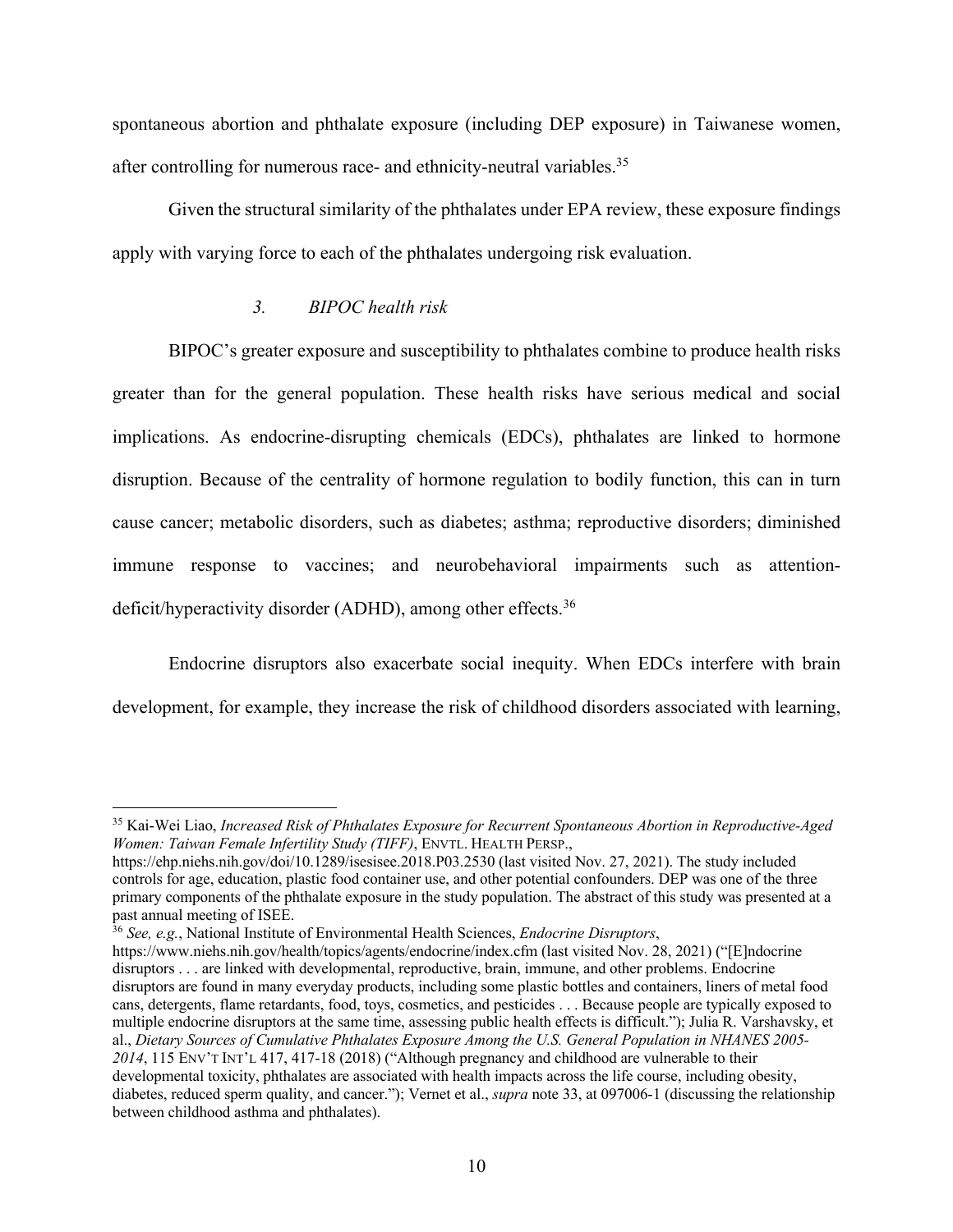attention, and behavior.<sup>37</sup> This in turn directly diminishes an individual's emotional, social, educational, and professional capacity. Financial costs associated with neurobehavioral impairments predict lower educational attainment, remedial schooling and discipline, and diminished earnings and workplace productivity.38

#### **B. Identifying BIPOC as a PESS is consistent with the language of TSCA.**

The Lautenberg Act amended TSCA to address disproportionate chemical risks to PESS.39 TSCA now requires EPA to consider risks to PESS at every stage of the risk evaluation process, including when the agency (1) identifies high-priority chemicals for evaluation; (2) determines the scope of risk assessments; (3) conducts risk assessments; and (4) regulates chemicals to eliminate unreasonable risk.<sup>40</sup> Thus, identifying PESS, and adopting regulations where needed to protect PESS from unreasonable risk, are central requirements of amended TSCA. EPA must also assess risks to PESS in a manner consistent with best available science, and without regard to cost or other "nonrisk" factors.41

The statutory definition of PESS is sufficiently flexible and precautionary to encompass BIPOC with respect to phthalate exposure. TSCA defines a "potentially exposed or susceptible subpopulation" as:

[A] group of individuals within the general population identified by the Administrator who, due to either *greater susceptibility* or *greater exposure*, may be at *greater risk* than the

<sup>38</sup> *See*, Jalpa A. Doshi et al., *Economic Impact of Childhood and Adult Attention-Deficit/Hyperactivity Disorder in the United States*, 51 J. AMERICAN ACAD. CHILD ADOLESCENT PSYCHIATRY 990, 990 (2012);

<sup>37</sup> Engel et al., *supra* note 3, at 687-88 (2021).

Joseph Biederman & Stephen V. Faraone, *The Effects of Attention- Deficit/Hyperactivity Disorder on Employment and Household Income*, 8 MEDSCAPE GEN. MED. 12, 12 (2006).

<sup>39</sup> *See supra* note 5; *see also* 162 CONG. REC. S3512 (June 7, 2016) (statement by Sen. Boxer) ("[T]he standard for evaluating whether a chemical is dangerous is far better than in the old TSCA. The [Lautenberg] bill requires EPA to evaluate chemicals based on risks, not costs, and considers the impact on vulnerable populations [PESS]. This is really critical. The old law was useless. . . . [T]hese fixes make this bill better than current Federal law.").

<sup>40</sup> *See* 15 U.S.C. § 2605 (2018). 41 *See* 15 U.S.C. § 2625(h) (2018) (defining the best available science standard); 15 U.S.C. § 2605(b)(4)(A) (2018) (prohibiting cost or nonrisk considerations in risk evaluations).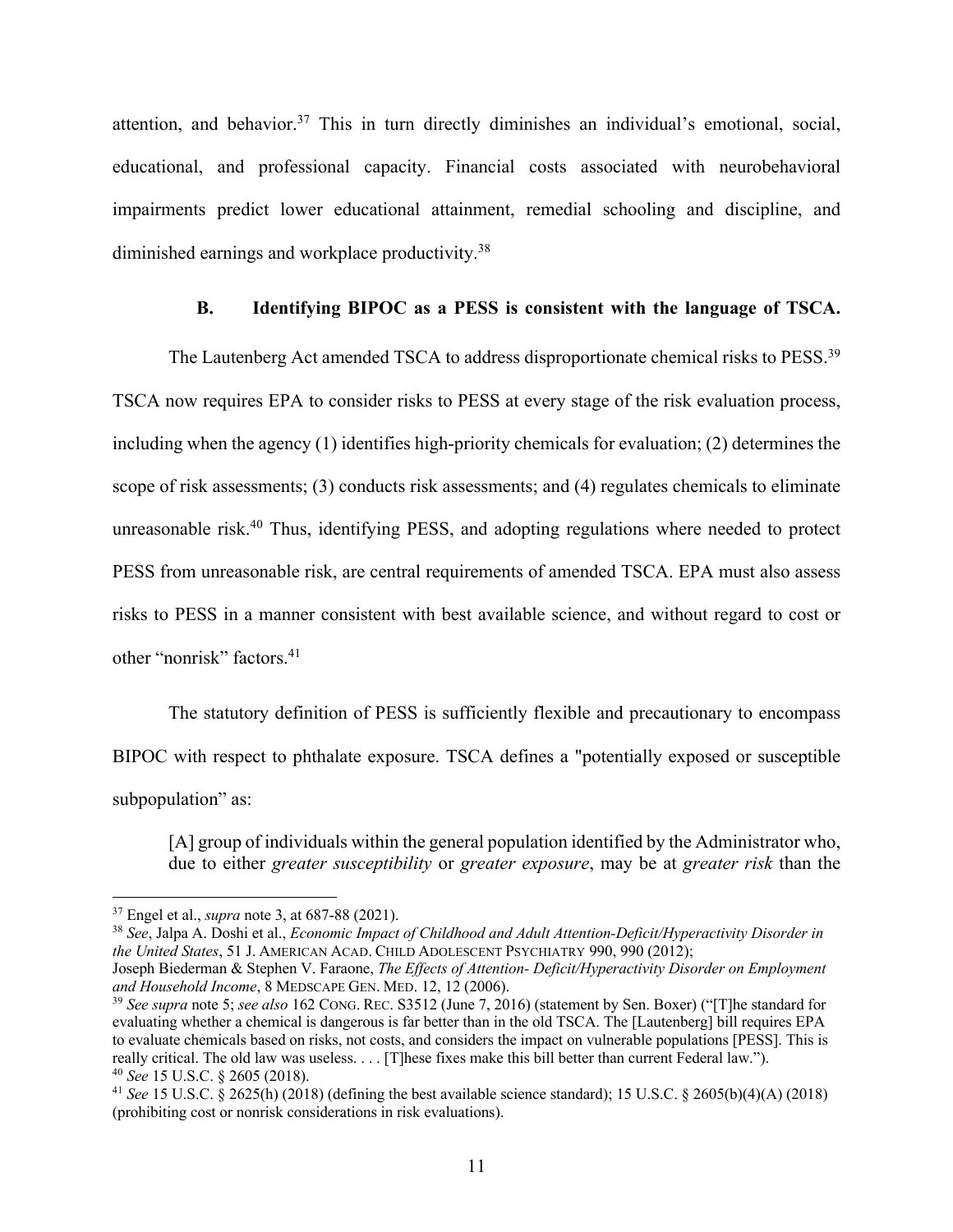general population of adverse health effects from exposure to a chemical substance or mixture, such as infants, children, pregnant women, workers, or the elderly.<sup>42</sup> Although the statute lists specific groups that may be identified as PESS, this list is non-exclusive: the phrase "such as" precedes listed groups, making plain that they are but examples.

Further, Congress's word choices indicate an intent for EPA to adopt a precautionary approach to identifying, evaluating, and mitigating risks to PESS. Congress used the word "*potentially*" to modify the words "exposed" and "susceptible," indicating that EPA need not demonstrate with certainty that a subpopulation experiences greater exposure or susceptibility before identifying it as a PESS. The phrase "*may* be at greater risk" similarly supports an inference that Congress intended EPA to err on the side of caution to protect vulnerable subpopulations. Additionally, the disjunctive phrase "*either* greater susceptibility *or* greater exposure" facilitates identification of vulnerable subgroups, increasing the statute's protective force.

TSCA's structure also supports this precaution-oriented interpretation of its PESS language. TSCA requires EPA to identify PESS in advance of conducting a risk assessment, *i.e.,* at a point in the risk evaluation process when information is necessarily incomplete. This is consistent with Congress's health-protective intent in passing the Lautenberg Act. Thus, the text, structure, and purpose of TSCA all support identifying subpopulations as PESS where, as here, those groups face potentially greater exposure *or* susceptibility to the chemical under review.

#### **C. Identifying BIPOC as a PESS is consistent with EPA regulations, and with agency-wide exposure assessment guidelines.**

EPA regulations and agency-wide exposure assessment guidelines support identification of BIPOC as a PESS. EPA's definition of PESS in regulations governing the risk evaluation

 $42$  5 U.S.C. § 2602(12) (2018) (emphasis added).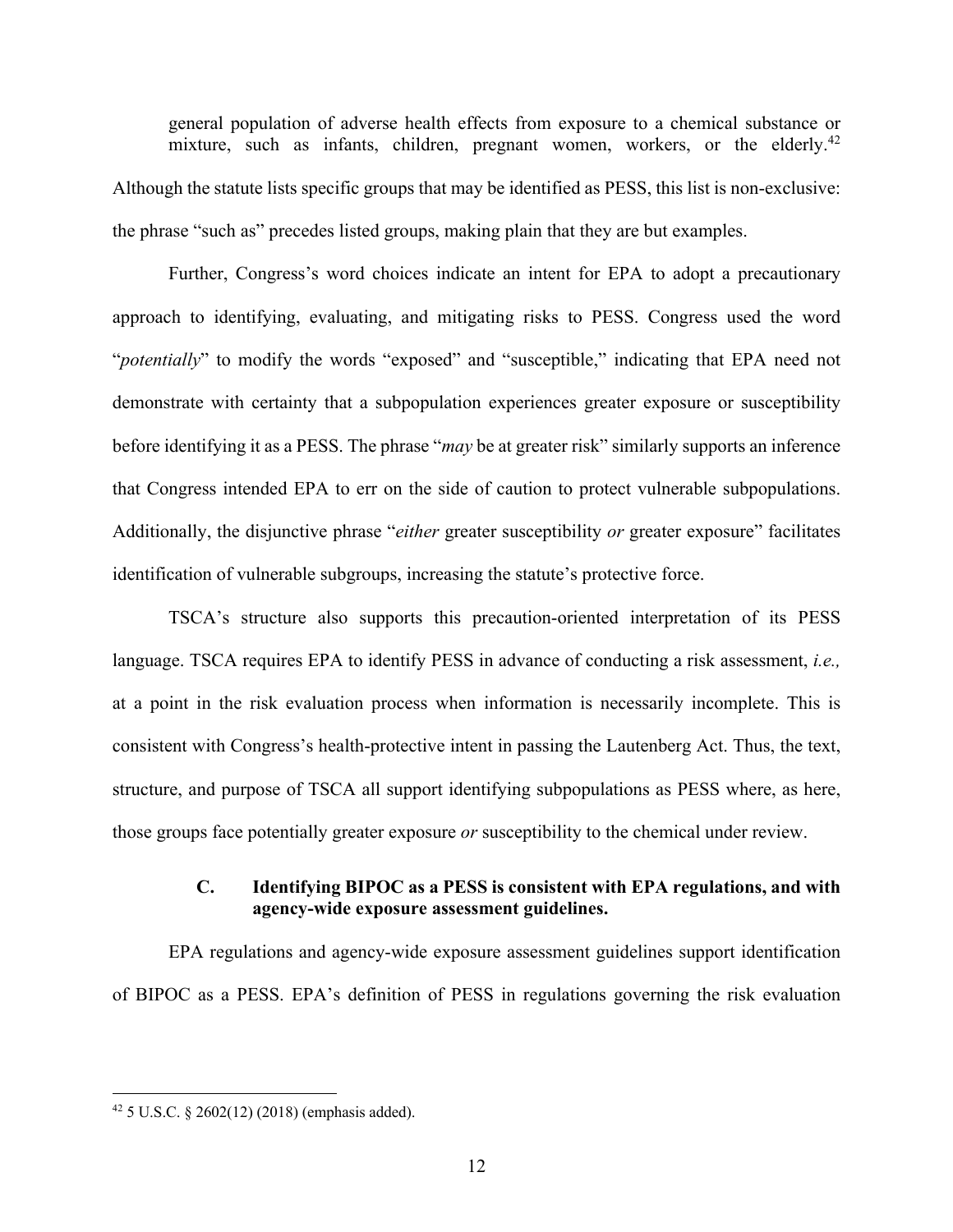process both mirrors TSCA's language and confirms the agency's broad latitude to supplement the statutory list of exemplar PESS.43 As EPA explained in the rulemaking record:

EPA interprets the statutory [PESS] definition broadly and believes it does not prevent EPA from including any subpopulation that may be at greater risk due to greater susceptibility or exposure, or from identifying additional subpopulations other than those listed in the statute, where warranted. . . . [I]t would be difficult for the Agency to list all the potential subpopulations that the Agency might have reason to include in a risk evaluation.44

Although EPA considered and rejected the notion of adding Indigenous and/or other subpopulations to the statutory list via regulation,<sup>45</sup> in response to comments on a related rulemaking, EPA agreed that it *could* identify Indigenous communities as a PESS if appropriate for the chemical substances under evaluation.<sup>46</sup> Thus, EPA has expressly acknowledged that it has regulatory authority to identify BIPOC as a PESS when doing so is factually warranted, as here.

Identifying BIPOC as a PESS with respect to phthalates is also consistent with EPA's

Guidelines for Exposure Assessment. Last updated in 2019, these Guidelines "present the current

policies and practices of exposure assessors across the Agency."47 The Guidelines specifically

recognize race and ethnicity as factors relevant to accurate exposure assessment:

Consistent with the Agency's guidance in Framework for Cumulative Risk Assessment (U.S. EPA 2003d), exposure assessors need to be aware of environmental justice issues, including unique population characteristics and sociodemographic factors that might increase exposure or predispose a life stage, vulnerable group or population to greater risk. These factors can include age, sex, genetic susceptibility, cultural characteristics, behaviors, occupation, socioeconomic status, access to a healthy diet, *race/ethnicity* and geographic location.48

<sup>&</sup>lt;sup>43</sup> The regulatory definition of PESS mimics the statutory definition, except insofar it contemplates sub-delegation of PESS determinations within EPA, by giving the "Agency" rather than the "Administrator" discretion to identify PESS. 40 CFR § 702.33. This too can be read to facilitate designation of PESS. 44 82 Fed. Reg. 33732 (July 20, 2017).

<sup>45</sup> *See* 84 Fed. Reg. 71927 (Dec. 30, 2019).

<sup>46</sup> *Ibid.* ("'Potentially exposed or susceptible subpopulations' could include subpopulations with unique lifeways, such as tribes, and will be considered as part of the risk evaluation process.")

<sup>47</sup> U.S. EPA, GUIDELINES FOR HUMAN EXPOSURE ASSESSMENT, *supra* note 28, at xiv U.S. EPA.

<sup>48</sup> *Id.* at xv (emphasis added).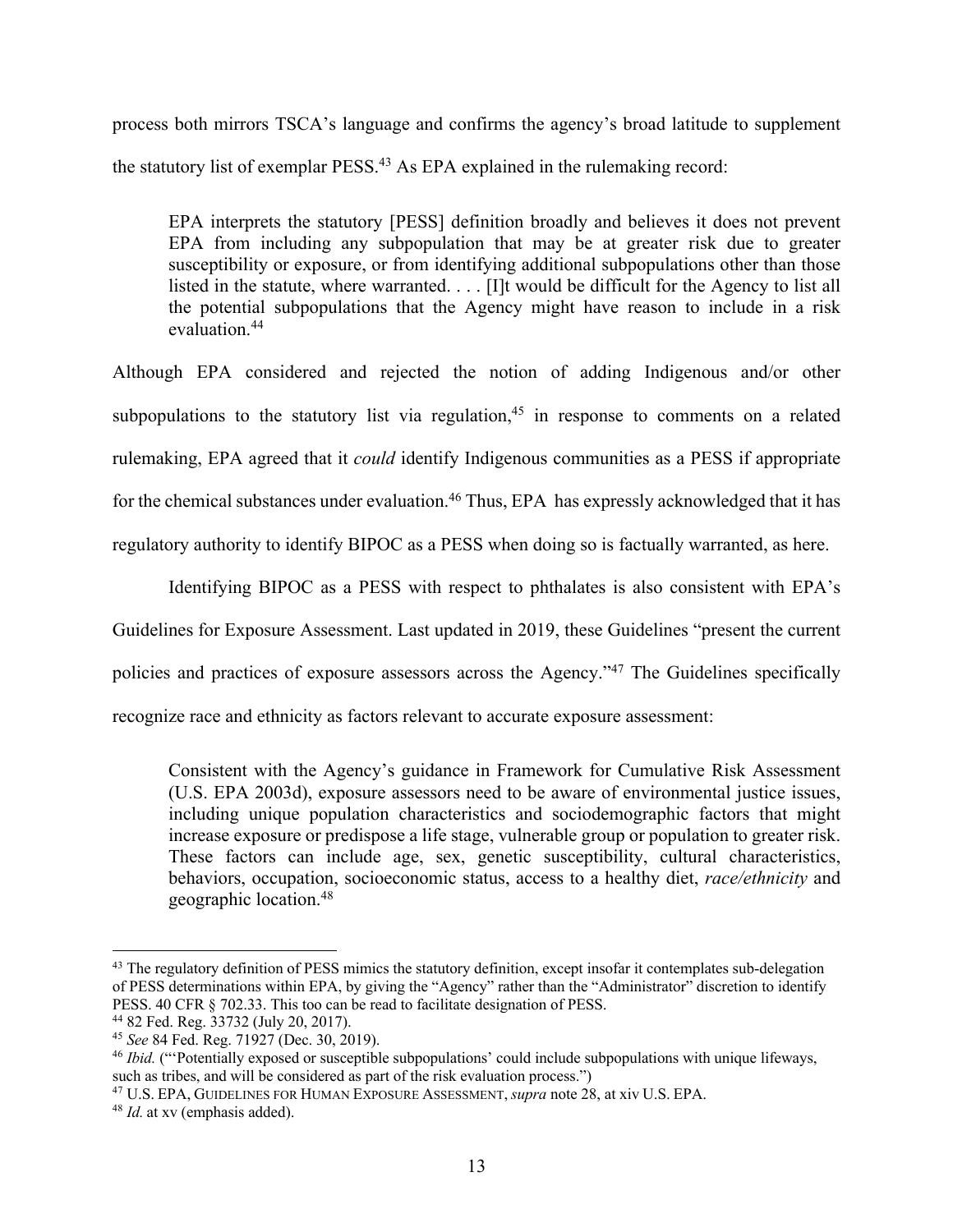The above-referenced EPA Framework for Cumulative Risk Assessment (2003) similarly states that vulnerable subpopulations "can be defined using age, *race*, gender, and other factors."49

EPA's website further elaborates on the agency's Guidelines for Exposure Assessment with regard to "Highly Exposed or Other Susceptible Population Groups," stating that "there are intrinsic and extrinsic (or acquired) factors that affect an individual's or population's susceptibility to pollutants."<sup>50</sup> EPA lists race as one such factor affecting susceptibility.<sup>51</sup> Evaluating racial disparities in the context of a risk assessment is thus consistent with agency-wide exposure assessment guidelines, and the agency's own regulatory interpretation.

## **D. Identifying BIPOC as a PESS is consistent with EPA's environmental justice commitments, and with the Biden Administration's Executive Order on Protecting Public Health and the Environment.**

EPA's environmental justice policy supports race-conscious chemical risk evaluations. According to EPA's website:

Incorporating measures of population vulnerability (differential exposures), including *racial*, social, and cultural aspects, in developing and implementing environmental laws, regulations, and policies is an important goal of EPA's Environmental Justice program.<sup>52</sup>

Consistent with this policy, EPA's environmental justice program defines "overburdened communities"—a phrase conceptually similar to PESS—as "[m]inority, low-income, tribal, or indigenous populations or geographic locations in the United States that potentially experience disproportionate environmental harms and risks."53

<sup>&</sup>lt;sup>49</sup> U.S. EPA, FRAMEWORK FOR CUMULATIVE RISK ASSESSMENT 63 (2003) (emphasis added),

*https://www.epa.gov/sites/default/files/2014-11/documents/frmwrk\_cum\_risk\_assmnt.pdf* (last visited Dec. 8, 2021). <sup>50</sup> U.S. EPA, *Exposure Assessment Tools by Lifestages and Populations - Highly Exposed or Other Susceptible Population Groups*, https://www.epa.gov/expobox/exposure-assessment-tools-lifestages-and-populations-highlyexposed-or-other-susceptible (last visited Nov. 23, 2021)  $\overline{\overline{51} \overline{Id}}$ .

<sup>52</sup> *Id.* (emphasis added).

<sup>53</sup> U.S. EPA, *EPA EJ Glossary 2020*, (last visited Nov. 23, 2021), https://www.epa.gov/environmentaljustice/ej-2020-glossary.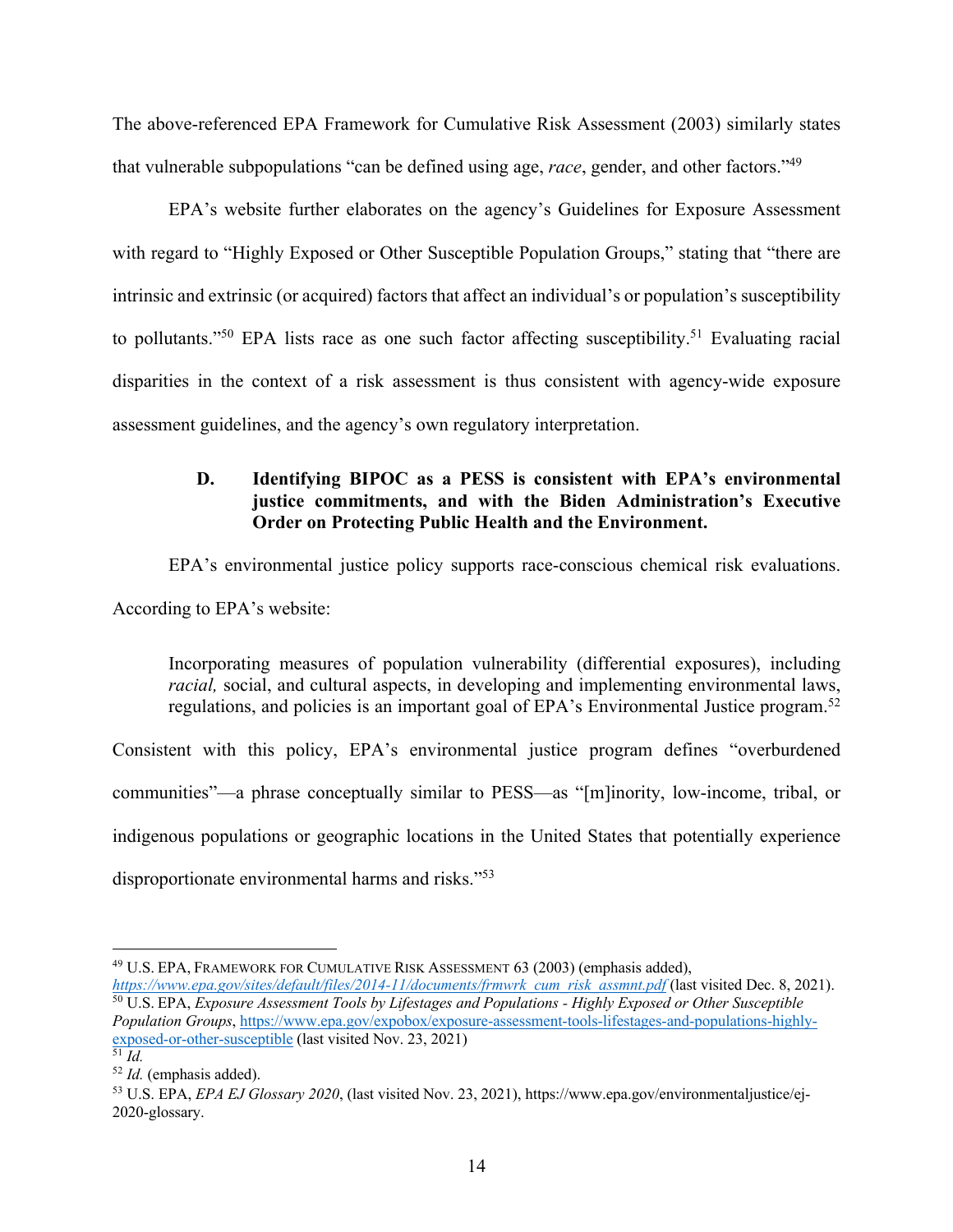The Biden Administration's Executive Order (Order) on Protecting Public Health and the Environment likewise supports race-conscious risk evaluation. According to the Order:

It is . . . the policy of my Administration to listen to the science; to improve public health and protect our environment . . . to limit exposure to dangerous chemicals and pesticides; to hold polluters accountable, including those who disproportionately harm communities of color and low-income communities . . . and to prioritize both environmental justice and the creation of the well-paying union jobs.<sup>54</sup>

The Order directed all federal agencies "to address the promulgation of Federal regulations and other actions during the last 4 years that conflict with these important national objectives."55 The predecessor (Trump) EPA is primarily responsible for the scoping documents on phthalates wherein BIPOC were not identified as a PESS.<sup>56</sup> The Order supports EPA action to correct this.

In furtherance of the Order, the White House Environmental Justice Advisory Council evaluated the existing phthalates scoping documents, and determined that they underestimated risks to PESS.<sup>57</sup> This Council recommended revising the scoping documents "so fence line communities are identified as subpopulations that face greater risk than the general population."58 The Council noted that EPA "must revise the TSCA scope documents for . . . high-priority chemicals undergoing review so fenceline communities are identified as subpopulations that face greater risk than the general population. If it does this, EPA would have to calculate these communities' risks separately from the risks the general population faces, and then ultimately it

<sup>54</sup> Exec. Order No. 13990, Protecting Public Health and the Environment and Restoring Science to Tackle the Climate Crisis, 80 Fed. Reg. 7037 (Jan 20, 2021).

<sup>55</sup> *Id.*

<sup>56</sup> WHITE HOUSE EVNTL. JUSTICE ADVISORY COUNCIL, FINAL RECOMMENDATIONS: JUSTICE40 CLIMATE AND ECONOMIC JUSTICE SCREENING TOOL & EXECUTIVE ORDER 12898 REVISIONS (2021), at 32 ("The revised TSCA requires EPA to specially consider groups who are at greater risk of harm from chemical exposures when it evaluates, and then manages, chemical risks. The Trump Administration failed to protect fenceline communities from unreasonable risk."), https://www.epa.gov/environmentaljustice/white-house-environmental-justice-advisorycouncil-final-recommendations (last visited Dec. 8, 2021).

<sup>57</sup> *See ibid.*

<sup>58</sup> *Ibid.*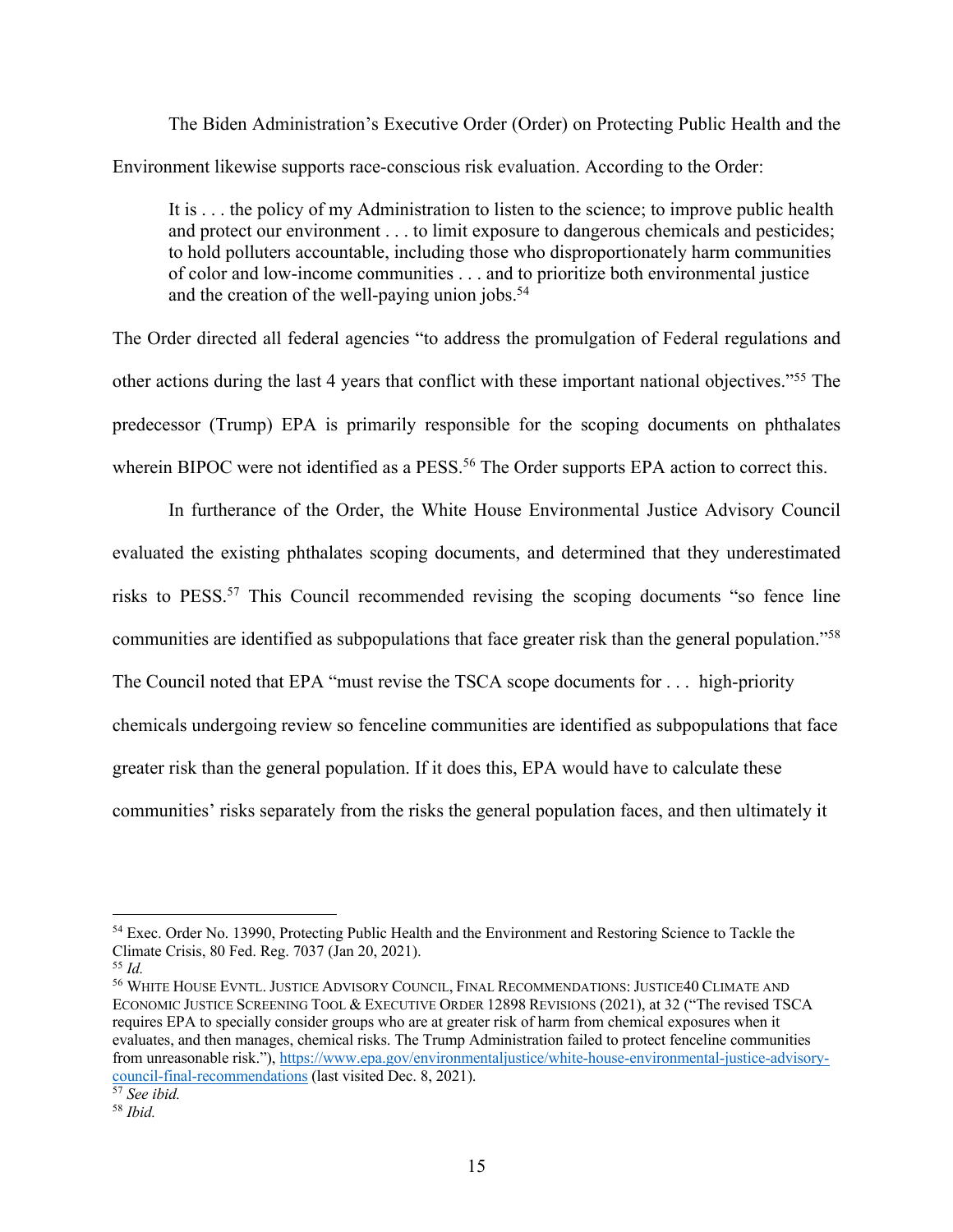would have to manage the specific risk they experience from TSCA chemicals so it is no longer unreasonable."59

In similar fashion, public comments to date in phthalate risk evaluation dockets have urged EPA to identify as PESS those populations at greater risk of chemical exposure because of "their proximity to a polluting facility or contaminated site."60 They have further noted that because "racial and ethnic minorities in the United States face higher levels of psychosocial stressors than non-minorities," they are particularly (and appropriately) concerned about those geographically defined communities that are "burdened with both intrinsic and extrinsic susceptibility factors, like those living in close proximity to petrochemical facilities in the Gulf Coast regions of Louisiana and Texas, [which] are particularly vulnerable to harm from chemical exposures and must be considered potentially exposed or susceptible subpopulations in [phthalate] risk evaluations."61 Accordingly, EPA's phthalate scoping documents state explicitly that the agency may identify "fence line communities" as PESS in phthalate risk evaluations.<sup>62</sup>

Although the Council and commenters are correct that phthalate scoping documents underestimate risks to PESS living in proximity to exposure sources, the articulation and conception of "fence line community" is far too narrow to capture BIPOC vulnerability to

<sup>61</sup> Comments of Earthjustice on behalf of Alaska Community Action on Toxics, et al., Draft Scopes of the Risk Evaluations to be Conducted Under the Toxic Substances Control Act for Di-isononyl Phthalate and Di-isodecyl Phthalate ("DINP" and "DIDP"), EPA-HQ-OPPT-2018-0435, EPA-HQ-OPPT-2018-0436, at 10-11.<br><sup>62</sup> *See* U.S. EPA, EPA-740-R-20-017, FINAL SCOPE OF THE RISK EVALUATION FOR DI-ETHYLHEXYL PHTHALATE

<sup>59</sup> *Ibid.*

<sup>60</sup> Comments of Earthjustice on behalf of Rubbertown Emergency ACTion, et al., TSCA Risk Evaluations for High-Priority Substances and Substances Undergoing Manufacturer-Requested Risk Evaluations (July 15, 2021), EPA-HQ-OPPT-2018-0503 (Dibutyl phthalate, CASRN 84-74-2), at 4.

<sup>[</sup>DEHP] (2020), at 43; U.S. EPA, EPA-740-R-20-019, FINAL SCOPE OF THE RISK EVALUATION FOR DICYCLOHEXYL PHTHALATE [DCHP] (2020), at 36; U.S. EPA, EPA-740-R-20-018, FINAL SCOPE OF THE RISK EVALUATION FOR DI-ISOBUTYL PHTHALATE [DiBP] (2020), at 39; U.S. EPA, EPA-740-R-20-015, FINAL SCOPE OF THE RISK EVALUATION FOR BUTYL BENZYL PHTHALATE [BBP or BBzP] (2020), at 37; U.S. EPA, EPA-740-R-20-016, FINAL SCOPE OF THE RISK EVALUATION FOR DIBUTYL PHTHALATE [DBP] (2020), at 41.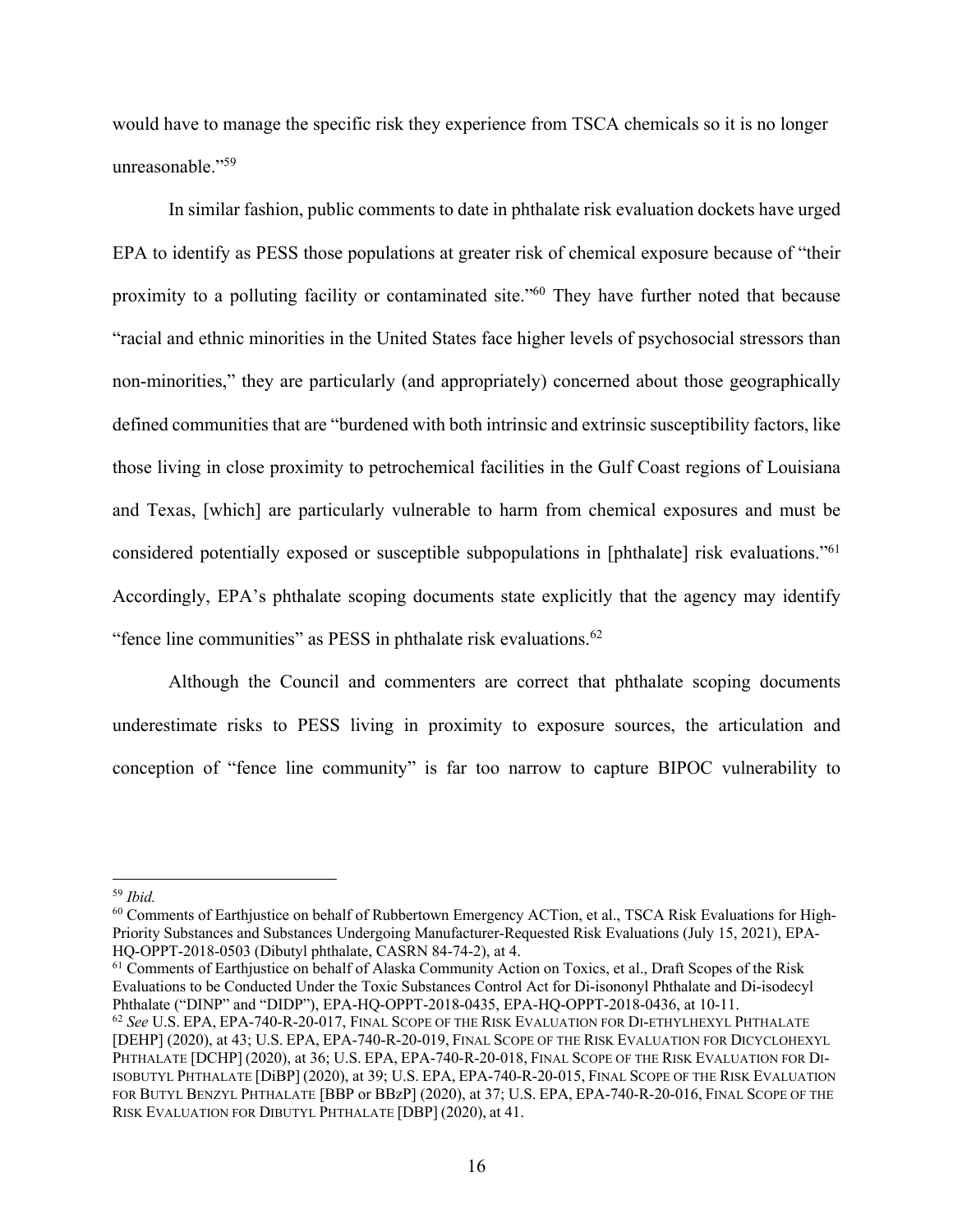phthalate health effects, insofar as it suggests an exclusive focus on place-based exposures.<sup>63</sup> Identifying only place-based subpopulations as PESS would unduly limit the focus of the phthalate risk evaluations, because phthalates additionally and indeed primarily harm BIPOC through ingestion (food) and other routes of exposure unrelated to geography. Thus, EPA should identify *BIPOC as a whole* as a PESS for phthalates, to avoid dangerously under-estimating racial disparities in phthalate exposures, susceptibility, and health risks.

For all of these reasons, EPA must supplement the list of groups identified as PESS in its phthalate scoping documents (children, women of reproductive age, consumers, and workers), 64 by also identifying BIPOC as a PESS. EPA's failure to do so would violate TSCA's command to use the best available science; would contradict EPA's own prior statements related to its understanding of PESS, as articulated in EPA regulations<sup>65</sup> and guidelines<sup>66</sup>; and would run counter to current federal policies and pronouncements on environmental justice.67 Indeed, failure to identify BIPOC as a PESS for phthalates would systematically underestimate this subpopulation's risk, exacerbating health harms to BIPOC and thus magnifying social inequality.

PHTHALATE [DEHP] (2020), at 32-33; U.S. EPA, EPA-740-R-20-019, FINAL SCOPE OF THE RISK EVALUATION FOR DICYCLOHEXYL PHTHALATE [DCHP] (2020), at 28; U.S. EPA, EPA-740-R-20-018, FINAL SCOPE OF THE RISK EVALUATION FOR DI-ISOBUTYL PHTHALATE [DiBP] (2020) at 30-31; U.S. EPA, EPA-740-R-20-015, FINAL SCOPE OF THE RISK EVALUATION FOR BUTYL BENZYL PHTHALATE [BBP or BBzP] (2020), at 29-30; U.S. EPA, EPA-740-R-20-016, FINAL SCOPE OF THE RISK EVALUATION FOR DIBUTYL PHTHALATE [DBP] (2020), at 30-31.

<sup>65</sup> *See Procedures for Chemical Risk Evaluation Under the Amended Toxic Substances Control Act,* 82 Fed. Reg. 33726, 33732 (July 20, 2017) (codified at 40 C.F.R. § 702).

<sup>63</sup> *See e.g.*, GREENPEACE, *Chemical Plant Safety Critical to Environmental Justice*, (last visited Nov. 26, 2021), https://www.greenpeace.org/usa/chemical-plant-safety-critical-environmental-justice/ (demonstrating that advocacy groups use the term "fence line community" to refer to people living near polluting facilities).<br><sup>64</sup> *See, e.g.,* U.S. EPA, EPA-740-R-20-017, FINAL SCOPE OF THE RISK EVALUATION FOR DI-ETHYLHEXYL

<sup>66</sup> *See* U.S. EPA, GUIDELINES FOR HUMAN EXPOSURE ASSESSMENT, *supra* note 28.

<sup>67</sup> *See* Exec. Order No. 14,008, 86 Fed. Reg. 19 (Feb. 1, 2021), *available at*

https://www.govinfo.gov/content/pkg/FR-2021-02-01/pdf/2021-02177.pdf (last visited Nov. 7, 2021).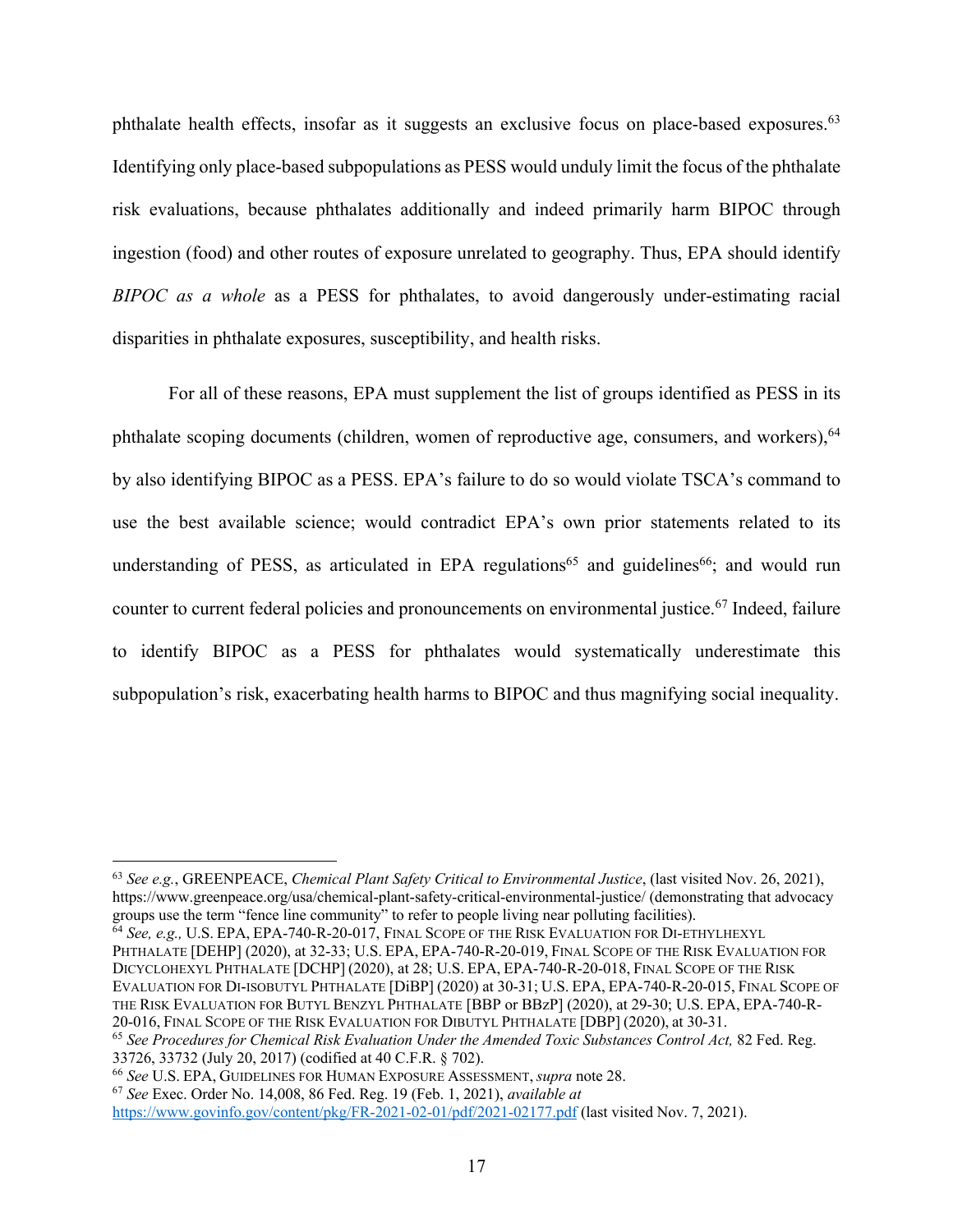## **II. EPA Must** *Analyze the* **"Conditions of Use" Associated with High Phthalate Exposure, Regardless of Which Agency Has Initial Jurisdiction to** *Regulate* **Risk.**

### **A. TSCA requires EPA risk evaluations to encompass** *all* **"conditions of use" relevant to assessing health risk from the chemical under review.**

TSCA, as amended and strengthened in 2016, compels EPA to include in chemical risk evaluations all "conditions of use" relevant to the health risks posed by the specific chemicals under review. "Conditions of use" are statutorily defined as "the circumstances, as determined by the [EPA] Administrator, under which a chemical substance is intended, known, or reasonably foreseen to be manufactured, processed, distributed in commerce, used, or disposed of."68 This language is sufficiently broad to require EPA to evaluate all factually relevant conditions of use, and to do so in a single chemical risk evaluation. Conditions of use for phthalates would include, among others, use of phthalates in food-contact materials, cosmetics, personal care products, medical products, and flexible plastics in consumer goods, because phthalates are "known . . . to be manufactured, processed, distributed in commerce, used, [and] disposed of" in all of these functions.

The U.S. Court of Appeals for the Ninth Circuit recently confirmed EPA's the breadth of EPA's analytic authority in conducting risk evaluations. In *Safer Chemicals, Healthy Families v. U.S. EPA*, 943 F.3d 397 (9th Cir. 2019) (*Safer Chemicals*), the court used a plain meaning approach and found that Congressional intent was clear: Under TSCA's definition for conditions of use, during the risk evaluation stage EPA has legal authority to consider *all* reasonably foreseeable conditions of use, including those that typically fall outside of the Agency's initial authority to regulate.<sup>69</sup> The court further emphasized the connection between TSCA's "conditions of use"

<sup>68</sup> 15 U.S.C. § 2602(4).

<sup>69</sup> *See Safer Chemical, Health Families v. U.S. EPA*, 943 F.3d 397, 421, 425-26 (9th Cir. 2019).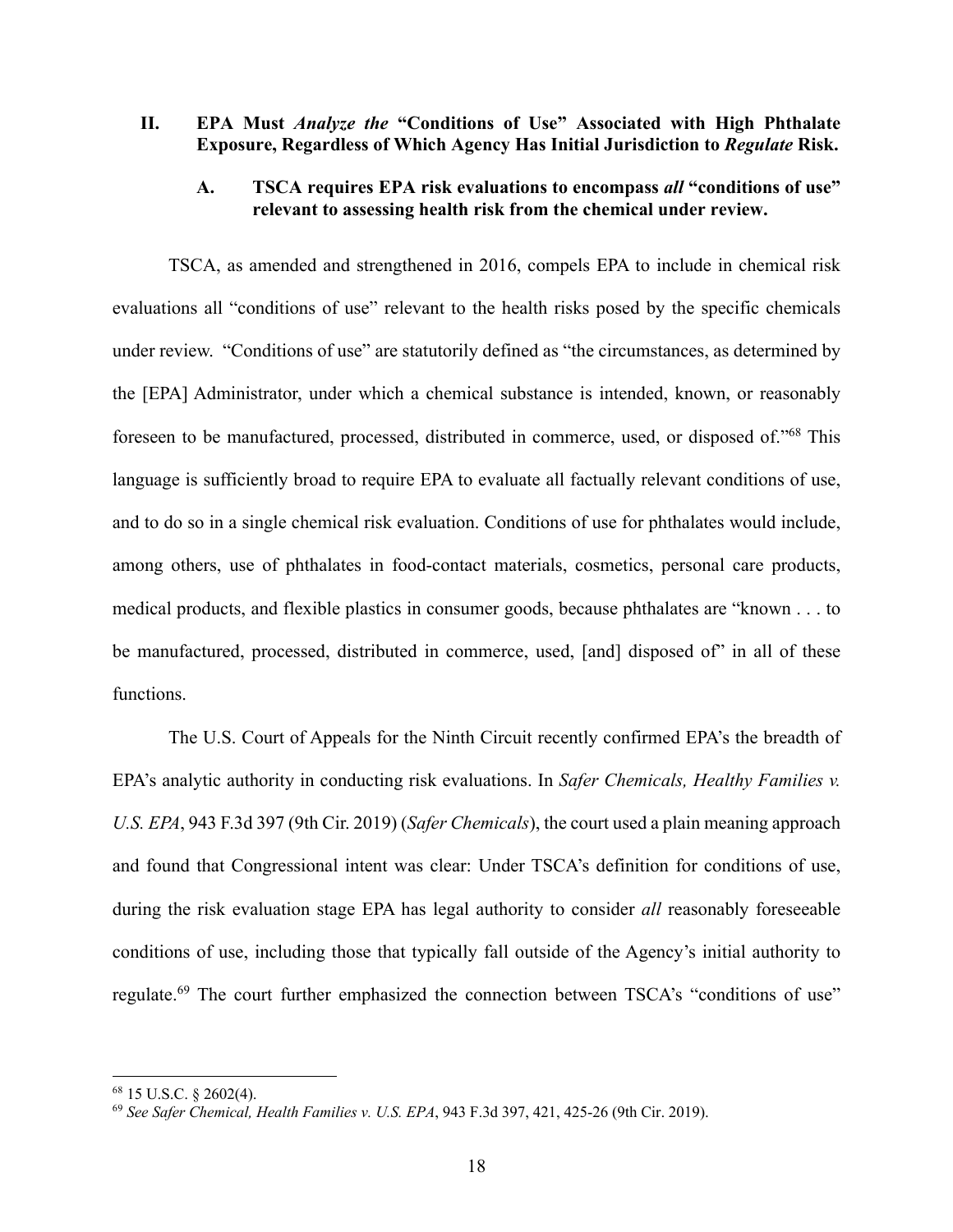definition and a chemical's actual presence in commerce: If a chemical substance exists in relevant conditions of use in commerce, then EPA *must* include those uses in the risk evaluation process.70

For phthalates, conditions of use related to food, cosmetics, personal care products, and medical devices are all known and intended uses in commerce. EPA must accordingly assess risks from those conditions of use in its TSCA risk evaluation irrespective of how risk management responsibility might be allocated among federal agencies in the event that EPA makes a finding of unreasonable risk.

#### **B. TSCA prohibits EPA from excluding the most relevant conditions of phthalate use for** *non-risk* **reasons.**

EPA's scoping documents for phthalates unlawfully exclude as conditions of use those phthalate uses that sister agencies, such as the Food and Drug Administration, would in the first instance have jurisdiction to regulate. This means that EPA proposes to exclude from its phthalate risk evaluations *precisely those chemical uses associated with significant human exposures,* namely: the use of phthalates in food-contact materials, cosmetics, and personal care products.<sup>71</sup> EPA's exclusion of such uses is unlawful, because the agency's consideration of agencies' respective regulatory jurisdiction constitutes a "nonrisk" consideration that TSCA flatly prohibits.

The Lautenberg Act strengthened TSCA significantly by expressly prohibiting "[the] consideration of . . . nonrisk factors" in TSCA risk evaluations.72 EPA's decision to exclude what it terms "non-TSCA uses" from its phthalate risk *evaluations* simply because another agency would have initial regulatory jurisdiction over eventual risk *management* constitutes obvious and

<sup>70</sup> *Id.* at 423.

<sup>71</sup> EPA's proposal to exclude food-contact materials is particularly troubling, given the outsize contribution of processed foods to phthalate exposure. *See* Varshavsky, *et al., Dietary Sources of Cumulative Phthalate Exposure Among the U.S. General Population in NHANES 2005-2014*, *supra* note 36, at 417 (2018) ("Diet is the primary exposure source for most phthalates, which contaminate the food supply through food contact materials and industrialized production").

 $72$  15 U.S.C. § 2605(b)(4)(A).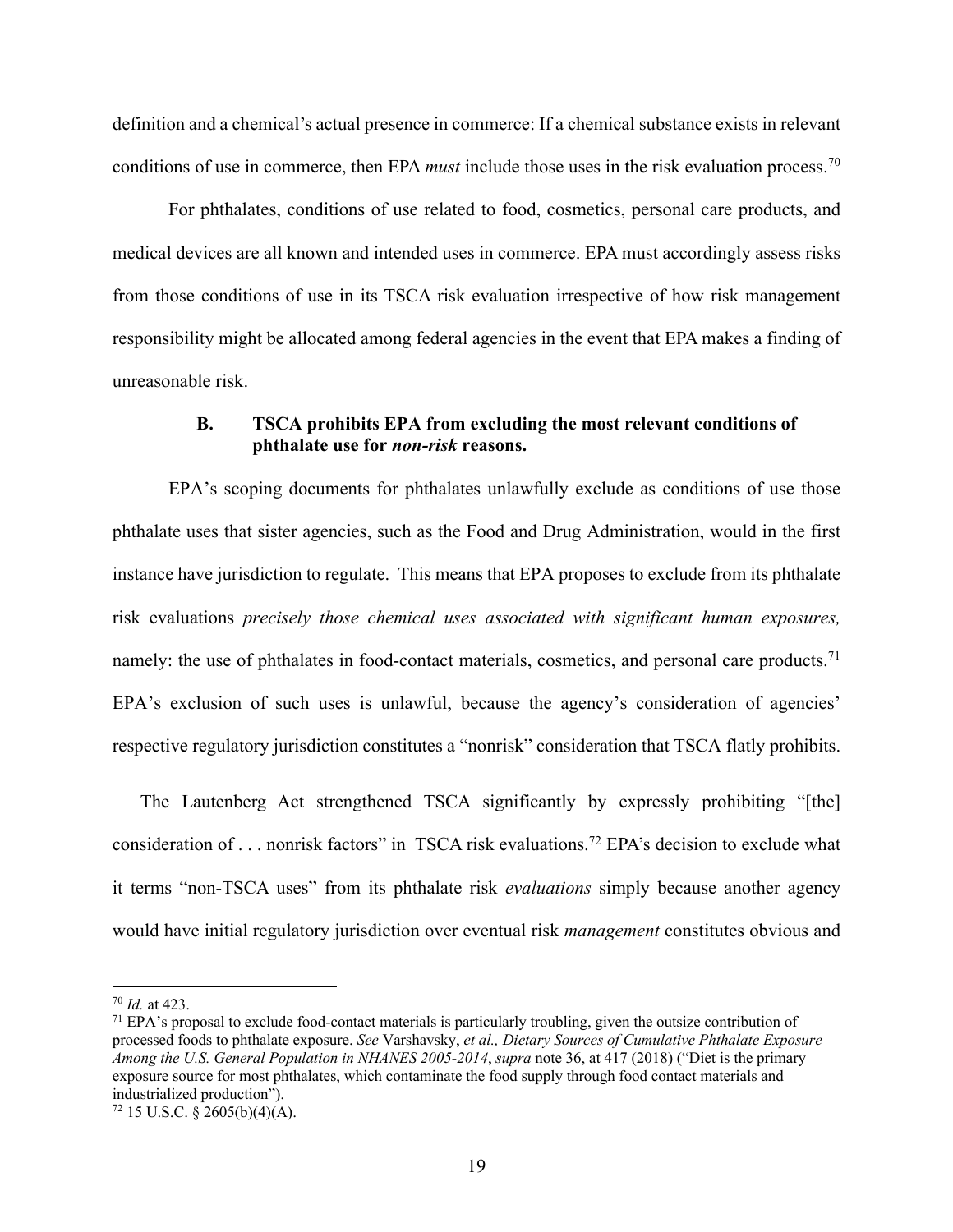impermissible consideration of a "nonrisk factor[]" at the risk evaluation stage, in contravention of statutory instruction. Courts have consistently invalidated EPA rules where the agency relied on factors that Congress forbade it from considering,<sup>73</sup> and can likewise be predicted to do so here.<sup>74</sup>

Related, and important, the phrase "non-TSCA uses" is inapt and misleading. This locution stems neither from statute nor regulation, but rather, is an ad hoc EPA creation used repeatedly use in its phthalate scoping documents. Although mere repetition of a made-up phrase does not imbue it with legal force, it does create a convenient tautological fortress: *How could stakeholders or a court compel EPA to analyze under TSCA those chemical uses that are "non-TSCA"*?

Behind this semantic obfuscation, however, lies the plain text of TSCA—text that in Section 3(4) of the statute defines "conditions of use" expansively, as "*the circumstances* . . . *under which a chemical substance is intended, known, or reasonably foreseen to be manufactured, processed, distributed in commerce, used, or disposed of*."75 Although Section 3(4) gives the EPA discretion to determine the relevant conditions of use for each chemical substance—for example, EPA could reasonably conclude that a screwdriver, but not a coffee mug, might be used to pry open a paint can lid— a U.S. Court of Appeals has explained that "that discretion may only be exercised within the bounds of the statutory definition itself."76 The statutory definition of conditions of use is clearly concerned with the existence of any use condition *relevant* to chemical exposure, not with which agency may regulate such use at the later risk-management stage.

<sup>73</sup> *See e.g., Whitman v. Am. Trucking Ass'ns*, 531 U.S. 457, 467-68 (2001) (holding that EPA cannot consider factors that Congress either explicitly or implicitly prohibited from consideration); *Les v. Reilly*, 968 F.2d 985, 990 (9th Cir. 1992) (striking down EPA regulations where agency directly contradicted statutory language, thus undermining Congressional intent).

<sup>74</sup> See, e.g., *Mingo Logan Coal Co. v. EPA*, 829 F.3d 710, 718 (D.C. Cir. 2016) (stating that an agency action "[is] arbitrary and capricious if the agency has relied on factors which Congress has not intended it to consider." (citing *State Farm*)).

<sup>75</sup> 15 U.S.C. § 2602(4) (emphasis added).

<sup>76</sup> *Safer Chemicals,* 943 F.3d at 425.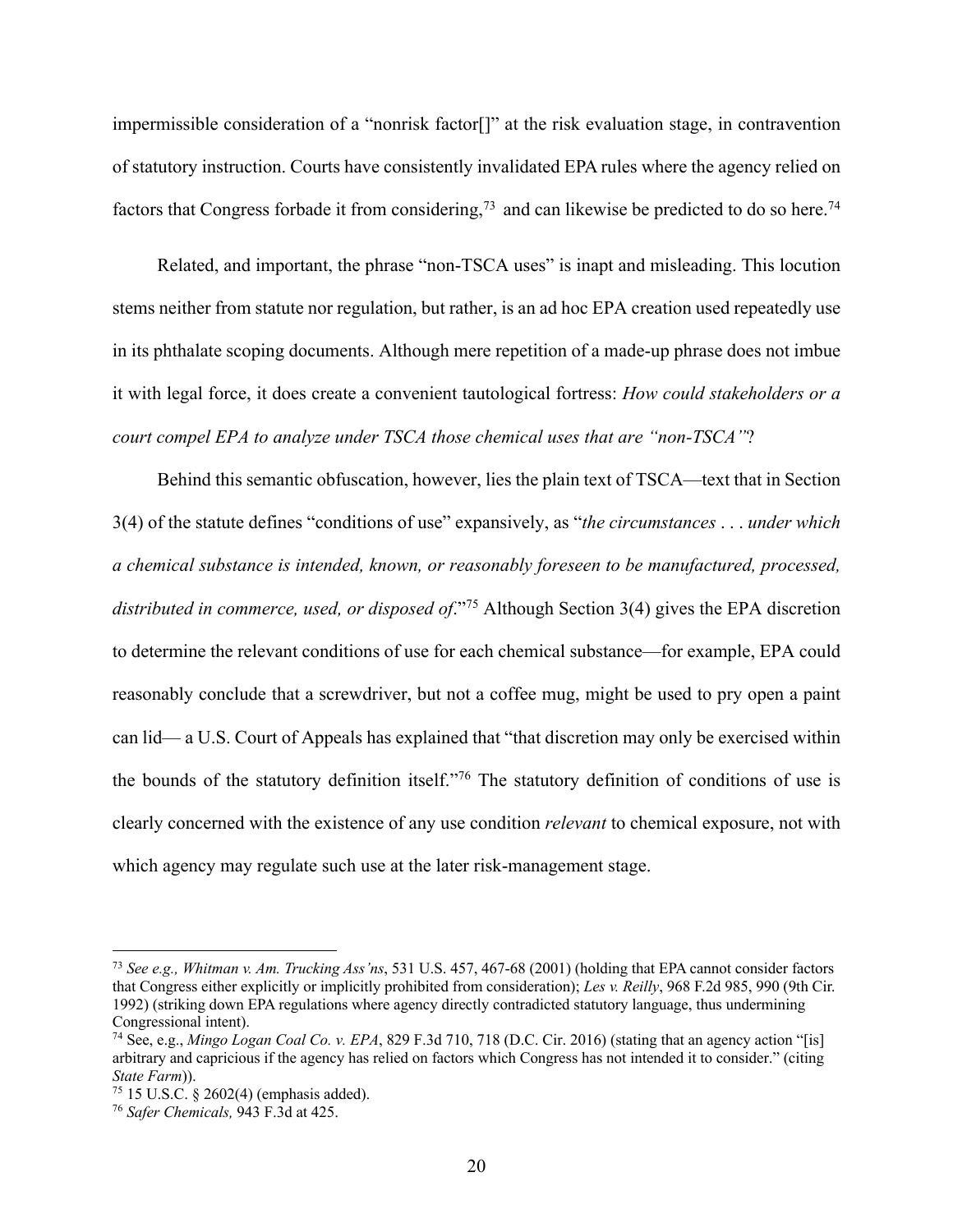Further, nothing in Section 3(2)—which defines the term "chemical substance,"<sup>77</sup> and thus serves as on-ramp to an EPA risk evaluation for a chemical—counsels otherwise. This Section's sole purpose is to define chemicals over which EPA has at least *some* jurisdiction, such that the chemicals (here, various phthalates) may properly enter the risk evaluation process. Nothing in Section 3(2) limits the scope of EPA's evaluation of a properly selected chemical, either based on which agency has initial jurisdiction over certain conditions of use or otherwise. Because phthalates are indisputably "chemical substances" under TSCA, and are properly undergoing risk evaluation, Section 3(2) is here irrelevant.

EPA's coinage and deployment of the phrase "non-TSCA uses" is not merely unfortunate, but tendentious, insofar as it suggests that there exist conditions of use that EPA simply lacks legal authority to *evaluate*. This is wrong. To the contrary, EPA must evaluate the risk from all conditions of use that are "intended, known, or reasonably foreseen." A more accurate description of so-called "non-TSCA uses" is, instead, "*uses outside EPA's initial jurisdiction"*—the phrase we use in these comments. 78

The best available science indicates that phthalate conditions of use beyond EPA's initial jurisdiction are the main contributors to human exposure to phthalates,<sup>79</sup> and particularly, the use

<sup>77</sup> 15 U.S.C. § 2602(2).

 $^{78}$  We choose the phrase "initial jurisdiction" to distinguish TSCA's jurisdictional arrangement from the concept of "primary jurisdiction." The legal doctrine of primary jurisdiction, which is here irrelevant, provides courts the discretion to stay or dismiss a party's claims to allow an expert agency to make a decision in the first instance. *U.S. v. W. Pac. R.R. Co.,* 352 U.S. 59, 62–63 (1956). The focus here is not on the circumstances under which courts may defer to agencies, but rather, on how Congress has through TSCA allocated regulatory authority *among* agencies. <sup>79</sup> *See, e.g.,* Xu-Liang Cao, *Phthalate Esters in Foods: Sources, Occurrence, and Analytical Methods*, 9 COMPREHENSIVE REVS. FOOD SCI. & FOOD SAFETY 21 (2010) (finding that major sources of phthalates in food stem from migration of phthalates from materials that come into contact with food during processing, storage and transfer); Samantha E. Serran, et al., *Phthalates and Diet: A Review of the Food Monitoring and Epidemiology Data*, 13 ENV'TAL HEALTH 43 (2014) (observing that "diet is considered a significant exposure pathway [for phthalates]" and estimating daily intakes of DEHP across typical consumption patterns); Varshavsky, et al., *Dietary Sources of Cumulative Phthalate Exposure Among the U.S. General Population in NHANES 2005-2014*, *supra* note 36 at 417 (2018) (concluding that "dining out may be an important source of biologically relevant cumulative phthalates exposure among the U.S. population"); Angela Giuliani, et al., *Critical Review on the Presence of*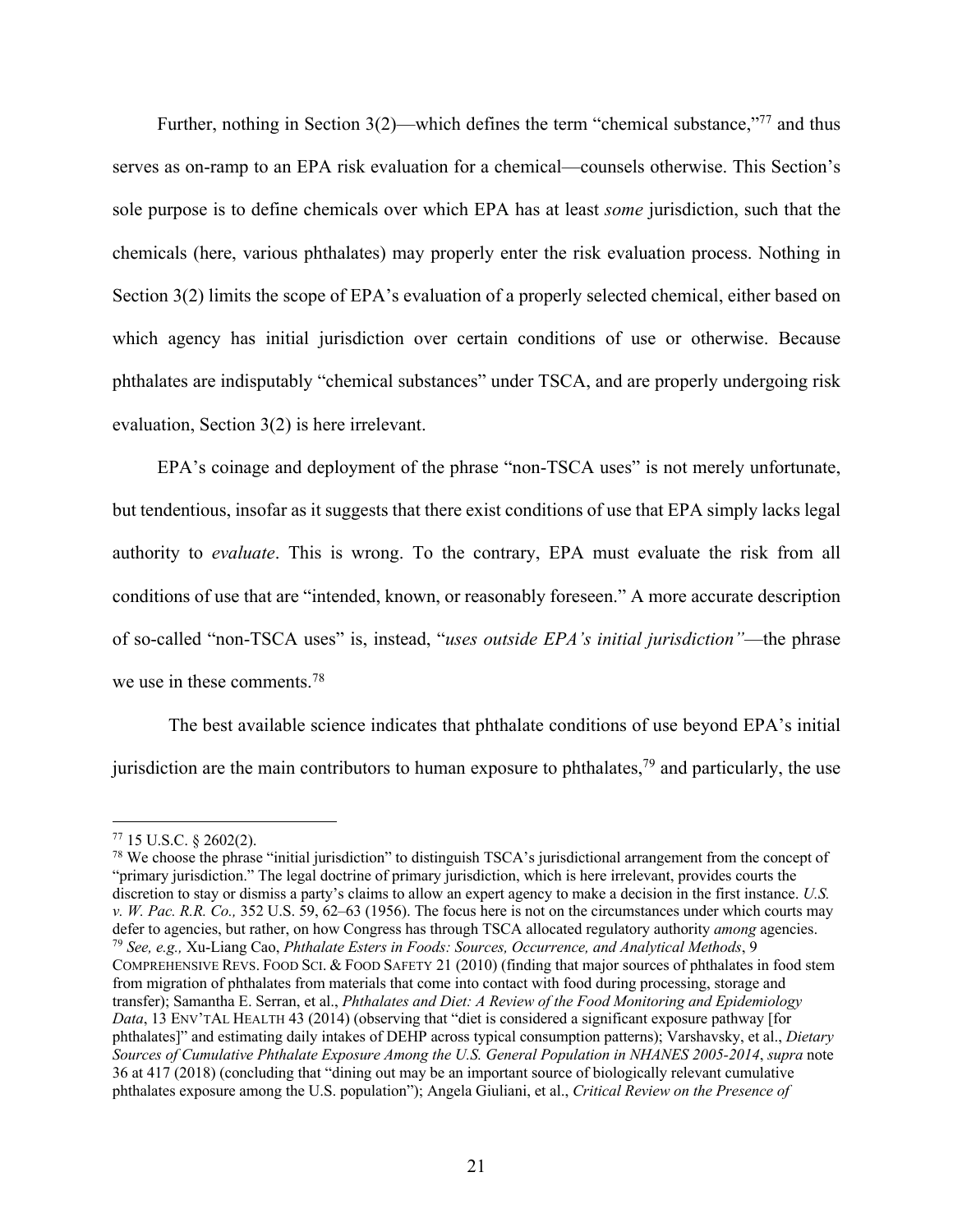of phthalates in food contact materials, which is regulated by the FDA. As recently reported in the New York Times, a 2017 investigation by Defend our Health revealed high levels of phthalates in mass-market Mac 'n Cheese products that select manufacturers are only now beginning to address.80 Mac 'n Cheese is a textbook example of a processed food heavily consumed by lowincome consumers and those in food deserts, who are disproportionately BIPOC.

Cosmetics and personal care products are likewise widely understood sources of considerable phthalate exposure, and preferential exposure to BIPOC women in particular.<sup>81</sup> These uses are thus of critical relevance to EPA's risk *evaluation*, even if in the first instance a sister agency (the FDA) has responsibility for risk *regulation*. TSCA's command is clear and unambiguous: EPA's risk evaluations must reflect the cumulative contributions to risk from phthalates both within and beyond the agency's own initial jurisdiction.

## **C. If EPA finds an unreasonable risk from phthalates, TSCA is structured to ensures that** *some* **federal agency reduces that risk.**

If EPA risk evaluations for phthalates find that these chemicals pose "unreasonable" risk—

a certain outcome if such analyses include all relevant conditions of use, are conscientiously

*Phthalates in Food and Evidence of Their Biological Impact*, 17 INT'L J. ENV'TAL RSCH. & PUB. HEALTH 5655 (2020) (identifying food intake and drinking water as "the major route of human exposure, accounting for more than 67%"); Lariah Edwards, et al., *Phthalate and Novel Plasticizer Concentrations in Food Items from U.S. Fast Food Chains: A Preliminary Analysis*, J. EXPOSURE SCI. & ENV'TAL EPIDEMIOLOGY (2021) (detecting numerous phthalates in a selection of popular food items and food handling gloves).

<sup>80</sup> Michael Corkery, *Annie's Pledges to Purge a Class of Chemicals from its Mac and Cheese,* New York Times (Feb. 19, 2021), https://www.nytimes.com/2021/02/19/business/annies-mac-cheese-plastic-phthalates.

<sup>81</sup> See Breast Cancer Prevention Partners, *Right to Know: Exposing toxic fragrance chemicals in beauty, personal care and cleaning products* at 47 (noting that of numerous products tested, "Just For Me—a shampoo marked to kids of color— had the most hazardous chemicals," including **DEP**, https://www.bcpp.org/resource/right-to-knowexposing-toxic-fragrance-chemicals-report/ (last visited Dec. 8, 2021); *see also* Campaign for Safe Cosmetics, *Phthalates* (2021), https://www.safecosmetics.org/get-the-facts/chemicals-of-concern/phthalates/ (last visited Dec. 8, 2021) (explaining that phthalates, including **DEHP** and **DBP**, are found in "[c]olor cosmetics, fragranced lotions, body washes and hair care products, nail polish and treatment," and noting that these two phthalates are already banned in cosmetics sold in the European Union); Black Women for Wellness, *Toxic-Free Beauty Pocket Guide*  (alerting women to potential phthalate exposure in perfumes, hair sprays, nail polishes, and the "fragrance" component of other cosmetics, https://www.bwwla.org/v2019/wp-content/uploads/2021/04/Black-Women-for-Wellness-x-Lather-Chem-Card.pdf (last visited Dec. 8, 2021).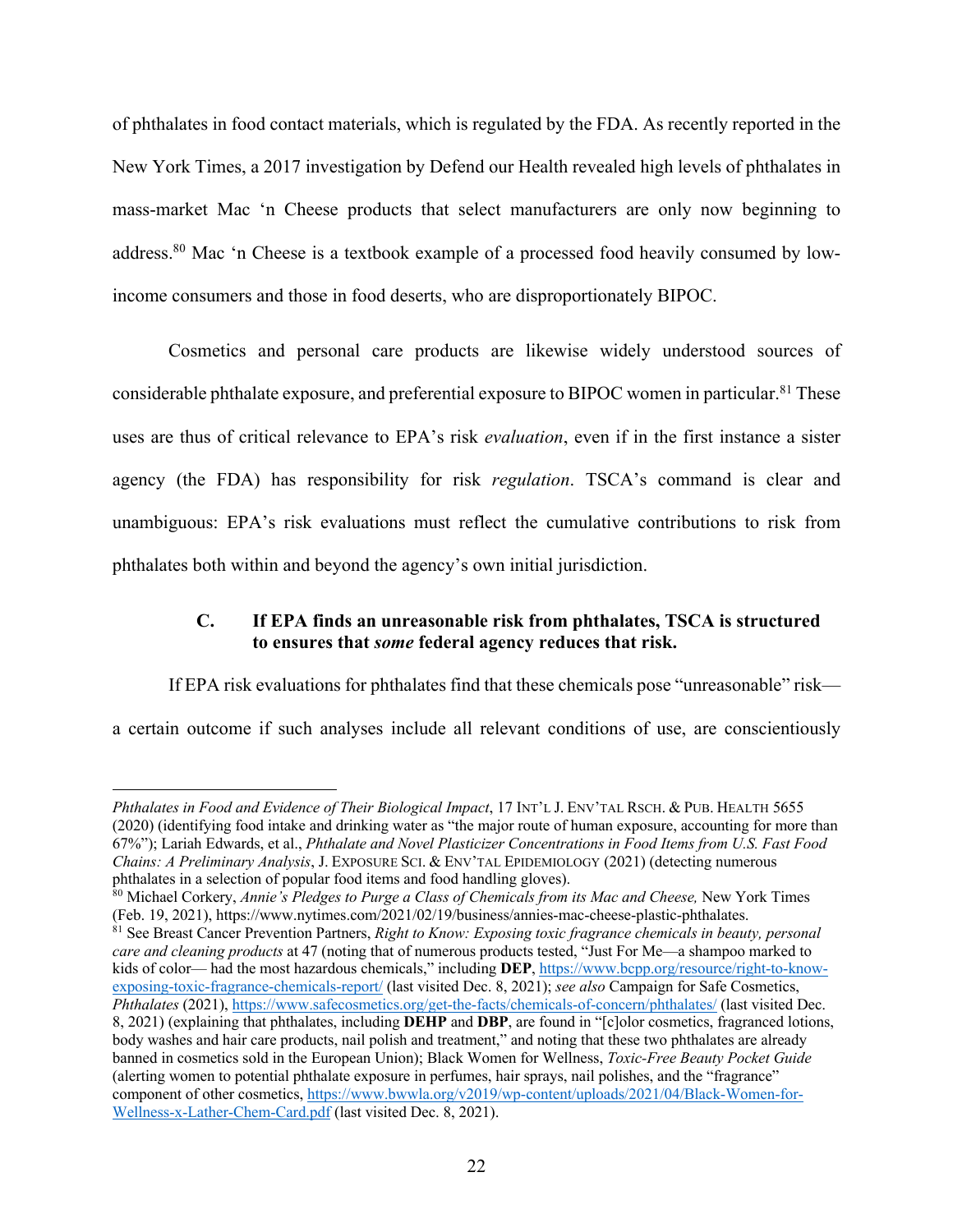performed, and are consistent with the best available science—TSCA is structured to ensure that *some* federal agency reduces this risk to a level of reasonableness. Specifically, Sections 6 and 9 interlock to create a situation in which no TSCA-identified risk is ultimately unregulable. Section 6 confers on EPA substantial initial jurisdiction to control chemical exposures, and Section 9 confers further, contingent jurisdiction that enables EPA to act as back-stop if an agency with initial jurisdiction fails to do so. Thus, to the extent EPA asserts or believes that analysis of phthalate risks from items such as food-contact materials, cosmetics, or personal care products would be futile because the agency lacks initial Section 6 jurisdiction to act on any risk-reduction implications of its examination, EPA has ignored or misapprehended its contingent authority under Section 9.

TSCA Section 6 grants EPA comprehensive authority to "prohibit or limit the manufacture, processing, distribution in commerce, use, or disposal of a chemical if EPA evaluates the risk and concludes that the chemical presents an unreasonable risk to human health or the environment."82 As per Sections 6 and 9, this risk mitigation may occur in one of four ways:

- (1) Where a chemical condition of use is regulatable under a non-TSCA statute that EPA administers, Congress has instructed EPA to use the non-TSCA law in the first instance. (TSCA Section 9(b); 15 U.S.C. § 2608(b).)
- (2) Where no such statute exists and no other agency has relevant legal authority, TSCA acts as gap-filler, instructing EPA to regulate risk directly. (TSCA section 5(e) & 6(a); 15 U.S.C. §§ 2604(e), 2605(a).)
- (3) Where chemical conditions of use implicate the jurisdiction of another federal agency, EPA must issue a report to such agency that contains EPA's finding of unreasonable risk and its recommendations for risk management. (TSCA Section 9; 15 U.S.C. § 2608(a)(1).)

<sup>82</sup> EPA, *Regulation of Chemicals under Section 6(a) of the Toxic Substances Control Act*, *available at* https://www.epa.gov/assessing-and-managing-chemicals-under-tsca/regulation-chemicals-under-section-6a-toxicsubstances#background (last visited Nov. 7, 2021); 15 U.S.C. § 2605(1).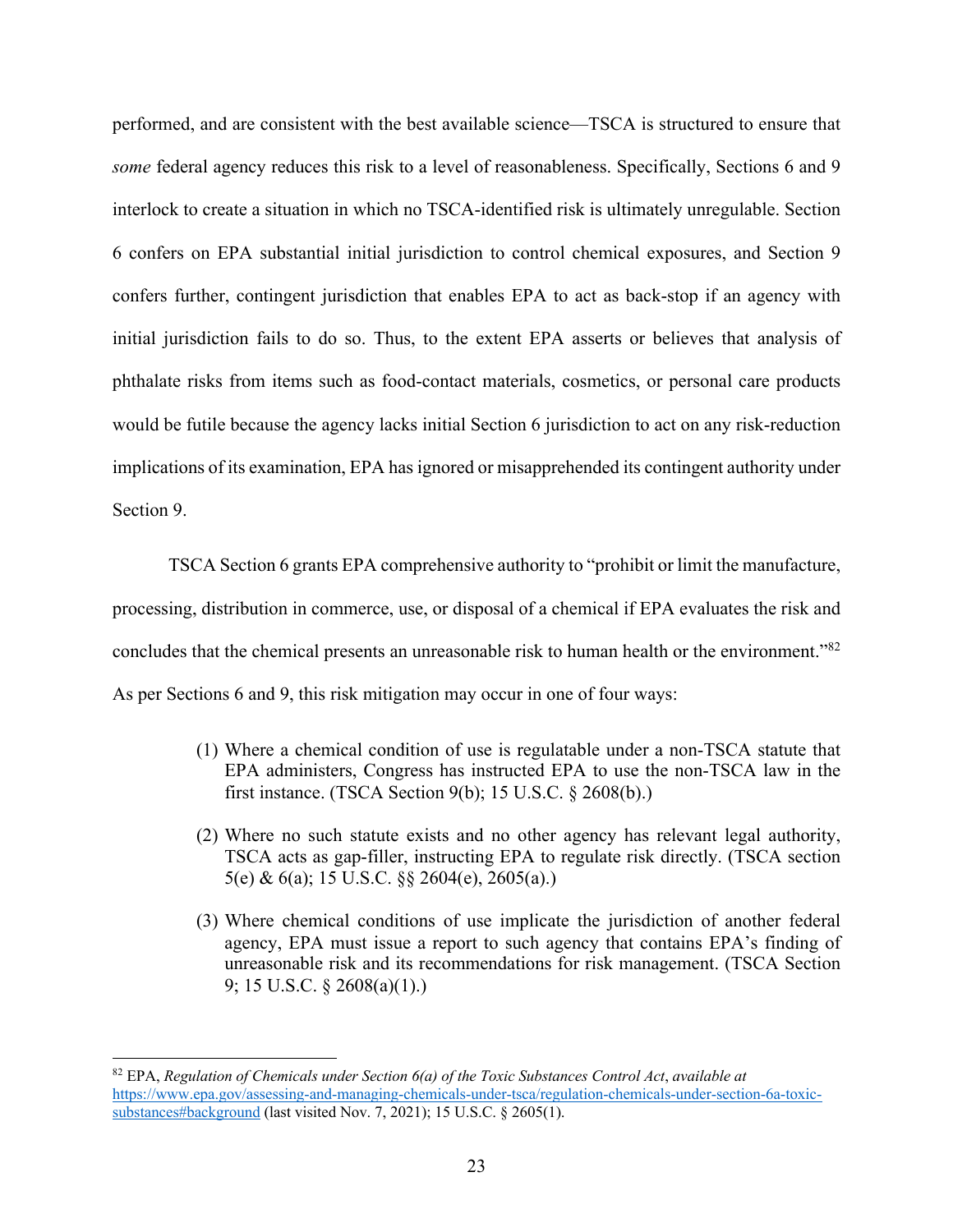(4) If a sister agency neglects to regulate the risk to a level of insignificance after receiving a section 9 report, EPA may exercise jurisdiction under TSCA to do so. (TSCA Section 9; 15 U.S.C. § 2608(a)(4).)

This statutory scheme is as comprehensive as it is complex, ensuring that TSCA can fill gaps in pre-existing EPA authorities, and that EPA can back-stop other agencies in the event of their regulatory dereliction. Section 9 in particular represents an elegant means of simultaneously recognizing agencies' areas of primary expertise; avoiding regulatory duplication; and ensuring that *some* federal agency will mitigate chemical risks that EPA has determined to be unreasonable. This Section provides:

If the Administrator determines that the . . . chemical substance [that has undergone EPA risk evaluation] . . . presents an unreasonable risk of injury to health or the environment . . . including an unreasonable risk to a potentially exposed or susceptible subpopulation identified as relevant by the Administrator . . . and determines . . . that such risk may be prevented or reduced to a sufficient extent by action taken under a Federal law not administered by the Administrator, the Administrator *shall* submit to the agency which administers such law a report which describes such risk and includes in such description a specification of the activity or combination of activities which the Administrator has reason to believe so presents such risk.<sup>83</sup>

A federal agency that receives a Section 9 report must generally respond within 90 days.<sup>84</sup> If the recipient agency acts on the report (either by initiating action to address the risk, or by formally disagreeing with EPA's risk determination), then EPA may not regulate the conditions of use of the chemical and resulting risk identified in that report. <sup>85</sup> (In such a case, however, EPA does remain obligated to take appropriate action on risks from conditions of use not identified in that report. $86$ ) If, however, the recipient agency fails to act within the specified timeframe, EPA acquires not only legal authority but the affirmative *obligation* to take action under TSCA Sections

 $83$  15 U.S.C.  $\S$  2608(a)(1) (emphasis added).

<sup>84</sup> 15 U.S.C. § 2608(a)(2).

<sup>85</sup> *Id.*

 $86$  15 U.S.C. § 2608(a)(5).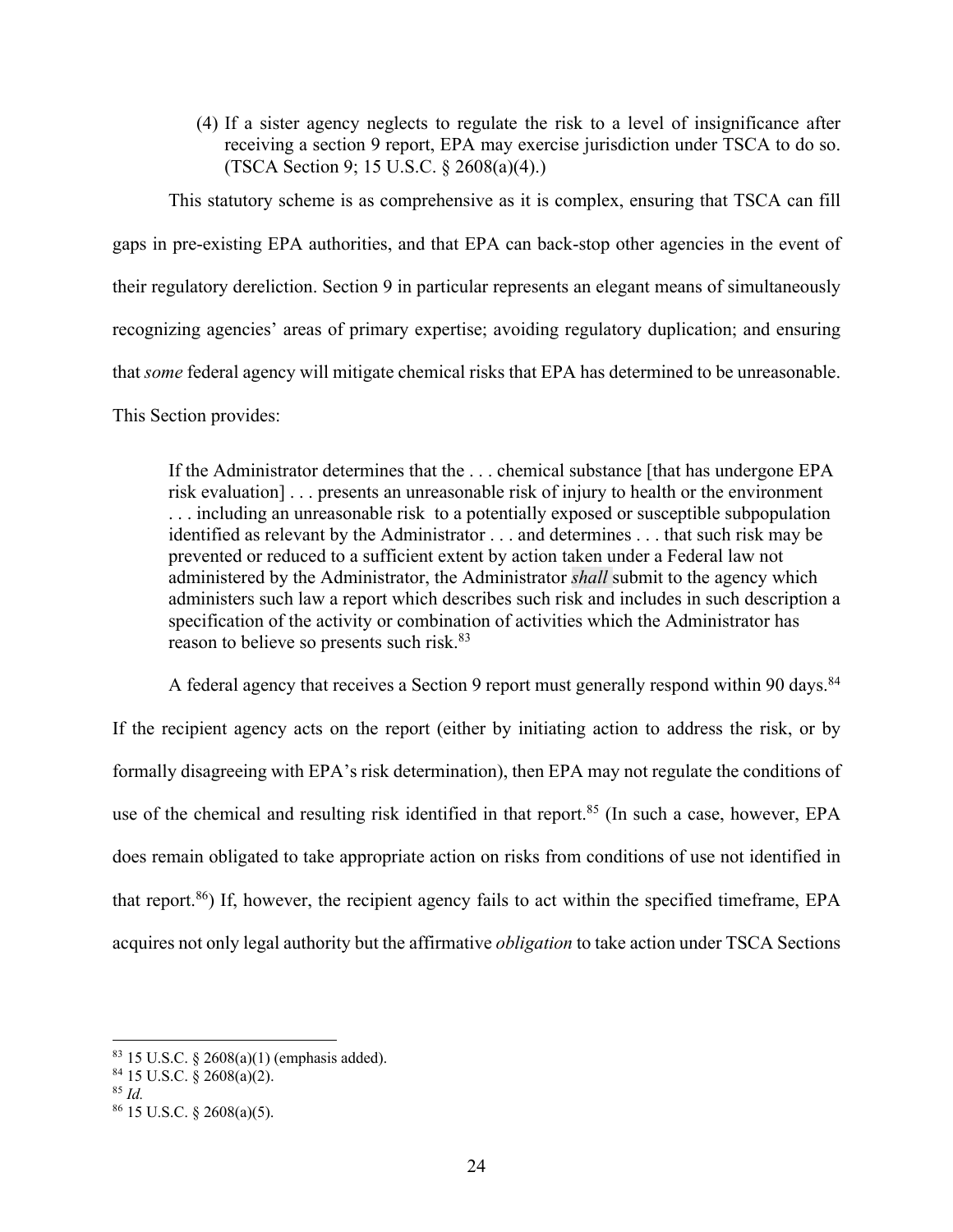5 or 6, as applicable, to eliminate the chemical's unreasonable risk.<sup>87</sup> A section 9 report thus functions as a right of first refusal to the recipient agency: Regulate this risk, or EPA will in your stead.

Although EPA appears to have used Section 9 but a single time to date, the lone historic deployment of this section demonstrates its latent power. In 1985, EPA examined the chemical 4,4'-methylenedianiline (4,4' MDA), then used directly in applications such as epoxy resins and dyes, and also as a feedstock in the manufacture of polyurethane foams and other products.<sup>88</sup> Based on animal bioassay data, EPA concluded that 4,4' MDA presented "a significant risk of serious harm to humans from cancer" that, under TSCA's framework, posed "an unreasonable risk of injury to the health of exposed workers."89 Noting that "[a]ll known exposure to 4,4'-MDA occurs in the workplace," EPA thereupon issued a formal report to the Occupational Safety and Health Administration (OSHA), on the basis that the unreasonable risk "may be eliminated or reduced to a sufficient extent by actions taken under the OSHAct [Occupational Safety and Health Act]."90

What occurred next was exactly the risk mitigation that Section 9 contemplates. OSHA quickly agreed with EPA's determination of significant risk to the health of exposed workers; it agreed with EPA that OSHA had the power to mitigate such risk; and it preliminarily determined that adoption of an occupational standard for worker exposure to MDA was feasible.<sup>91</sup> After extensive examination of regulatory options, OSHA ultimately adopted a final rule establishing numerical workplace exposure standards, and mandating additional worker protections—

<sup>87</sup> *See* 15 U.S.C. § 2608(a)(3)-(4) (if the recipient agency fails to respond to EPA's report in a timely manner, "the [EPA] Administrator *shall* (A) initiate or complete appropriate action under section 2605(a) of this title; or (B) take any action authorized or required under section 2606 of this title, as applicable.") (emphasis added); *see also* 15 U.S.C. § 2605(a) (stating that if the Administrator finds an unreasonable risk, the Administrator shall regulate "to the extent necessary so that the chemical substance or mixture no longer presents such risk"). <sup>88</sup> 50 Fed. Reg. 27674, 27674 (July 5, 1985).

<sup>89</sup> *Id*. at 27675.

<sup>90</sup> *Id.* at 27680.

<sup>&</sup>lt;sup>91</sup> 51 Fed. Reg. 6748 (Feb. 26, 1986).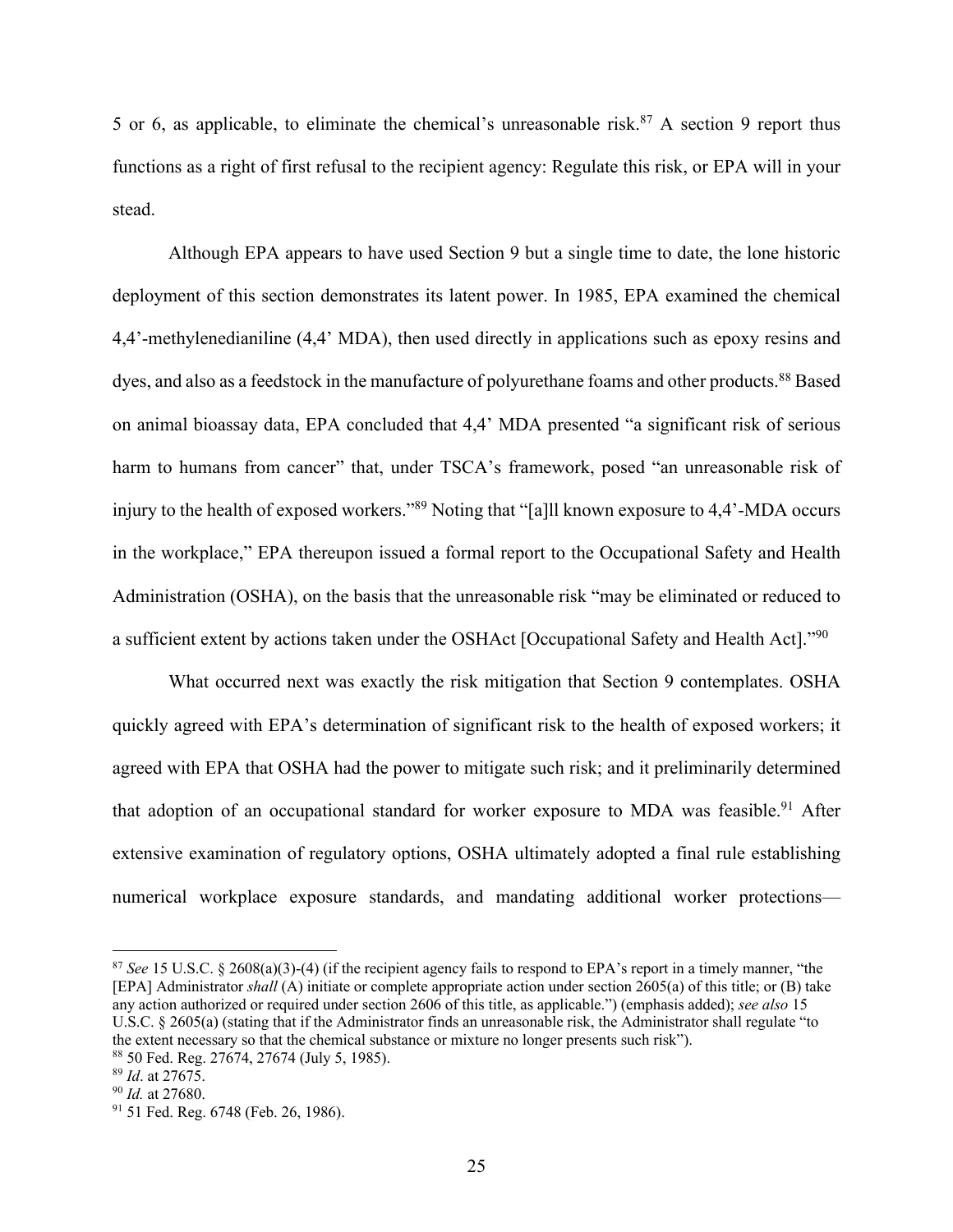protections it estimated would reduce risk by *87 to 98 percent*. <sup>92</sup> With respect to phthalates, too, EPA's sister agencies have extensive regulatory tools with which to mitigate existing high levels of exposure risk. Section 9 compels EPA to trigger their use.

The existence and logical structure of TSCA Section 9 reflect Congress' intent that EPA consider health and environmental risks of chemicals expansively and holistically at the risk evaluation stage, even for chemical uses that might in the first instance be subject to another agency's regulatory jurisdiction. As such, the notion of "non-TSCA uses" excludable from an EPA risk evaluation is nonsensical: excluding risk-relevant conditions of use outside of EPA's usual jurisdiction would read Section 9 out of the statute entirely, contrary to the interpretive canon of nonsurplusage.93

#### **D. In any future litigation over its risk evaluations, EPA will be judicially estopped from advancing its current interpretation of "conditions of use."**

EPA's arguments to the Ninth Circuit in the *Safer Chemicals* case, there unsuccessful in defeating liability, will here bar EPA from prevailing in any litigation claim stemming from its improper "conditions of use" interpretation in the phthalate scoping documents. The doctrine of judicial estoppel is a "the doctrine of preclusion of inconsistent positions, [which] precludes a party from gaining an advantage in one position, and then seeking a second advantage by taking an incompatible position."94 Judicial estoppel, which concerns the relationship between the court

<sup>92</sup> 57 Fed. Reg. 35630 (Aug. 10, 1992).

<sup>&</sup>lt;sup>93</sup> As the U.S. Supreme Court has explained, it is "[an]elementary canon of construction that a statute should be interpreted so as not to render one part inoperative." *Colautti* v. *Franklin*, 439 U.S. 379, 392 (1979), *aff'd*, *States Telephone Telegraph Co. v. Pueblo of Santa Ana*, 472 U.S. 237, 249 (1985).

<sup>94</sup> *Rissetto v. Plumbers and Steamfitters Loc. 343*, 94 F.3d 597, 600 (9th Cir. 1996).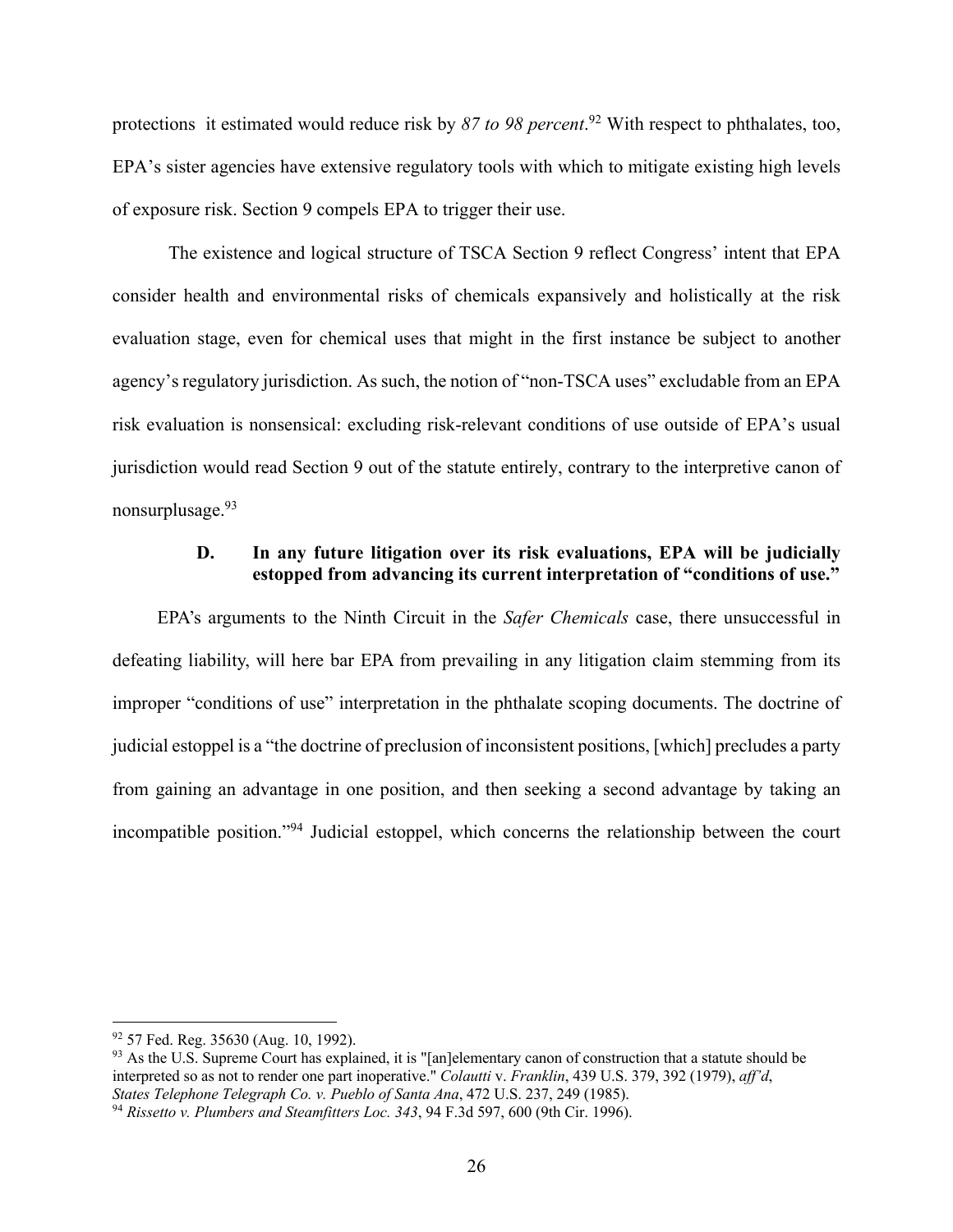system and litigants,<sup>95</sup> protects the "integrity of the judicial system"<sup>96</sup> by preventing litigants from using inconsistent arguments as "a means of obtaining unfair advantage."97

In *Safer Chemicals,* EPA told the Ninth Circuit that it would be improper under TSCA to "definitively exclude a priori specific conditions of use from risk evaluation."98 EPA has therefore represented to a federal appellate court that it will comprehensively examine conditions of use from a chemical substance, and then use its discretion and expert judgment to make a risk determination. In the phthalates scoping documents, however, EPA does the antithesis: it engages in a priori exclusions, based on (ostensible) jurisdictional considerations, which is exactly what the agency represented that it would not do. The Ninth Circuit has previously authorized the use of judicial estoppel in an environmental context,<sup>99</sup> and its potential application and implications here are clear. As the agency itself has conceded in court: "If EPA were to, for example, exclude a use with no explanation of why the exclusion is consistent with TSCA, it would likely be invalid on its face and would not withstand judicial review."100

In sum, EPA's failure to identify the use of phthalates in food, cosmetics, personal care products, and medical devices as conditions of use in phthalate risk evaluations runs directly contrary to Congressional instruction in two ways. First, by considering a non-risk factor in defining conditions of use for phthalates, EPA has taken an action that Congress expressly forbid. Second, by not considering the best available science regarding conditions of use that constitute

<sup>95</sup> Brief for Appellees People of the State of California, et al., *California ex rel. Lockyer v. U.S. Dep't of Agric.*, 575 F.3d 999 (9th Cir. 2009) (Nos. 07-15613, 07-15614, 07-15695), 2007 WL 4454083, at \*43.

<sup>96</sup> *Russell v. Rolfs*, 893 F.2d 1033, 1037 (9th Cir. 1990) (quoting *Rockwell Int'l Corp. v. Hanford Atomic Metal Trades Council*, 851 F.2d 1208, 1210 (9th Cir. 1988)).

<sup>97</sup> *Arizona v. Shamrock Foods*, 729 F.2d 1208, 1215 (9th Cir. 1984) (quoting *Scarano v. Central R. Co. of N.J.*, 203 F.2d 510, 513 (3rd Cir. 1953)).

<sup>98</sup> Brief for Respondents Environmental Protection Agency, et al., *Safer Chemicals*, 943 F.3d 397 (9th Cir. 2019) (Nos. 17-72260, 17-72501, 17-72968, 17-73290, 17-73383, 17-73390), 2018 WL 3879023 at \*36.

<sup>99</sup> *See, e.g., N. Alaska Env't Ctr. v. Lujan*, 961 F.2d 886, 891 (9th Cir. 1992).

<sup>100</sup> Brief for Respondents Environmental Protection Agency, et al., *Safer Chemicals, supra* note 98, 2018 WL 3879023 at \*49.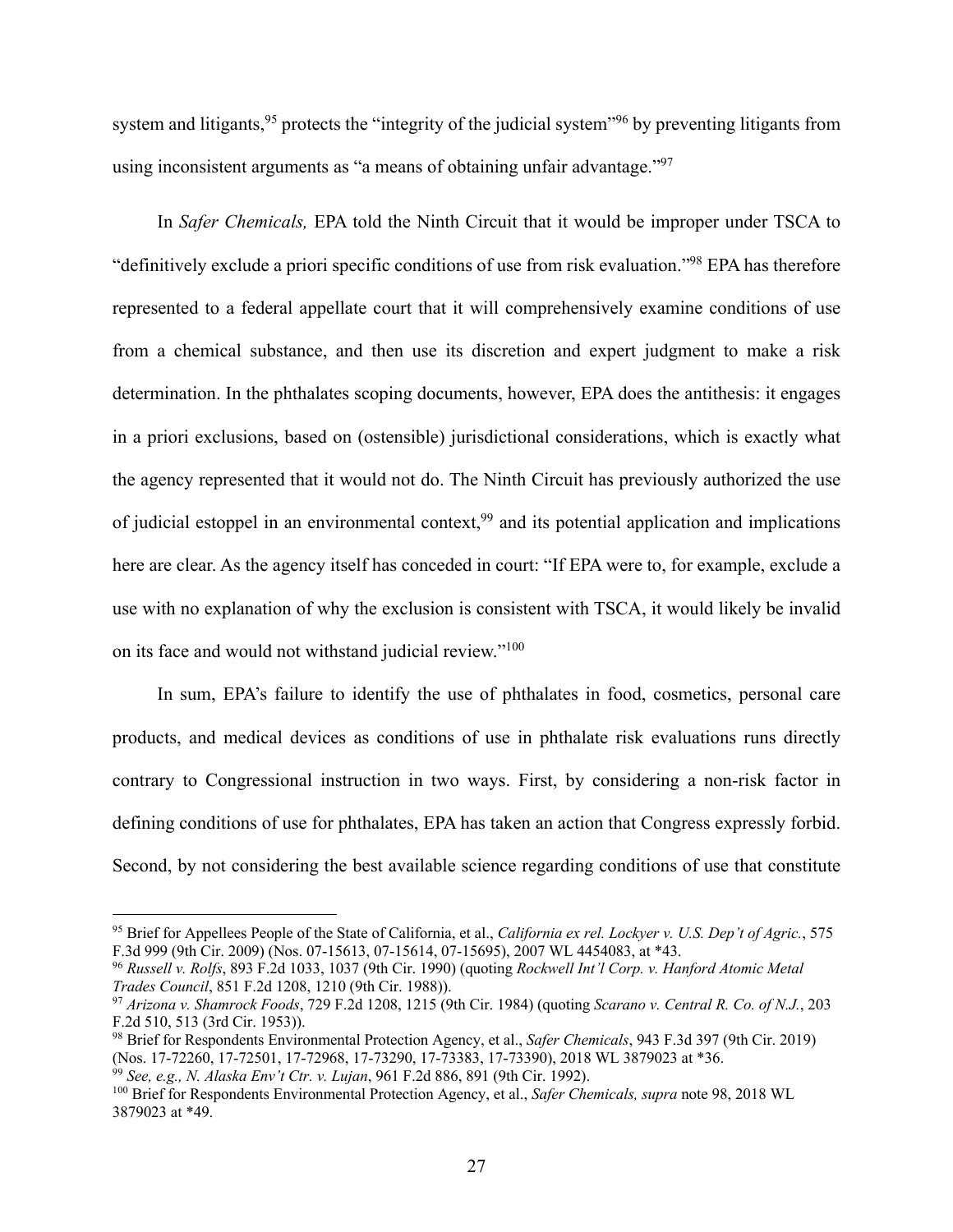significant and thus highly relevant sources of exposure, EPA is failing to do what Congress expressly commanded. EPA must therefore identify all relevant conditions of use for the phthalates under evaluation, based only on chemical-specific risks and science. Further, it may do so confident that TSCA Sections 5, 6, and 9 collectively ensure that any unreasonable risk so identified can ultimately be regulated sufficiently to ensure human health for the general population, and for PESS such as BIPOC.

### **III. EPA Must Conduct a Cumulative Risk Assessment of Phthalates**

The best available science on phthalates requires cumulative risk assessment to accurately characterize the realities of co-exposures to multiple chemicals that produce similar health harms and cumulative toxicity. The best available science, including numerous peer-reviewed studies (one of which received an award from EPA itself), has consistently demonstrated the cumulative impact of phthalates on human health.<sup>101</sup> Cumulative risk assessment is particularly critical to protect the health of BIPOC, because of their concurrent, outsize exposure to each of multiple phthalate chemicals.

//

//

//

//

<sup>101</sup> Engel et al., *Neurotoxicity of Ortho-Phthalates: Recommendations for Critical Policy Reforms to Protect Brain Development in Children*, *supra* note 3; Jung-Wei Chang et al., *Estimated Daily Intake and Cumulative Risk Assessment of Phthalates in the General Taiwanese after the 2011 DEHP Food Scandal*, 7 Sci. Reps. 45009 (2017), https://www.nature.com/articles/srep45009 (last visited Nov. 8, 2021); Krista L.Y. Christensen et al., *Generation of Hazard Indices for Cumulative Exposure to Phthalates for Use in Cumulative Risk Assessment, 69 Regulatory* Toxicology & Pharmacology 380 (2014), https://www.sciencedirect.com/science/article/pii/S0273230014000828 (last visited Nov. 8, 2021); Gilbert C. Gee & Devon C. Payne-Sturges, *Environmental Health Disparities: A Framework Integrating Psychosocial and Environmental Concepts*, 112 Env'tl Health Persps. 1645 (2004) (recipient of the 2007 U.S. EPA Scientific and Technological Achievement Award, Level II, for advancing the interdisciplinary study of racial/ethnic disparities in environmental health and cumulative risk).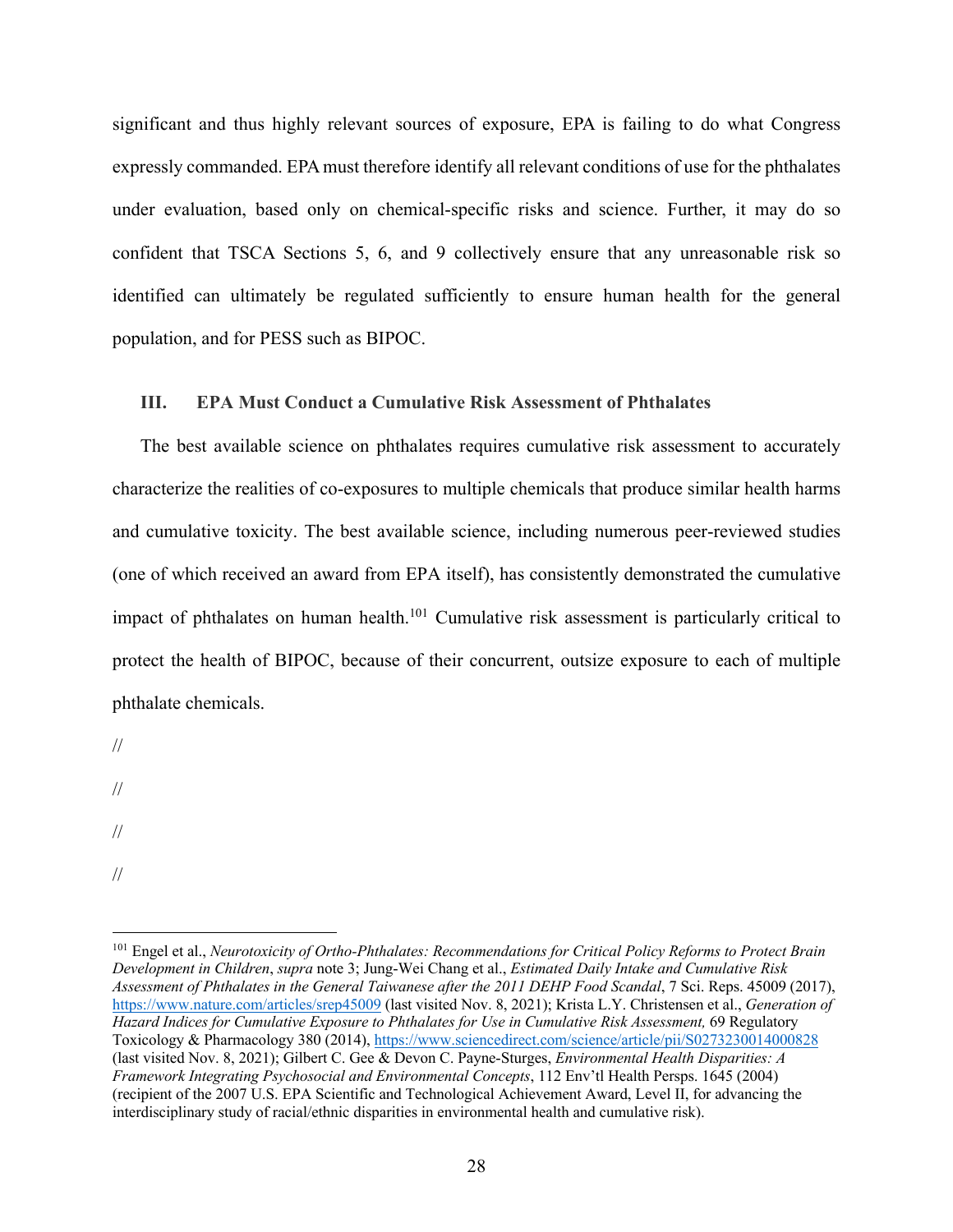The National Academy of Sciences first called for cumulative risk assessment of phthalates over a decade ago.102 Public health researchers responded by developing methodologies for calculating cumulative phthalates exposure, $103$  as did agencies in the U.S. and abroad.<sup>104</sup>

EPA explains cumulative risk assessment as the "analysis, characterization, and quantification of the combined risks to health and the environment from multiple agents or stressors."<sup>105</sup> In a cumulative risk assessment, substances with common characteristics or adverse health effects can be grouped together for evaluation of risks caused by so-called "co-exposures," or from a combination of exposures and susceptibility factors such as pregnancy and inadequate access to healthcare.106

The purpose of a cumulative risk assessment is to account for the reality that humans are not exposed to chemicals in isolation, but are instead exposed to complex mixtures of chemicals from varied sources.107 Such co-exposures can amplify the effects of exposure to any one chemical

<sup>102</sup> *See* Nat'l Acad. Sci., *Phthalates and Cumulative Risk Assessment: The Tasks Ahead* (2008), *available at* https://www.nationalacademies.org/our-work/health-risks-of-phthalates (last visited Nov. 7, 2021).

<sup>103</sup> *See, e.g.,* Varshavsky et al., *A Novel Method for Calculating Potency-Weighted Cumulative Phthalates Exposure with Implications for Identifying Racial/Ethnic Disparities among U.S. Reproductive-Aged Women in NHANES 2001–2012*, *supra* note 14; Devon C. Payne-Sturges et al., *Methods for Evaluating the Combined Effects of Chemical and Nonchemical Exposures for Cumulative Environmental Health Risk Assessment*, 15 INT'L J. ENV'T RSCH. & PUB. HEALTH 2797 (2018).

<sup>104</sup> *See, e.g.,* Health Canada, *Proposed Approach for Cumulative Risk Assessment of Certain Phthalates under the Chemicals Management Plan* (2015), https://www.ec.gc.ca/ese-ees/723C9007-1CBE-427D-BC20- 755F25013B53/Approach\_Phthalates%20%28CRA%29\_EN.pdf (last visited Dec. 8, 2021).

<sup>105</sup> U.S. ENVIRONMENTAL PROTECTION AGENCY, *Framework for Cumulative Risk Assessment* 6 (2003), *available at*  https://www.epa.gov/sites/default/files/2014-11/documents/frmwrk\_cum\_risk\_assmnt.pdf (last visited Nov. 11, 2021).

<sup>106</sup> *See*, e.g., Gina Solomon et al., *Integrating Environmental Justice into Public Health: Approaches for Understanding Cumulative Impacts*, 5 FRONTIERS IN PUB. HEALTH SERVS. AND SYS. RESEARCH 10, 11 (2016), *available at* https://uknowledge.uky.edu/cgi/viewcontent.cgi?article=1223&context=frontiersinphssr (noting that "[c]umulative exposures to environmental stressors against a background of vulnerability can result in heightened

health impacts and disparities in life expectancy across a population"); *see also* Rachel Morello-Frosch et al., *Understanding the Cumulative Impacts of Inequalities in Environmental Health: Implications for Policy*, *supra* note 29 ("We conclude that current environmental policy, which is focused narrowly on pollutants and their sources, should be broadened to take into account the cumulative impact of exposures and vulnerabilities encountered by people who live in neighborhoods consisting largely of racial or ethnic minorities or people of low socioeconomic status.").

<sup>107</sup> *See*, *e.g.*, Todd Niemeier, et al., *A Mini-Symposium on Cumulative Risk Assessment in the Occupational Setting*, CTR. FOR DISEASE CONTROL AND PREVENTION (CDC) NAT'L INST. FOR OCCUPATIONAL SAFETY & HEALTH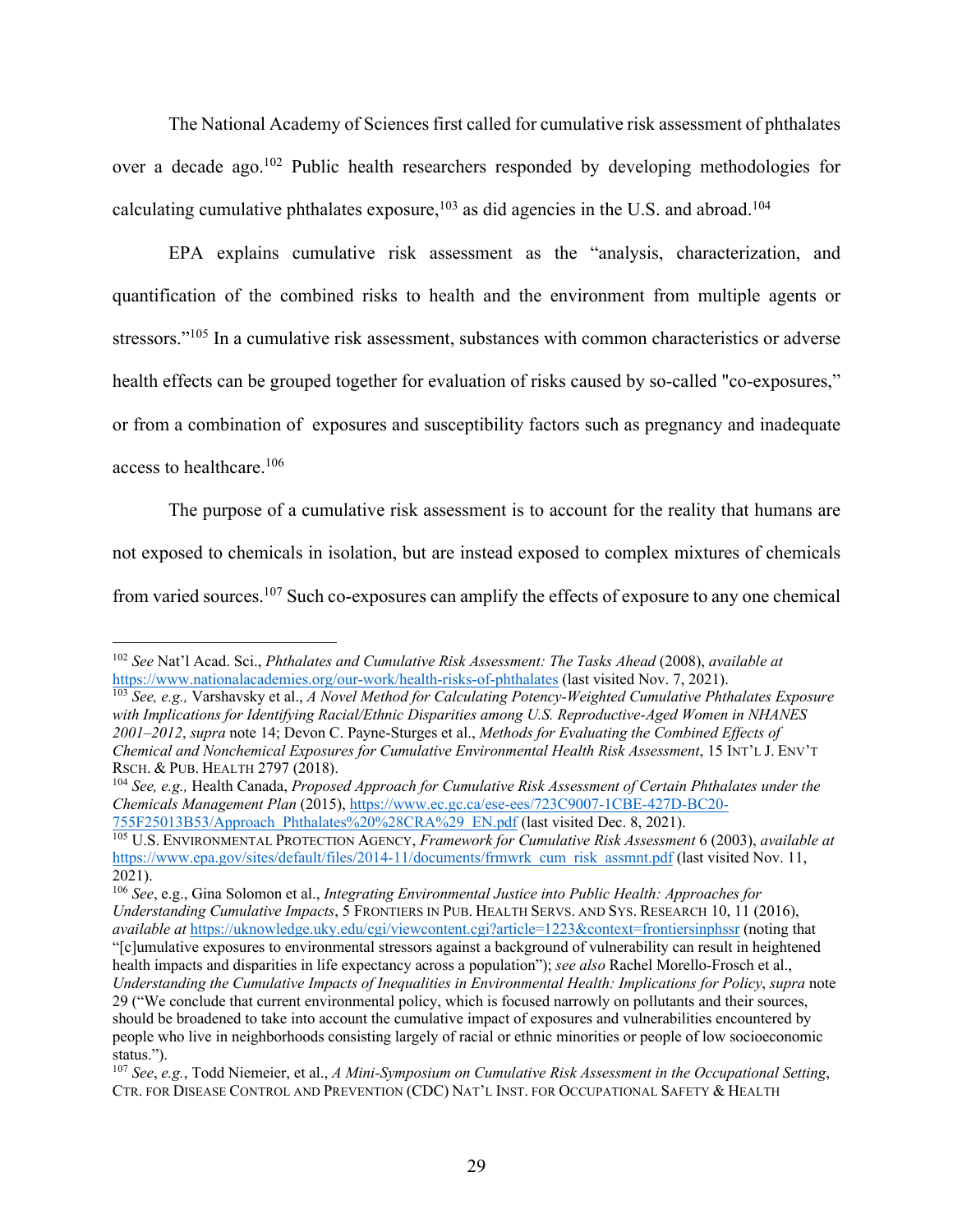individually, such as by increasing the likelihood of an adverse health effect, or by increasing one's future susceptibility to harm from that chemical or others.108 Therefore, two important factors in determining whether to conduct a cumulative risk assessment are (1) whether substances co-occur in one or more environmental media, $109$  and (2) whether the substances have similar biological characteristics or adverse health effects.<sup>110</sup>

Phthalates have similar biological characteristics and adverse health effects,  $111$  including but not limited to endocrine disruption $112$ , making cumulative risk assessment appropriate and necessary. Phthalates are also known to cause exposure through many routes, ranging from consumption of foods that have been in contact with food packaging or processing equipment, to

<sup>(</sup>NIOSH) BLOG (Nov. 26, 2018), https://blogs.cdc.gov/niosh-science-blog/2018/11/26/cra/ (describing cumulative risk assessment as a "science-policy tool designed to organize and analyze data for the intended purposes of characterizing and potentially quantifying the combined risks, or cumulative risk, from co-exposure to multiple chemical and non-chemical stressors (e.g., biological, physical, or psychological impacts) for varying health effects") (citations omitted).

<sup>108</sup> See, *e.g.*, Ken Sexton & Stephen H. Linder, *Cumulative Risk Assessment for Combined Health Effects From Chemicals and Nonchemical Stressors*, 101 AM. J. PUB. HEALTH 581, 581 (2011), *available at https://www.ncbi.nlm.nih.gov/pmc/articles/PMC3222498/pdf/S81.pdf* ("Exposure to multiple environmental agents, including biological, chemical, physical, radiologic, and psychosocial stressors, can, under the right circumstances, modify the toxic effects of these same agents acting alone. . . .There is empirical evidence that interactive effects from exposure to a mixture of environmental stressors can contribute to three categories of adverse health effects: (1) those where exogenous agents interfere with normal development and distort physiological function, such as neurobehavioral abnormalities and sex steroid hormonal disruption; (2) those whose exogenous agents cause direct cellular damage, such as neurodegenerative diseases and cancer; and (3) those that contribute to illness through a combination of both physiological disruption and cell damage, for example, in cardiovascular disease. Because traditional risk assessment has not routinely taken account of the potential for combined effects from exposure to diverse environmental factors, like those found in the real world, there is growing urgency about the need to develop

effective and practical tools for assessing cumulative health risks.") (citations omitted).<br><sup>109</sup> Health Canada, *Proposed Approach for Cumulative Risk Assessment of Certain Phthalates under the Chemicals Management Plan*, *supra* note 104, at 42.

<sup>110</sup> *See*, *e.g*., Nat'l Acad. Sci., *Phthalates and Cumulative Risk Assessment: The Tasks Ahead* - *Report in Brief* at 3 (2008), *available at https://www.nap.edu/resource/12528/phthalates\_final.pdf* (recommending that a cumulative risk assessment of phthalates focus on the chemicals' similar mechanisms of action and "common adverse outcomes  $^{111}$  See id. ("The report concludes that a cumulative risk assessment should be conducted for phthalates and identifies other chemicals that also affect development of the male reproductive system, and therefore should be considered for inclusion in this risk assessment. Phthalates reduce concentrations of testosterone, an important androgen (or male sex hormone) that contributes to the development of male sex organs.").

<sup>112</sup> *See*, *e.g.*, Yiyu Qian et al., *The Endocrine Disruption of Prenatal Phthalate Exposure in Mother and Offspring*, 8 FRONTIERS IN PUB. HEALTH 1, 1 (2020), *available at* 

https://www.ncbi.nlm.nih.gov/pmc/articles/PMC7483495/pdf/fpubh-08-00366.pdf ("Phthalates are a group of ubiquitous synthetic endocrine-disrupting chemicals. Fetal and neonatal periods are particularly susceptible to endocrine disorders, which prenatal exposure to phthalates causes.").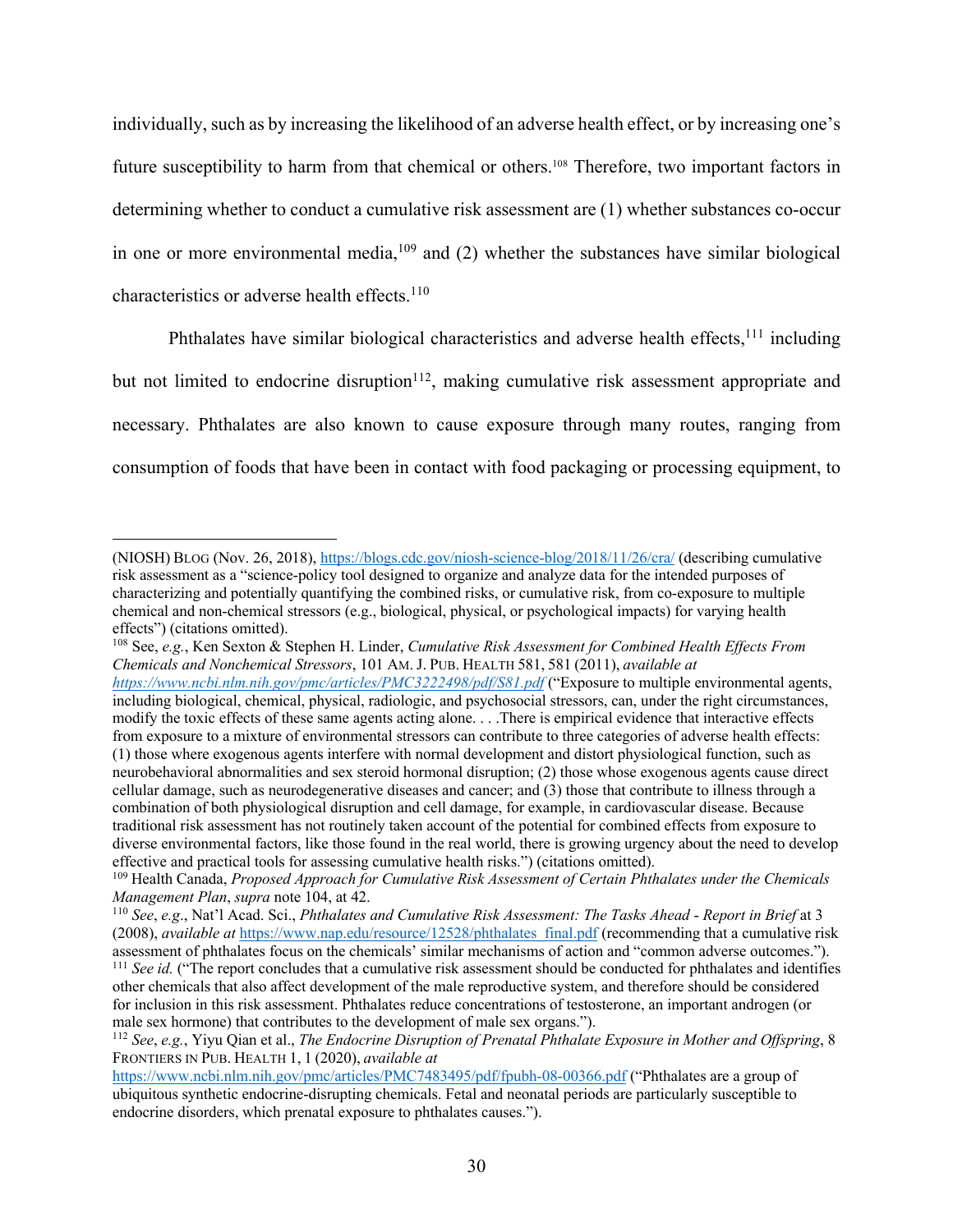cosmetics containing phthalates, to exposures from contact with products like vinyl and PVC piping.113 According to the most recent data, roughly 90-95% of the general population is likely to be exposed to several different phthalates on any given day.<sup>114</sup>

The scientific precedent for conducting a cumulative risk assessment of phthalates is well

established both in the U.S. and abroad:

- In 2008, the National Academy of Sciences (NAS) published a framework for cumulative risk assessment using phthalates as a case study.<sup>115</sup> This framework stemmed from an express EPA request that NAS review the health effects of phthalates and evaluate whether a cumulative risk assessment would be necessary.<sup>116</sup>
- In 2011, the Danish EPA conducted a cumulative risk assessment of four phthalates (DEHP BBP, DBP, and DIBP) to account for their similar effects and overlapping exposure pathways. The study ultimately led to heightened restrictions on the use of the phthalates in products intended for indoor use, as well as those likely to contact skin or mucous membranes directly.<sup>117</sup>

<sup>113</sup> *See*, *e.g.,* Amy Westervelt, *Phthalates Are Everywhere, and the Health Risks are Worrying. How Bad Are They Really?*, THE GUARDIAN (Feb. 10, 2021), https://www.theguardian.com/lifeandstyle/2015/feb/10/phthalates-plasticschemicals-research-analysis (describing phthalates as "next to impossible to avoid" and noting that the chemicals' many uses include "household items (vinyl flooring), personal care products (hair care, body wash, some cosmetics), fragrance, household cleaners, and food"); *see also* Liza Gross, *This Chemical Can Impair Fertility, but It's Hard to Avoid*, N.Y. TIMES (Aug. 25, 2020) (https://www.nytimes.com/2020/08/25/parenting/fertility-pregnancy-phthalatestoxic-chemicals.html) (describing phthalates as "used everywhere.").

<sup>&</sup>lt;sup>114</sup> Because phthalates have a relatively short half-life, the extremely high prevalence of phthalate metabolites in the general population suggests constant, chronic, and widespread exposure. *See* CDC, FOURTH NATIONAL REPORT ON HUMAN EXPOSURE TO ENVIRONMENTAL CHEMICALS: UPDATED TABLES, MARCH 2021 (2021), *supra* note 21 (nationally representative biomonitoring study detecting phthalate metabolites in 90-95% of the study population); National Academy of Sciences, *Phthalates and Cumulative Risk Assessment: The Tasks Ahead* (2008), *supra* note 102, at 2 (describing "documented simultaneous exposure to multiple phthalates in the general population, including children and adults," and concluding after a review of key studies that "not only multiple exposures, but multiple exposures at all stages of life, have been demonstrated.").

<sup>115</sup> National Academy of Sciences, *supra* note 102.

<sup>116</sup> *Id.* at 1 ("Given the health concerns about [phthalates], EPA asked the National Research Council to convene a committee to determine whether cumulative risk assessment – an approach that focuses on the health risks posed by multiple chemicals over multiple pathways, routes and times – of this chemical class should be conducted, and, if so, to identify approaches that could be used for the assessment…. The committee's report concludes that the risks associated with phthalate exposure should be evaluated using a cumulative risk assessment and provides specific guidance on approaches to that cumulative risk assessment.").

<sup>&</sup>lt;sup>117</sup> See Danish Environmental Protection Agency, ANNEX XV: RESTRICTION REPORT PROPOSAL FOR A RESTRICTION 10 (2011), https://echa.europa.eu/documents/10162/c6781e1e-1128-45c2-bf48-8890876fa719 (relying on the National Academy of Sciences conclusion that "'[c]umulative risk assessment based on common adverse outcomes is a feasible and physiologically relevant approach to the evaluation of the multiplicity of human exposures'" (*supra*  note 102, at 11) to find that "the use of dose addition as a method to assess the combined exposure to DEHP, BBP, DBP and DIBP can be justified.") *See also id.* at 7 (detailing risk management measures taken in response to the cumulative risk assessment).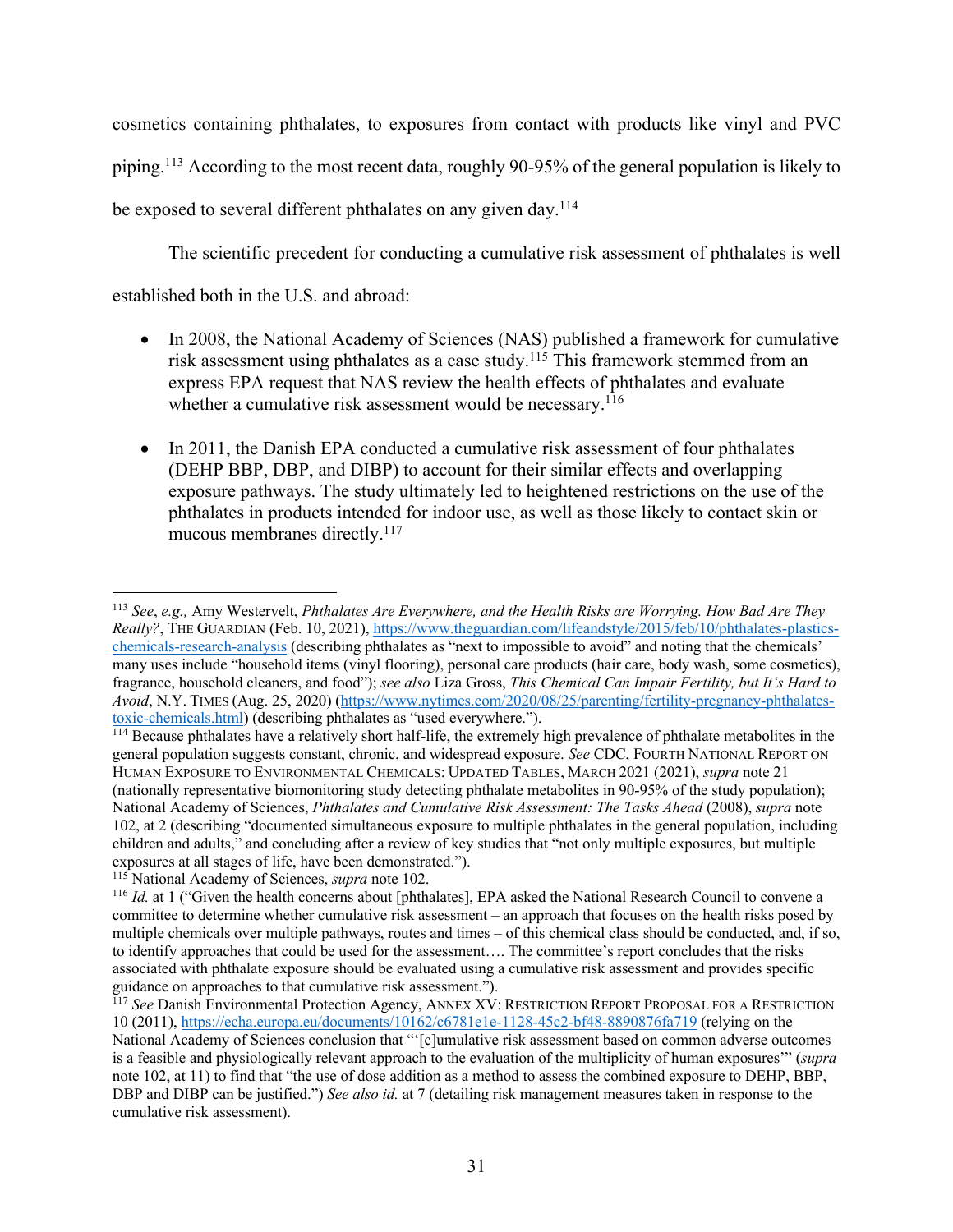- In 2014, a Consumer Protection Safety Commission body—the Chronic Hazard Advisory Panel on Phthalates—conducted a cumulative risk assessment of five phthalates (including DINP) as a class, and concluded that heightened restrictions were warranted.118 The Commission ultimately used the Panel' findings as the basis for heightened restrictions on phthalates in baby toys and other children's products,  $119$  which built on earlier prohibitions Congress had enacted through the Consumer Product Safety Improvement Act.120
- In 2015, the Canadian Government proposed a cumulative risk assessment approach to the study of phthalates, because "preliminary information found in the public literature, including assessments by other international jurisdictions, indicates that their mode of action is likely to be similar."121
- In 2017, the European Chemical Agency conducted a cumulative risk assessment of DBP, BBP, DEHP, and DIBP that resulted in a mandate that the chemicals "not be placed on the market."122
- In 2019, the European Food Safety Authority conducted a cumulative risk assessment of phthalates that ultimately informed its establishment of a tolerable daily intake level for DBP, BBP, DEHP, and DINP.<sup>123</sup>

In contrast to such approaches, EPA's method to date of assessing the risks of each phthalate

individually (as well as, in isolated conditions of use) will yield "inadequate policies that allow

unsafe chemical exposures," because it "does not reflect the reality of chemical exposures in

today's world."124

<sup>&</sup>lt;sup>118</sup> *Chronic Hazard Advisory Panel (CHAP) on Phthalates, U.S. CONSUMER PRODUCT SAFETY COMMISSION,* https://www.cpsc.gov/s3fs-public/CHAP-REPORT-With-Appendices.pdf (last visited Nov. 23, 2021).

<sup>&</sup>lt;sup>119</sup> *See* 16 C.F.R. § 1307 (2017) (issuing a final rule "prohibiting children's toys and child care articles" containing traceable amounts of five phthalates).

<sup>&</sup>lt;sup>120</sup> U.S.C. § 2057c(a)-(b)  $(2011)$ .

<sup>121</sup> Health Canada, *Proposed Approach for Cumulative Risk Assessment of Certain Phthalates under the Chemicals Management Plan*, *supra* note 104, at 6.

<sup>122</sup> ECHA COMMITTEE FOR RISK ASSESSMENT (RAC) and ECHA COMMITTEE FOR SOCIO-ECONOMIC ANALYSIS (SEAC), OPINION ON AN ANNEX XV DOSSIER PROPOSING RESTRICTIONS ON FOUR PHTHALATES (DEHP, BBP, DBP, DIBP) 3 (2011), *available at* https://echa.europa.eu/documents/10162/e39983ad-1bf6-f402-7992-8a032b5b82aa.<br><sup>123</sup> EFSA, UPDATE OF THE RISK ASSESSMENT OF DI-BUTYLPHTHALATE (DBP), BUTYL-BENZYL-PHTHALATE (BBP), BIS(2-ETHYLHEXYL)PHTHALATE (DEHP), DI-ISONONYLPHTHALATE (DINP) AND DI-ISODECYLPHTHALATE (DIDP) FOR USE IN FOOD CONTACT MATERIALS 1 (2019), *available at* 

https://efsa.onlinelibrary.wiley.com/doi/pdf/10.2903/j.efsa.2019.5838 ("Based on a plausible common mechanism (i.e. reduction in fetal testosterone) underlying the reproductive effects of DEHP, DBP, and BBP, the Panel considered it appropriate to establish a group-TDI for these phthalates…."). 124 NAS, *supra* note 102, at 2; *see also* Veena I. Singla, et al., *The Environmental Protection Agency Toxic* 

*Substances Control Act Systematic Review Method May Curtail Science Used to Inform Policies, With Profound*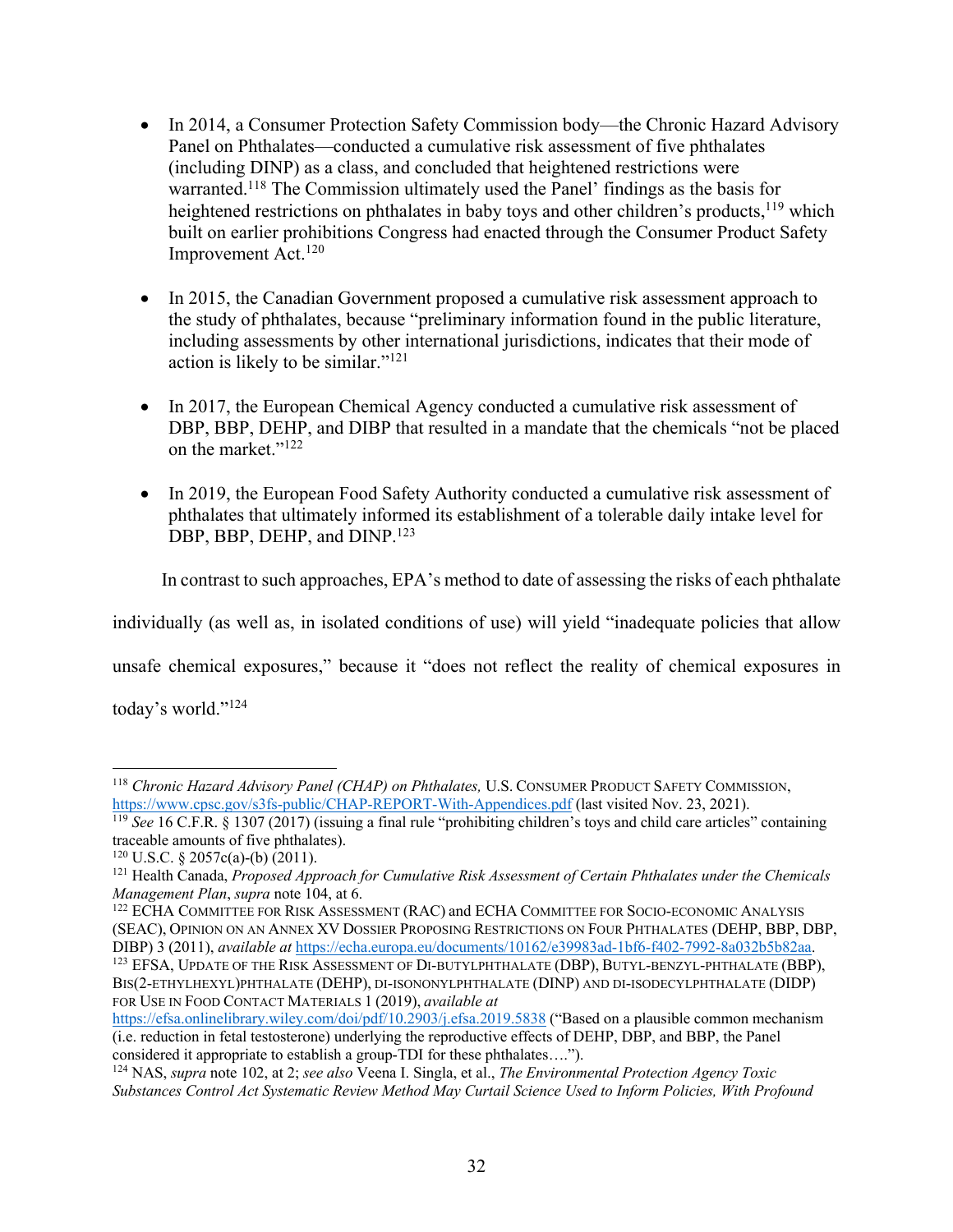EPA has clear authority under Section 26(c) of TSCA to take a class-based approach to risk evaluation and risk management, which further supports the evaluation of the cumulative risk posed by all seven phthalates currently subject to risk evaluation. Under Section 26(c), any action that EPA may take for a single chemical substance, the agency may also take for a category of chemical substances, <sup>125</sup> *i.e.,* a *class* of multiple chemicals, such as all phthalates.

Section 26(c) offers a clear definition that anticipates the need to regulate chemicals that are similar to one another, such as phthalates, as a single class:

The term "category of chemical substances" means a group of chemical substances the members of which are similar in molecular structure, in physical, chemical, or biological properties, in use, or in mode of entrance into the human body or the environment, or the members of which are in some other way suitable for classification as such for purposes of this chapter . . . .<sup>126</sup>

EPA has long established that phthalates have a similar molecular structure and enter the

human body and the environment in similar ways, and it has reported on the similarity in the

physical, chemical and biological properties of phthalates.127 Indeed, EPA first proposed *more* 

*than a decade ago* to assess and manage eight phthalates as class under TSCA, covering six of the

seven phthalates that are currently subject to ongoing risk evaluation, including **DINP** and

**DIDP**. 128

Failure to conduct a cumulative risk assessment of the phthalates now under review would not only violate TSCA's explicit requirement that EPA make decisions based on the best available

*Implications for Public Health*, 109 Am. J. Pub. Health 982, 982 (2019), *available at* 

https://ajph.aphapublications.org/doi/pdf/10.2105/AJPH.2019.305068 (describing the "systematic review" risk assessment methodology used during the Trump administration as "systematic in name only" because it "falls far short of best practices for systematic review" and "exclude[s] relevant research from chemical assessments, leading to underestimation of health risks and resulting in inadequate policies that allow unsafe chemical exposures, thus harming public health.").

<sup>125</sup> *See* 15 U.S.C. § 2625(c)(1).

 $126$  15 U.S.C. § 2625(c)(2)(A).

<sup>&</sup>lt;sup>127</sup> See U.S. Environmental Protection Agency, Phthalates Action Plan (Rev. March 14, 2012),

https://www.epa.gov/sites/default/files/2015-09/documents/phthalates\_actionplan\_revised\_2012-03-14.pdf (last visited Dec. 6, 2021).

<sup>&</sup>lt;sup>128</sup> *Id.* (noting that EPA published its first Phthalates Action Plan in 2009).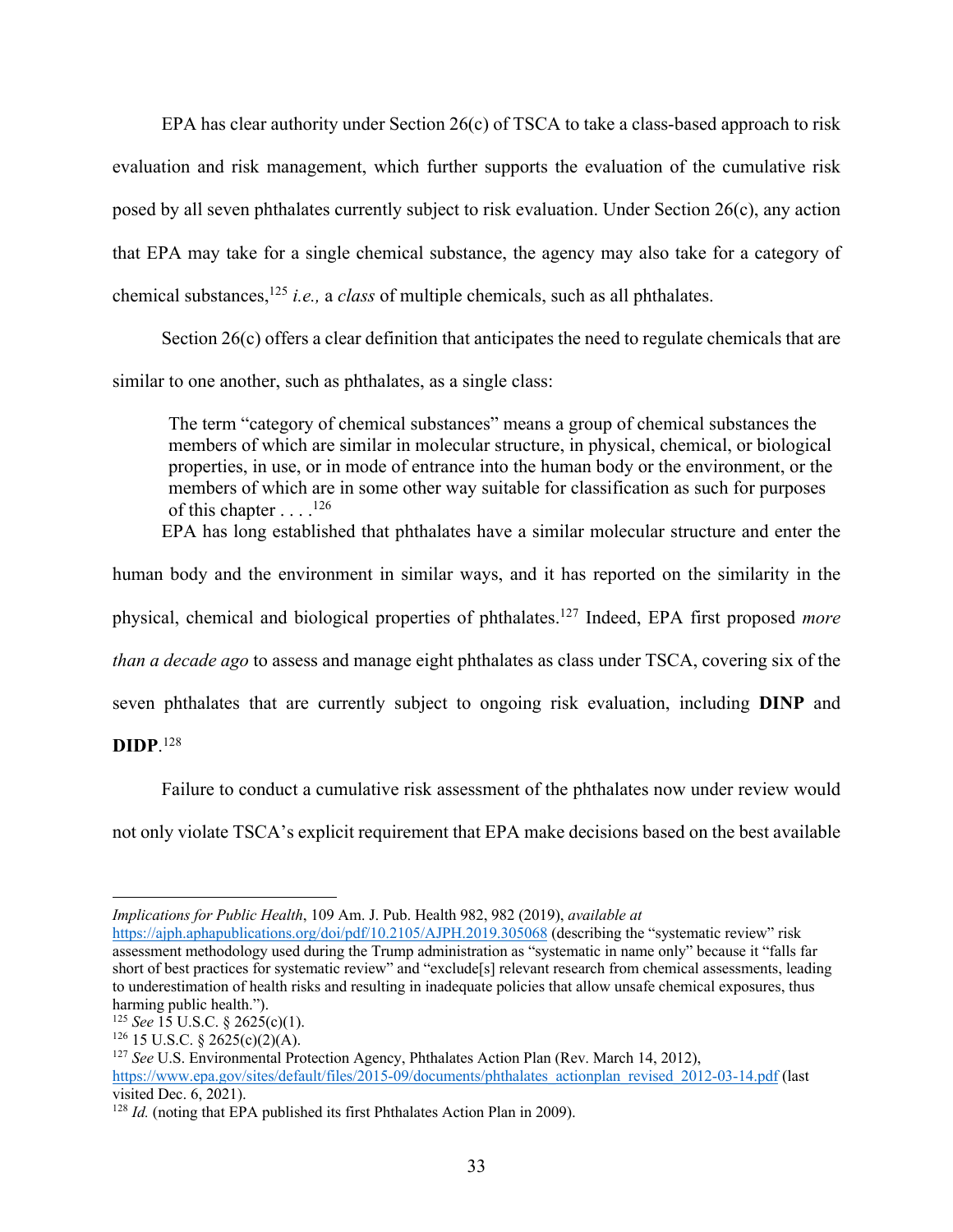science,<sup>129</sup> but also undermine Congress's aim of protecting human health and the environment.<sup>130</sup> Racial and ethnic minorities (and also, people of low socioeconomic status) are "more frequently exposed to multiple environmental hazards and social stressors" and suffer from "poorer health outcomes than others."131 Any risk evaluation that EPA conducts should account for the full range of risks that these populations face, including the harms associated with cumulative exposures.

In February of 2021, EPA renewed its commitment to upholding Executive Orders and "other directives provided by the Biden-Harris Administration to ensure that all agency actions meet statutory obligations, be guided by the best available science, ensure the integrity of Federal decision-making, and protect human health and the environment."<sup>132</sup> This commitment compels use of a cumulative assessment for phthalates, both to protect the health of the general population, and the more precarious health of BIPOC.

#### **CONCLUSION**

The seven phthalate risk evaluations in process, whose scope was framed during the Trump Administration, manifest an unlawfully crabbed reading of TSCA that disrespects science and disserves public health. In determining whether the phthalates undergoing risk analysis pose an unreasonable risk, EPA must, in its risk evaluation: (a) identify BIPOC as a whole a PESS; (b) examine all reasonably foreseeable condition of use for phthalates, including those which might in the first instance fall under the risk management jurisdiction of another agency; and (c) perform

<sup>129</sup> *See* 15 U.S.C. § 2625(h); 40 C.F.R. § 702 (2017).

<sup>&</sup>lt;sup>130</sup> *See* 15 U.S.C. § 2601(b) ("[A]dequate authority should exist to regulate chemical substances and mixtures which present an unreasonable risk to health or the environment, and to take action with respect to chemical substances and mixtures which are imminent hazards….").

<sup>131</sup> Morello-Frosch, et al., *supra* note 29.

<sup>132</sup> Press Release, U.S. EPA Office of Chemical Safety and Pollution Prevention (OCSPP), EPA Commits to Strengthening Science Used in Chemical Risk Evaluations (Feb. 16, 2021), *available at*  https://www.epa.gov/newsreleases/epa-commits-strengthening-science-used-chemical-risk-evaluations.